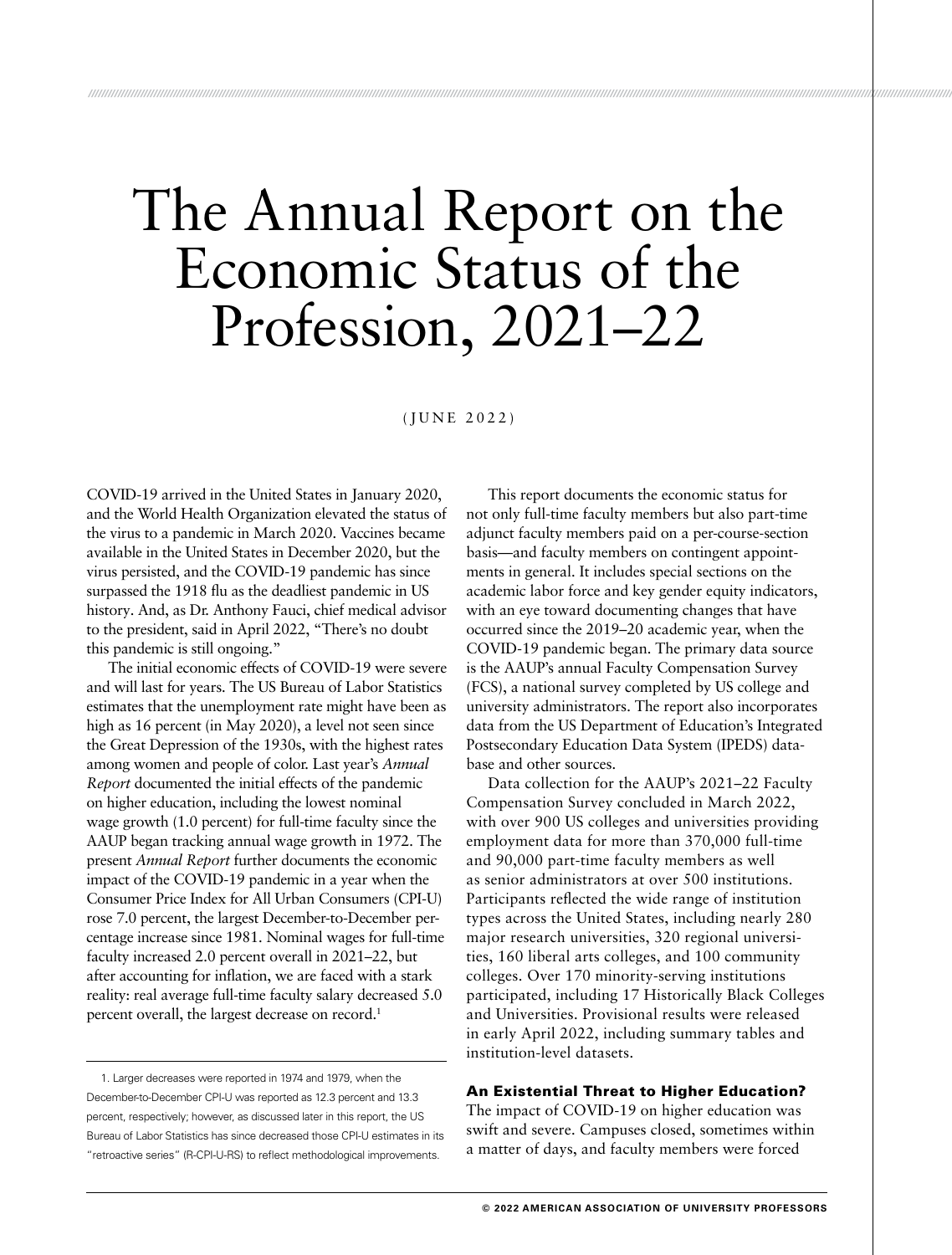#### TABLE A

**Average percentage change in salaries for all full-time faculty in nominal and real terms for institutions reporting comparable data for adjacent one-year periods, and percentage change in the Consumer Price Index, 1971–72 to 2021–22**

|                                          |            |            | NOMINAL TERMS |            |            |                  |                  |                  |                  |                  |                    |
|------------------------------------------|------------|------------|---------------|------------|------------|------------------|------------------|------------------|------------------|------------------|--------------------|
| Interval                                 | Prof.      | Assoc.     | Asst.         | Inst.      | All ranks  | Prof.            | Assoc.           | Asst.            | Inst.            | All ranks        | Change in<br>CPI-U |
| 1971-72 to 1972-73                       | 4.3        | 4.2        | 4.1           | 3.9        | 4.1        | 0.9              | 0.8              | 0.7              | 0.5              | 0.7              | 3.4                |
| 1972-73 to 1973-74                       | 5.2        | 5.2        | 4.8           | 4.7        | 5.1        | $-3.2$           | $-3.2$           | -3.6             | $-3.7$           | $-3.3$           | 8.7                |
| 1973-74 to 1974-75                       | 5.8        | 5.9        | 5.7           | 5.8        | 5.8        | $-5.8$           | $-5.7$           | $-5.9$           | $-5.8$           | $-5.8$           | 12.3               |
| 1974–75 to 1975–76                       | 6.2        | 5.9        | 5.7           | 6.1        | 6.0        | $-0.7$           | -0.9             | $-1.1$           | $-0.7$           | $-0.8$           | 6.9                |
| 1975-76 to 1976-77<br>1976-77 to 1977-78 | 4.7<br>5.2 | 4.7<br>5.4 | 4.7<br>5.3    | 4.7<br>5.4 | 4.7<br>5.3 | $-0.2$<br>$-1.4$ | $-0.2$<br>$-1.2$ | $-0.2$<br>$-1.3$ | $-0.2$<br>$-1.2$ | $-0.2$<br>$-1.3$ | 4.9<br>6.7         |
| 1977-78 to 1978-79                       | 5.6        | 5.8        | 5.9           | 6.0        | 5.8        | $-3.1$           | -2.9             | $-2.8$           | $-2.7$           | $-2.9$           | 9.0                |
| 1978-79 to 1979-80                       | 7.5        | 7.0        | 6.8           | 6.4        | 7.1        | $-5.1$           | $-5.5$           | $-5.7$           | $-6.1$           | $-5.4$           | 13.3               |
| 1979-80 to 1980-81                       | 8.8        | 8.5        | 8.8           | 8.6        | 8.7        | $-3.3$           | -3.6             | $-3.3$           | $-3.5$           | $-3.4$           | 12.5               |
| 1980-81 to 1981-82                       | 9.0        | 8.8        | 9.1           | 8.2        | 9.0        | 0.1              | $-0.1$           | 0.2              | $-0.7$           | 0.1              | 8.9                |
| 1981-82 to 1982-83                       | 6.3        | 6.3        | 6.8           | 6.7        | 6.4        | 2.4              | 2.4              | 2.9              | 2.8              | 2.5              | 3.8                |
| 1982-83 to 1983-84                       | 4.6        | 4.4        | 5.0           | 5.1        | 4.7        | 0.8              | 0.6              | 1.2              | 1.3              | 0.9              | 3.8                |
| 1983-84 to 1984-85                       | 6.7        | 6.4        | 6.6           | 6.2        | 6.6        | 2.7              | 2.4              | 2.6              | 2.2              | 2.6              | 3.9                |
| 1984-85 to 1985-86                       | 6.1        | 5.9        | 6.2           | 5.9        | 6.1        | 2.2              | 2.0              | 2.3              | 2.0              | 2.2              | 3.8                |
| 1985-86 to 1986-87                       | 6.0        | 5.8        | 5.7           | 4.9        | 5.9        | 4.9              | 4.7              | 4.6              | 3.8              | 4.8              | 1.1                |
| 1986-87 to 1987-88                       | 5.0        | 4.8        | 4.9           | 3.8        | 4.9        | 0.6              | 0.4              | 0.5              | $-0.6$           | 0.5              | 4.4                |
| 1987-88 to 1988-89                       | 5.8        | 6.7        | 6.0           | 5.3        | 5.8        | 1.4              | 2.3              | 1.6              | 0.9              | 1.4              | 4.4                |
| 1988-89 to 1989-90                       | 6.3        | 6.3        | 6.3           | 5.4        | 6.1        | 1.7              | 1.7              | 1.7              | 0.8              | 1.5              | 4.6                |
| 1989-90 to 1990-91                       | 5.5        | 5.3        | 5.5           | 5.0        | 5.4        | $-0.6$           | $-0.8$           | $-0.6$           | $-1.1$           | $-0.7$           | 6.1                |
| 1990-91 to 1991-92                       | 3.4        | 3.5        | 3.8           | 3.9        | 3.5        | 0.3              | 0.4              | 0.7              | 0.8              | 0.4              | 3.1                |
| 1991-92 to 1992-93                       | 2.6        | 2.3        | 2.6           | 2.3<br>3.2 | 2.5        | $-0.3$           | -0.6             | $-0.3$           | $-0.6$           | $-0.4$           | 2.9<br>2.7         |
| 1992-93 to 1993-94<br>1993-94 to 1994-95 | 3.0<br>3.4 | 3.1<br>3.4 | 3.0<br>3.2    | 3.5        | 3.0<br>3.4 | 0.3<br>0.7       | 0.4<br>0.7       | 0.3<br>0.5       | 0.5<br>0.8       | 0.3<br>0.7       | 2.7                |
| 1994-95 to 1995-96                       | 3.1        | 2.9        | 2.7           | 2.6        | 2.9        | 0.6              | 0.4              | 0.2              | 0.1              | 0.4              | 2.5                |
| 1995-96 to 1996-97                       | 2.9        | 3.0        | 2.4           | 3.2        | 3.0        | $-0.4$           | $-0.3$           | $-0.9$           | $-0.1$           | $-0.3$           | 3.3                |
| 1996-97 to 1997-98                       | 3.6        | 3.2        | 2.8           | 2.6        | 3.3        | 1.9              | 1.5              | 1.1              | 0.9              | 1.6              | 1.7                |
| 1997-98 to 1998-99                       | 4.0        | 3.6        | 3.5           | 2.9        | 3.6        | 2.4              | 2.0              | 1.9              | 1.3              | 2.0              | 1.6                |
| 1998-99 to 1999-00                       | 4.3        | 4.0        | 3.9           | 3.7        | 3.7        | 1.6              | 1.3              | 1.2              | 1.0              | 1.0              | 2.7                |
| 1999-00 to 2000-01                       | 4.4        | 3.9        | 4.4           | 3.6        | 3.5        | 1.0              | 0.5              | 1.0              | 0.2              | 0.1              | 3.4                |
| 2000-01 to 2001-02                       | 4.2        | 3.8        | 4.8           | 4.2        | 3.8        | 2.6              | 2.2              | 3.2              | 2.6              | 2.2              | 1.6                |
| 2001-02 to 2002-03                       | 3.4        | 3.1        | 3.8           | 2.2        | 3.0        | 1.0              | 0.7              | 1.4              | $-0.2$           | 0.6              | 2.4                |
| 2002-03 to 2003-04                       | 2.4        | 2.0        | 2.3           | 2.0        | 2.1        | 0.5              | 0.1              | 0.4              | 0.1              | 0.2              | 1.9                |
| 2003-04 to 2004-05                       | 3.4        | 3.0        | 3.2           | 2.7        | 2.8        | 0.1              | -0.3             | $-0.1$           | $-0.6$           | $-0.5$           | 3.3                |
| 2004–05 to 2005–06                       | 3.7        | 3.3        | 3.3           | 3.2        | 3.1        | 0.3              | -0.1             | $-0.1$           | $-0.2$           | $-0.3$           | 3.4                |
| 2005-06 to 2006-07                       | 4.2        | 3.9        | 4.1           | 3.9        | 3.8        | 1.7              | 1.4              | 1.6              | 1.4              | 1.3              | 2.5                |
| 2006-07 to 2007-08                       | 4.3<br>3.8 | 4.1<br>3.6 | 4.1<br>3.6    | 3.9<br>3.3 | 3.8<br>3.4 | 0.2<br>3.7       | 0.0              | 0.0<br>3.5       | $-0.2$<br>3.2    | $-0.3$<br>3.3    | 4.1<br>0.1         |
| 2007-08 to 2008-09<br>2008-09 to 2009-10 | 1.0        | 0.8        | 1.1           | 1.4        | 1.2        | $-1.7$           | 3.5<br>$-1.9$    | $-1.6$           | $-1.3$           | $-1.5$           | 2.7                |
| 2009-10 to 2010-11                       | 1.4        | 1.2        | 1.5           | 0.9        | 1.4        | $-0.1$           | $-0.3$           | 0.0              | $-0.6$           | $-0.1$           | 1.5                |
| 2010-11 to 2011-12                       | 2.2        | 1.6        | 2.1           | 1.7        | 1.8        | $-0.8$           | $-1.4$           | $-0.9$           | $-1.3$           | $-1.2$           | 3.0                |
| 2011-12 to 2012-13                       | 2.1        | 1.7        | 2.1           | 2.0        | 1.7        | 0.4              | $-0.0$           | 0.4              | 0.3              | $-0.0$           | 1.7                |
| 2012-13 to 2013-14                       | 2.4        | 2.1        | 2.3           | 2.0        | 2.2        | 0.9              | 0.6              | 0.8              | 0.5              | 0.7              | 1.5                |
| 2013-14 to 2014-15                       | 2.6        | 2.4        | 2.6           | 2.4        | 2.2        | 1.8              | 1.6              | 1.8              | 1.6              | 1.4              | 0.8                |
| 2014-15 to 2015-16                       | 3.7        | 3.5        | 4.0           | n.d.       | 4.0        | 3.0              | 2.8              | 3.3              | n.d.             | 3.3              | 0.7                |
| 2015–16 to 2016–17                       | 2.4        | 2.6        | 2.9           | 2.7        | 2.5        | 0.3              | 0.5              | 0.8              | 0.6              | 0.4              | 2.1                |
| 2016-17 to 2017-18                       | 3.0        | 2.5        | 2.8           | 3.6        | 2.8        | 0.9              | 0.4              | 0.7              | 1.5              | 0.7              | 2.1                |
| 2017–18 to 2018–19                       | 2.2        | 2.2        | 2.1           | 1.9        | 2.0        | 0.3              | 0.3              | 0.2              | 0.0              | 0.1              | 1.9                |
| 2018–19 to 2019–20                       | 2.8        | 2.4        | 2.8           | $-3.0$     | 2.8        | 0.5              | 0.1              | 0.5              | $-5.3$           | 0.5              | 2.3                |
| 2019-20 to 2020-21                       | 0.1        | 0.5        | 1.0           | 1.4        | 1.0        | $-1.3$           | $-0.9$           | $-0.4$           | 0.0              | $-0.4$           | 1.4                |
| 2020-21 to 2021-22                       | 2.3        | 2.0        | 2.0           | $-0.1$     | 2.0        | $-4.7$           | -5.0             | $-5.0$           | $-7.1$           | $-5.0$           | 7.0                |

*Note:* Consumer Price Index for all Urban Consumers (CPI-U) from the US Bureau of Labor Statistics; change calculated from December to December. Nominal salary is measured in current dollars. The percentage increase in real terms is the percentage increase in nominal terms adjusted for the percentage change in the CPI-U. Figures for all faculty were calculated by comparing the "all categories combined" section of survey report table 1 with the published results from the prior year. Figures for prior years have been recalculated using a consistent level of precision. N.d. = no data.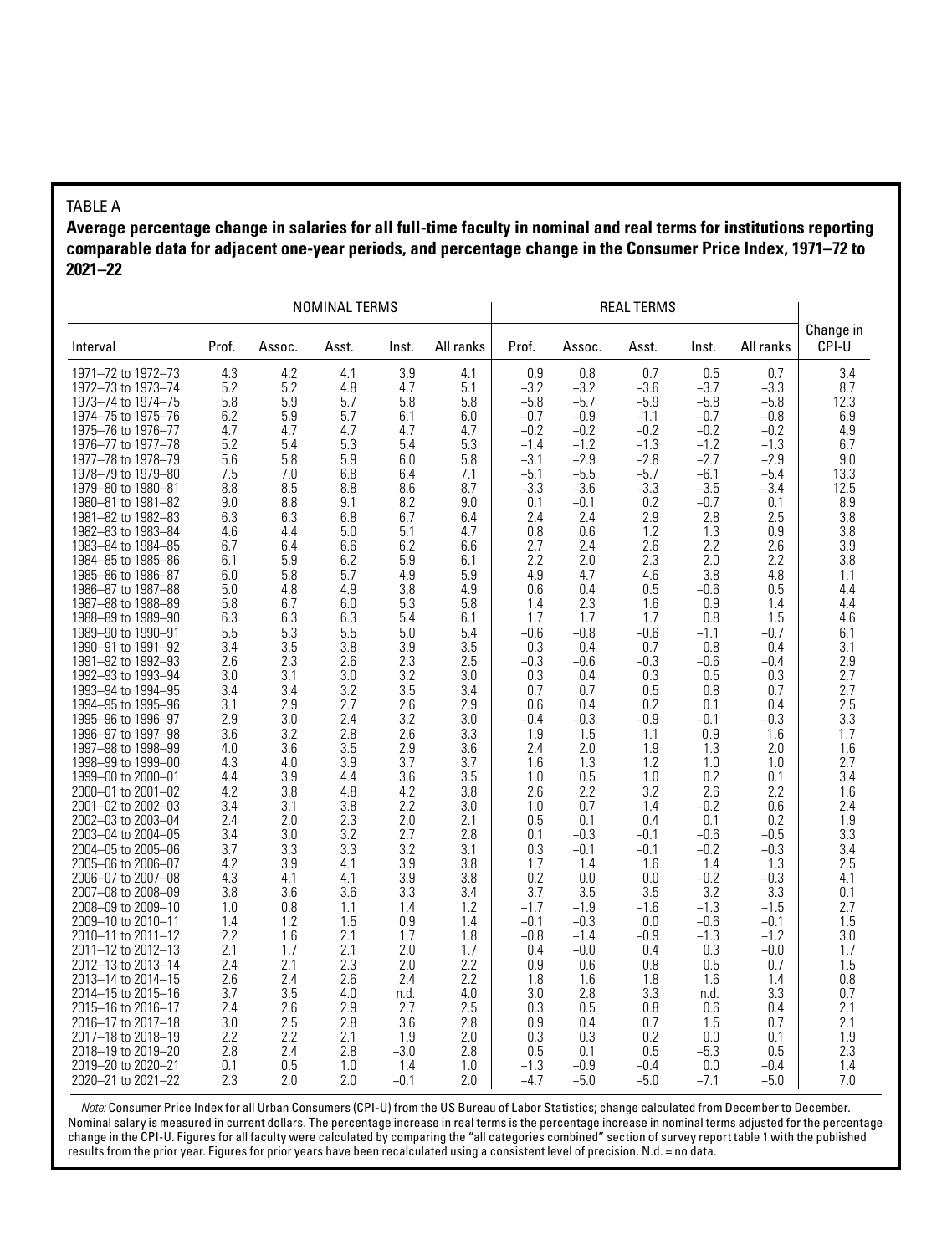#### TABLE B

**Average percentage change in salaries for continuing full-time faculty in nominal and real terms for institutions reporting comparable data for adjacent one-year periods, and percentage change in the Consumer Price Index, 1971–72 to 2021–22**

|                                          |            |            | NOMINAL TERMS |            |            |            |            |            |            |            |                    |
|------------------------------------------|------------|------------|---------------|------------|------------|------------|------------|------------|------------|------------|--------------------|
| Interval                                 | Prof.      | Assoc.     | Asst.         | Inst.      | All ranks  | Prof.      | Assoc.     | Asst.      | Inst.      | All ranks  | Change in<br>CPI-U |
| 1971-72 to 1972-73                       | 4.7        | 5.7        | 5.9           | 6.3        | 5.5        | 1.3        | 2.2        | 2.4        | 2.8        | 2.0        | 3.4                |
| 1972-73 to 1973-74                       | 5.4        | 6.3        | 6.5           | 7.0        | 6.1        | $-3.0$     | $-2.2$     | $-2.0$     | $-1.6$     | $-2.4$     | 8.7                |
| 1973-74 to 1974-75                       | 6.7        | 7.4        | 7.9           | 8.7        | 7.4        | $-5.0$     | $-4.4$     | $-3.9$     | $-3.2$     | $-4.4$     | 12.3               |
| 1974–75 to 1975–76                       | 7.1        | 7.7        | 8.0           | 8.5        | 7.6        | 0.2        | 0.8        | 1.0        | 1.5        | 0.7        | 6.9                |
| 1975-76 to 1976-77                       | 6.2        | 6.8        | 7.2           | 7.4        | 6.7        | 1.2        | 1.8        | 2.2        | 2.4        | 1.7        | 4.9                |
| 1976-77 to 1977-78                       | 5.9        | 6.0        | 5.9           | 5.9        | 5.9        | $-0.7$     | $-0.6$     | $-0.7$     | $-0.7$     | $-0.7$     | 6.7                |
| 1977-78 to 1978-79                       | 6.9        | 7.6        | 8.0           | 8.4        | 7.4        | $-1.9$     | $-1.3$     | $-0.9$     | $-0.5$     | $-1.5$     | 9.0                |
| 1978-79 to 1979-80                       | 7.8        | 8.2        | 8.7           | 8.9        | 8.1        | $-4.8$     | $-4.5$     | $-4.0$     | $-3.8$     | -4.6       | 13.3               |
| 1979-80 to 1980-81                       | 9.6        | 10.0       | 10.6          | 10.6       | 10.0       | $-2.6$     | $-2.2$     | $-1.7$     | $-1.7$     | $-2.2$     | 12.5               |
| 1980-81 to 1981-82                       | 9.4        | 10.0       | 10.7          | 10.6       | 9.9        | 0.4        | 1.0        | 1.6        | 1.5        | 0.9        | 8.9                |
| 1981-82 to 1982-83                       | 7.5        | 7.8        | 8.5           | 8.3        | 7.9        | 3.5        | 3.8        | 4.5        | 4.3        | 3.9        | 3.8                |
| 1982-83 to 1983-84                       | 5.4        | 5.7        | 6.3           | 5.9        | 5.7        | 1.6        | 1.8        | 2.4        | 2.0        | 1.8        | 3.8                |
| 1983-84 to 1984-85                       | 6.7        | 7.2        | 7.8           | 7.9        | 7.1        | 2.7        | 3.2        | 3.8        | 3.8        | 3.1        | 3.9                |
| 1984-85 to 1985-86                       | 7.0        | 7.4        | 7.9           | 7.6        | 7.3        | 3.1        | 3.5        | 4.0        | 3.7        | 3.4        | 3.8                |
| 1985-86 to 1986-87                       | 6.3        | 6.7        | 7.0           | 6.5        | 6.6        | 5.2        | 5.6        | 5.9        | 5.4        | 5.5        | 1.1                |
| 1986-87 to 1987-88                       | 6.1        | 6.6        | 7.1           | 6.9        | 6.5        | 1.7        | 2.2        | 2.7        | 2.5        | 2.1        | 4.4                |
| 1987-88 to 1988-89                       | 6.4        | 7.1        | 7.6           | 7.4        | 6.8        | 2.0        | 2.7        | 3.2        | 3.0        | 2.4        | 4.4                |
| 1988-89 to 1989-90<br>1989-90 to 1990-91 | 6.9<br>6.1 | 7.4<br>6.8 | 7.8<br>7.2    | 7.5<br>7.0 | 7.3<br>6.6 | 2.3<br>0.0 | 2.8<br>0.7 | 3.2<br>1.1 | 2.9<br>0.9 | 2.7<br>0.5 | 4.6<br>6.1         |
| 1990-91 to 1991-92                       | 3.9        | 4.5        | 4.9           | 5.1        | 4.3        | 0.8        | 1.4        | 1.8        | 2.0        | 1.2        | 3.1                |
| 1991-92 to 1992-93                       | 3.2        | 3.7        | 4.2           | 4.4        | 3.6        | 0.3        | 0.8        | 1.3        | 1.5        | 0.7        | 2.9                |
| 1992-93 to 1993-94                       | 3.8        | 4.4        | 4.7           | 4.5        | 4.2        | 1.1        | 1.7        | 2.0        | 1.8        | 1.5        | 2.7                |
| 1993-94 to 1994-95                       | 4.1        | 4.7        | 4.9           | 4.9        | 4.6        | 1.4        | 2.0        | 2.2        | 2.2        | 1.9        | 2.7                |
| 1994-95 to 1995-96                       | 3.7        | 4.1        | 4.5           | 4.4        | 4.0        | 1.2        | 1.6        | 2.0        | 1.9        | 1.5        | 2.5                |
| 1995-96 to 1996-97                       | 3.0        | 4.0        | 4.2           | 4.6        | 3.5        | $-0.3$     | 0.7        | 0.9        | 1.3        | 0.2        | 3.3                |
| 1996-97 to 1997-98                       | 4.0        | 4.6        | 4.8           | 5.0        | 4.3        | 2.3        | 2.9        | 3.1        | 3.3        | 2.6        | 1.7                |
| 1997-98 to 1998-99                       | 4.5        | 5.0        | 5.3           | 5.3        | 4.8        | 2.9        | 3.4        | 3.7        | 3.7        | 3.2        | 1.6                |
| 1998-99 to 1999-00                       | 4.5        | 4.9        | 5.4           | 5.3        | 4.8        | 1.8        | 2.2        | 2.7        | 2.6        | 2.1        | 2.7                |
| 1999-00 to 2000-01                       | 5.0        | 5.4        | 5.8           | 5.8        | 5.3        | 1.6        | 2.0        | 2.4        | 2.4        | 1.9        | 3.4                |
| 2000-01 to 2001-02                       | 4.8        | 5.1        | 5.7           | 5.4        | 5.0        | 3.2        | 3.5        | 4.1        | 3.8        | 3.4        | 1.6                |
| 2001-02 to 2003-04                       | 4.1        | 4.4        | 4.7           | 4.5        | 4.3        | 1.7        | 2.0        | 2.3        | 2.1        | 1.9        | 2.4                |
| 2002-03 to 2003-04                       | 2.8        | 3.3        | 3.5           | 3.8        | 3.1        | 0.9        | 1.4        | 1.6        | 1.9        | 1.2        | 1.9                |
| 2003-04 to 2004-05                       | 4.5        | 4.7        | 4.8           | 4.7        | 4.5        | 1.2        | 1.4        | 1.5        | 1.4        | 1.2        | 3.3                |
| 2004-05 to 2005-06                       | 4.5        | 4.7        | 4.8           | 4.4        | 4.4        | 1.1        | 1.3        | 1.4        | 1.0        | 1.0        | 3.4                |
| 2005-06 to 2006-07                       | 4.5        | 5.3        | 5.4           | 5.1        | 5.0        | 2.0        | 2.8        | 2.9        | 2.6        | 2.5        | 2.5                |
| 2006–07 to 2007–08                       | 4.5        | 5.4        | 5.4           | 5.7        | 5.1        | 0.4        | 1.3        | 1.3        | 1.6        | 1.0        | 4.1                |
| 2007-08 to 2008-09                       | 4.5        | 5.0        | 5.2           | 6.0        | 4.9        | 4.4        | 4.9        | 5.1        | 5.9        | 4.8        | 0.1                |
| 2008-09 to 2009-10                       | 1.4        | 2.1        | 2.1           | 2.1        | 1.8        | $-1.3$     | $-0.6$     | $-0.6$     | $-0.6$     | $-0.9$     | 2.7                |
| 2009-10 to 2010-11                       | 2.2        | 2.7        | 2.8           | 2.3        | 2.5        | 0.7        | 1.2        | 1.3        | 0.8        | 1.0        | 1.5                |
| 2010-11 to 2011-12                       | 2.7        | 3.1        | 3.3           | 3.2        | 2.9        | $-0.3$     | 0.1        | 0.3        | 0.2        | $-0.1$     | 3.0                |
| 2011–12 to 2012–13                       | 2.9        | 3.4        | 3.5           | 3.6        | 3.2        | 1.2        | 1.7        | 1.8        | 1.9        | 1.5        | 1.7                |
| 2012-13 to 2013-14                       | 3.0        | 3.5        | 3.7           | 3.6        | 3.4        | 1.5        | 2.0        | 2.2        | 2.1        | 1.9        | 1.5                |
| 2013-14 to 2014-15                       | 3.2        | 3.7        | 3.8           | 3.8        | 3.7        | 2.4        | 2.9        | 3.0        | 3.0        | 2.9        | 0.8                |
| 2014–15 to 2015–16                       | 2.9        | 3.7        | 3.8           | 4.3        | 3.4        | 2.2        | 3.0        | 3.1        | 3.6        | 2.7        | 0.7                |
| 2015–16 to 2016–17                       | 2.7        | 3.3        | 3.6           | 3.6        | 3.0        | 0.6        | 1.2        | 1.5        | 1.5        | 0.9        | 2.1                |
| 2016-17 to 2017-18                       | 2.9        | 3.4        | 3.5           | 3.6        | 3.3        | 0.8        | 1.3        | 1.4        | 1.5        | 1.2        | 2.1                |
| 2017-18 to 2018-19                       | 2.7        | 3.3        | 3.4           | 3.7        | 3.1        | 0.8        | 1.4        | 1.5        | 1.8        | 1.2        | 1.9                |
| 2018-19 to 2019-20                       | 2.8        | 3.3        | 3.6           | 3.4        | 3.2        | 0.5        | 1.0        | 1.3        | 1.1        | 0.9        | 2.3                |
| 2019–20 to 2020–21                       | 0.8        | 1.4        | 1.5           | 1.5        | 1.2        | $-0.6$     | 0.0        | 0.1        | 0.1        | $-0.2$     | 1.4                |
| 2020-21 to 2021-22                       | 2.5        | 3.1        | 3.2           | 3.3        | 2.9        | $-4.5$     | $-3.9$     | $-3.8$     | $-3.7$     | -4.1       | 7.0                |

*Note:* Consumer Price Index for all Urban Consumers (CPI-U) from the US Bureau of Labor Statistics; change calculated from December to December. Nominal salary is measured in current dollars. The percentage increase in real terms is the percentage increase in nominal terms adjusted for the percentage change in the CPI-U. Figures for continuing faculty represent the average salary change for faculty on staff at the same institution in both years over which the salary change is calculated. Figures for prior years have been recalculated using a consistent level of precision.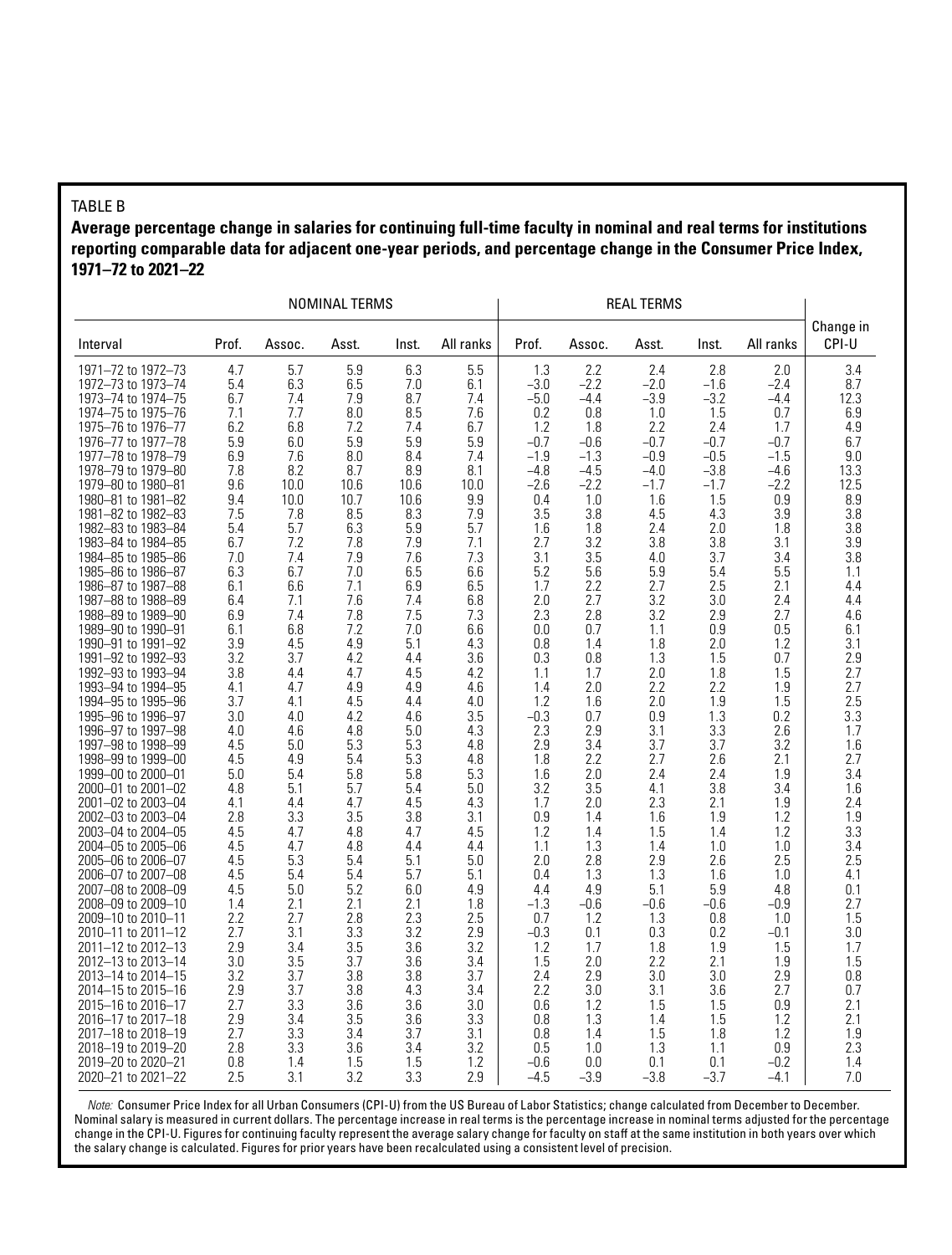#### FIGURE 1

#### **College and university employment has nearly returned to pre-pandemic levels.**

Employment in colleges and universities, seasonally adjusted, by institutional control (thousands), January 1979 to January 2022



to move their face-to-face classes online using whatever means available. In the first two months of the COVID-19 pandemic, colleges and universities lost 381,300 jobs, an 8.7 percent decrease (see figure 1). Noninstructional staff, especially those in low-wage and part-time positions, bore the brunt of layoffs in spring 2020, but with student enrollment plummeting in fall 2020, substantial faculty layoffs followed. By the end of 2020, an additional 49,000 jobs were lost, for a net decrease of 430,300 jobs or 9.8 percent from February 2020 to December 2020.

Faculty members on contingent appointments, who are more likely to be women and people of color, were hardest hit by actions taken by institutions in response to the COVID-19 pandemic. But, as reported in last year's *Annual Report*, tenure-line faculty members were also affected by a variety of institutional responses to the pandemic ranging from less severe actions such as furloughs, salary freezes or reductions, and fringe-benefit cuts to more extreme measures such as program closures and layoffs. The faculty members

who remained often took on increased course loads, converted face-to-face classes into online ones, and assumed more service responsibilities, often without additional pay.

In April 2020, colleges and universities were facing extraordinary uncertainty. Many experts reasonably viewed the COVID-19 pandemic as an "existential threat" to a US higher education system already struggling from two decades of declining federal and state funding, increasing costs, the rise of student consumerism, and the politicization of education. Robert Zemsky, a professor at the University of Pennsylvania and founding director of the university's Institute for Research on Higher Education, predicted that two hundred of the nation's one thousand private liberal-arts colleges would close in the next year. His prediction did not come to pass, although eighteen public and private nonprofit colleges have since closed or merged, or have announced plans to do so, according to Higher Ed Dive. However, faculty have been working in constant crisis mode for two years, with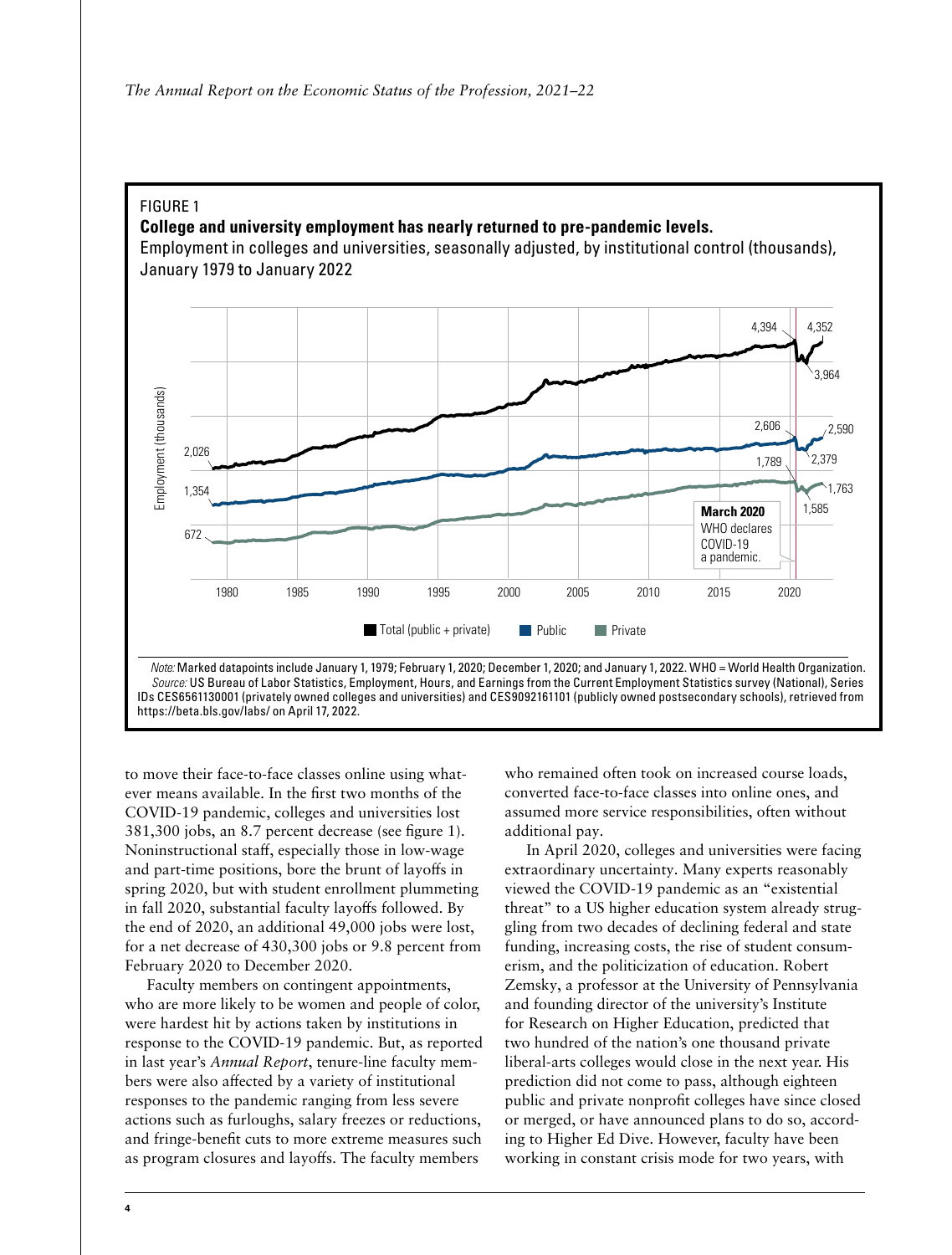deteriorating working conditions, wage stagnation, wage inequality, and in some cases wage suppression. Many higher education experts have raised concerns about faculty morale and burnout in a moment management professor Anthony Klotz has termed "the Great Resignation."

*A Slow Recovery*. Employment recovery in higher education has lagged behind the national recovery, but by January 2022 employment in colleges and universities had recovered by 90.2 percent for a net decrease of 42,300 or 1.0 percent from February 2020 (see figure 1). It is plausible that overall higher education employment will return to pre-pandemic levels in the fall, assuming student enrollment levels recover. But even if student enrollment were to rebound in the short term, serious concerns remain about longterm student enrollment trends, particularly for less selective four-year colleges and community colleges. Before the onset of the COVID-19 pandemic, rising costs, consumerism, and growing mistrust of higher education were leading more students to view college with skepticism while thinking about college in terms of return on investment. These factors, along with a decline in the number of high school graduates projected by the Western Interstate Commission for Higher Education's report *Knocking at the College Door*, will affect student enrollment, and therefore institutional revenue, for years to come.

Most public colleges and universities are heavily dependent on state tax appropriations for revenue, and some states' long-term revenue forecasts are uncertain at best. In 2020–21, thirty-two states used \$1.9 billion of federal stimulus funding as protection against cuts in state tax appropriations, limiting the decline to 0.1 percent across the United States overall, without adjusting for inflation. More than \$7 billion of federal stimulus funding helped states maintain their fiscal support for higher education in the short term, and longer-term trends for state support for higher education are promising, according to the State Higher Education Executive Officers Association (SHEEO). But now the country is seeing its highest inflation rate since the early 1980s. As Harold Hovey posited in 1999, and Jennifer Delaney and William Doyle expanded upon in 2011, higher education is "the great balance wheel in state budgets," meaning that states are likely to fund higher education during good economic times and cut funding for it during economic downturns. The SHEEO's analysis of data from the Grapevine Survey on State Higher Education Funding found that in twenty-six states,

appropriations for higher education declined from 2019–20 to 2020–21, with the largest cuts occurring in California (\$1.25 billion), Colorado (\$501 million), and Georgia (\$305 million). Analysis of state appropriations initially approved in fiscal year 2021–22 has shown that state funding for higher education increased 8.5 percent, excluding federal stimulus money, over the previous year (see figure 2). In fact, only five states decreased funding for higher education in fiscal year 2021–22, compared with twenty-six states in fiscal year 2020–21, although these figures are not adjusted for inflation.

Private institutions rely more on endowments for funding than do public institutions. The average school spends 4.6 percent of its endowment each year, according to the National Association of College and University Business Officers (NACUBO), and there are diverging opinions on how endowment drawdown should be structured. Financial markets were volatile in the beginning of the pandemic, but endowment returns recovered quickly and ultimately soared in fiscal year 2020–21. According to the 2021 NACUBO-TIAA Study of Endowments, college and university endowments generated an overall average return of 30.6 percent (net of fees) in fiscal year 2020–21, up sharply from a 1.8 percent overall average return in the previous year. But in April 2022, stock prices were falling into bear-market territory, and, with the likelihood of the Federal Reserve continuing to raise interest rates in response to increasing inflation, falling stock prices now threaten the high endowment returns that many colleges and universities have enjoyed for the past two years. Those who monitored endowment returns during the financial crisis of 2007–08 are aware that endowments do not always grow. And while the average size of endowments has grown to \$1.1 billion, there is increasing disparity between elite universities and less prestigious institutions. The median endowment is a more modest \$200 million, and about half of all US endowment assets are held by just twenty-five institutions, according to the Urban Institute.

*Charitable Giving.* According to the 2021 Voluntary Support of Education survey carried out by the Council for Advancement and Support of Education, charitable giving to US colleges and universities increased 6.9 percent in fiscal year 2020–21, with unrestricted contributions—those not limited to particular uses—increasing 30.2 percent, an "unprecedented level of growth for this type of donation."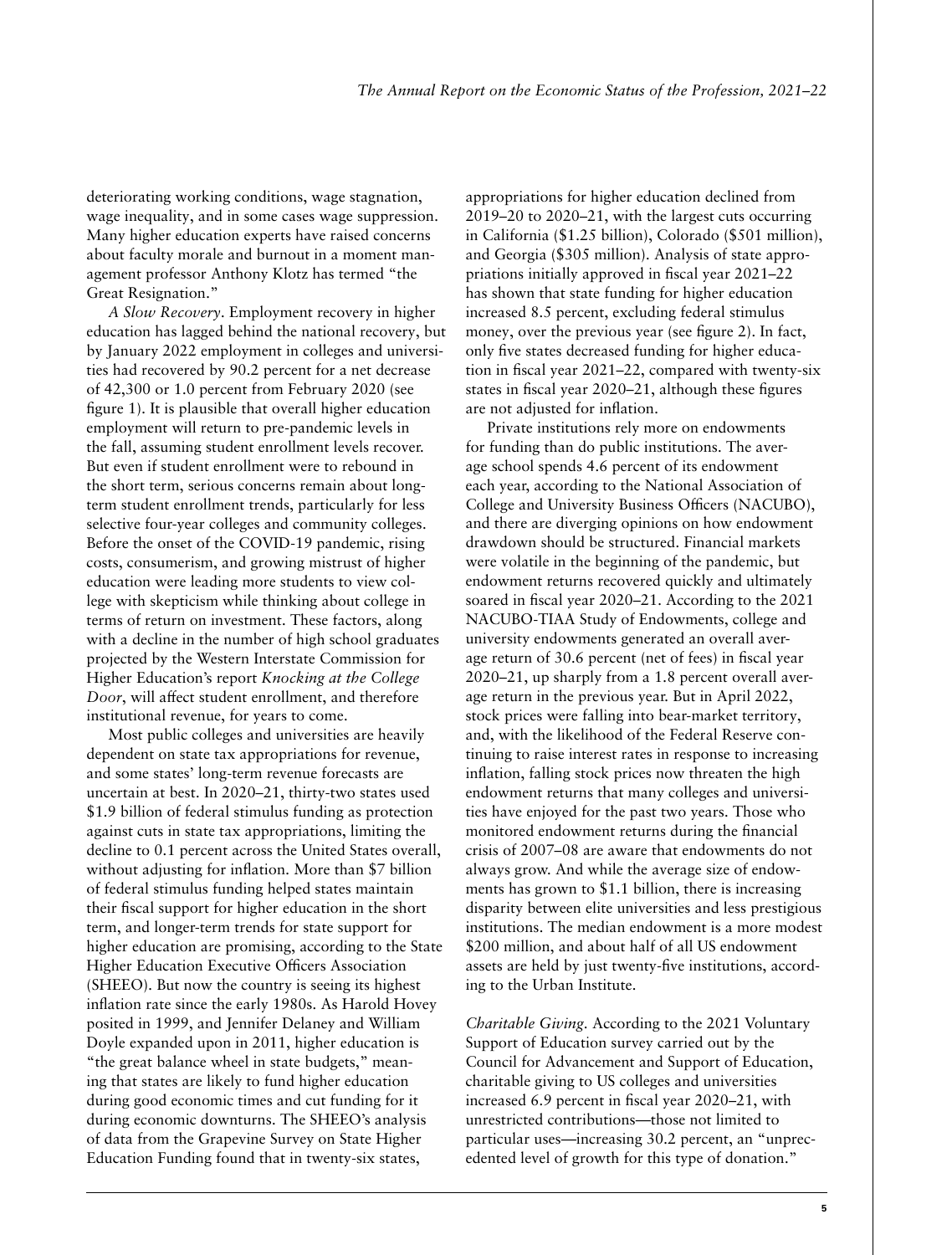# FIGURE 2 FIGURE 2

# **Federal stimulus funds helped return state fiscal support for higher education to 2006–07 levels. Federal stimulus funds helped return state fiscal support for higher education to 2006–07 levels.**

State fiscal support per full-time equivalent student, FY 2006–07 through FY 2021–22 (2021 dollars) State fiscal support per full-time equivalent student, FY 2006–07 through FY 2021–22 (2021 dollars)



Note: State fiscal support includes taxes, other state monies, and federal stimulus funds from the American Recovery and Reinvestment Act of 2009 (2009–10 through 2011–12),the Coronavirus Aid, Relief, and Economic Security Act (2019–20 through 2021–22), the Coronavirus Response and Relief Supplemental Appropriations Act, 2021 (2020–21 through 2021–22), and the American Rescue Plan Act of 2021 (2020–21 through 2021–22). Full-time equivalent student enrollment values were calculated from IPEDS through 2019–20, then estimated using preliminary fall enrollment figures published by the National  *Sources:* Grapevine project of the Center for the Study of Education Policy at Illinois State University, IPEDS Fall Enrollment survey component 2020–21 provisional release, the National Student Student Clearinghouse.

Source: Grapevine project of the Center for the Study of Education Policy at Illinois State University, IPEDS Fall Enrollment survey component 2020–21 provisional release, the National Student Clearinghouse's *Term Enrollment Estimates: Fall 2021* report, and the US Bureau of Labor Statistics Consumer Price Index retroactive series (R-CPI-U-RS). Data compiled by the AAUP Research Department.

Much of the growth was the result of large gifts to minority-serving institutions and community colleges that have been historically overlooked by philanthropists or have been saddled with overly restrictive conditions on corporate donations. Predominantly Black Institutions have received large unrestricted donations, including several multimillion-dollar gifts from MacKenzie Scott and Michael Bloomberg, widely reported in the media, and donations to community colleges increased 52.5 percent in fiscal year 2020–21, according to the survey. Even among restricted gifts across all institutions, nearly two-thirds of respondents to the 2021 NACUBO-TIAA Study of Endowments reported having received gifts specifically targeted to support diversity, equity, and inclusion initiatives. Notably, many institutions receiving large unrestricted gifts over the last two years have chosen to use the funds to increase their endowments.

#### Summary of FCS Results

A few caveats are necessary before presenting this year's summary of findings. We advise the reader to use caution when interpreting certain findings because the Faculty Compensation Survey collects average (arithmetic mean) values rather than median values for many of its compensation measures, an approach that increases the potential for distortion from outliers. We are aware of the benefits of collecting median compensation measures, but the AAUP is sensitive to the need to balance reporting burden with the utility of the data requested. That being said, this year we have encountered a greater-than-typical number of situations where institutional changes in salary distributions have distorted findings, as discussed below in the subsection on survey delimitations. We encourage the reader to keep these issues in mind, especially when examining institution-level results included in the appendices and published datasets.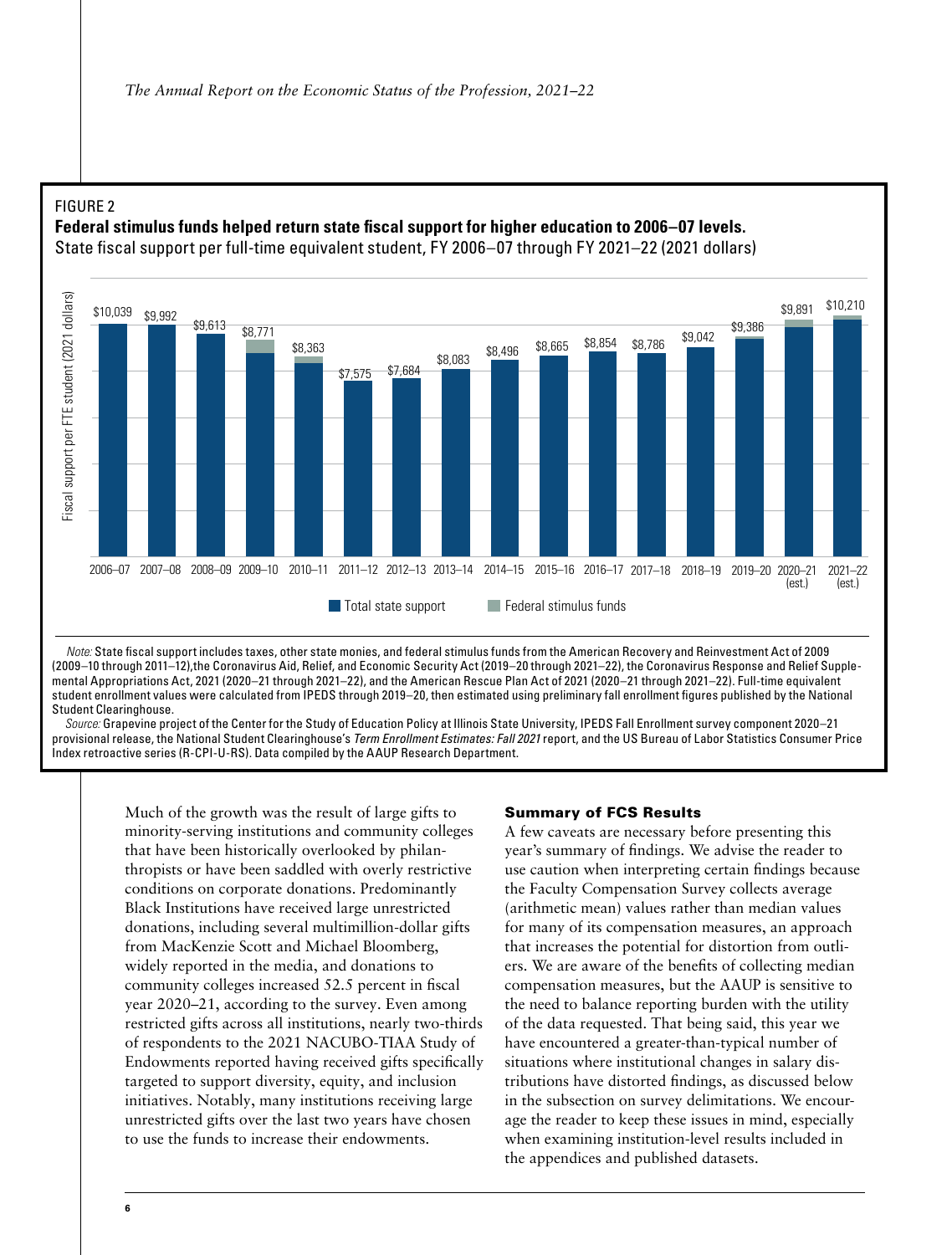*Full-Time Faculty Salary Growth.* From fall 2020 to fall 2021, average salaries for full-time faculty members increased 2.0 percent, consistent with the flat wage growth we have observed since the Great Recession of the late 2000s. The Decemberto-December Consumer Price Index for All Urban Consumers (CPI-U) increased 7.0 percent in 2021, the greatest increase since the 8.3 percent increase in 1981.2 After we adjusted for inflation using the CPI-U, real average salaries for full-time faculty members decreased 5.0 percent, the largest decrease on record since the AAUP began tracking this measure in 1972. Among doctoral institutions, nominal average salaries increased 1.9 percent; after adjusting for inflation, they fell by 5.1 percent. Among master's and baccalaureate institutions, average salaries increased 2.0 percent and 1.7 percent, respectively; in real (inflationadjusted) terms, they decreased 5.0 percent and 5.3 percent, respectively.

Because of low participation rates among associate's institutions, we must stress that the results should in no way be considered representative of associate's institutions nationally. Nonetheless, we present the findings. For associate's institutions with faculty ranking systems, average salaries decreased 1.0 percent, a decrease of 8.0 percent in real terms (that is, after adjusting for inflation). However, much of the decrease resulted from the inclusion of institutions participating for the first time this year with relatively low average salaries. If we limit the analysis to the sixty-one such institutions that participated in the survey in both 2020–21 and 2021–22, average salaries among associate's institutions with faculty ranking systems increased 2.9 percent, a decrease of 4.1 percent after adjusting for inflation. Similarly, for associate's institutions without faculty ranking systems, average salaries increased 7.4 percent, an increase of 0.4 percent after adjusting for inflation. However, if we limit the analysis to the seventeen such institutions that participated in both 2020–21 and 2021–22, average salaries among associate's institutions without faculty ranking systems increased 4.2 percent, a decrease of 2.8 percent after adjusting for inflation.

Average salaries for full-time faculty members ranged from \$52,411 for a lecturer at a religiously affiliated baccalaureate college to \$210,260 for a full professor at a private-independent doctoral university (see survey report table 1). Survey report table 4 presents full-time faculty salaries by region, and survey report table 5 presents full-time faculty salaries as percentile distributions of institutions.

Nominal average salaries decreased at 24.0 percent (208 out of 867) of colleges and universities participating in both 2020–21 and 2021–22, with real faculty salaries decreasing at 95.4 percent (827 out of 867) of institutions after adjusting for inflation. Average salary growth varied by institutional control and religious affiliation. Average salaries increased 1.7 percent among public institutions, 2.2 percent among private-independent institutions, and 2.9 percent among private religiously affiliated colleges and universities. Table A lists historical growth in full-time faculty salaries in both nominal and real (inflation-adjusted) terms for each year since 1971–72, calculated by comparing the "all categories combined" section of survey report table 1 with the published results from the prior year.

Figure 3 presents nominal average full-time faculty salary growth compared with inflation since fall 2008. After 2008, real wages trended down to a low point in 2011, then trended up to a peak in 2019, then declined sharply in 2021 with a 5.0 percent decrease in real average salaries as described earlier. In fall 2021, the average salary of full-time faculty members in inflation-adjusted terms was 2.3 percent less than the average salary in fall 2008—the middle of the Great Recession.

*Full-Time Continuing Faculty Salary Growth.*  Beyond the measure of average salary for full-time faculty members, perhaps the most reliable measure collected by the Faculty Compensation Survey is full-time continuing faculty salary, a survey item in which institutions indicate the number of full-time faculty members employed full time in both the previous year and the current year (at the same contract length) by the rank held in the previous year, along with their previous and current average salaries. The importance many attribute to this measure, reported as a percentage change, lies in its exclusion of newly hired and departed faculty members, as well as institutions no longer participating in the survey, which reduces bias in our account of how salaries changed for those already in the profession.

<sup>2.</sup> The US Bureau of Labor Statistics originally reported an increase of 8.9 percent for 1981, but it has since made numerous improvements to the Consumer Price Index (CPI) and has published the Consumer Price Index retroactive series (R-CPI-U-RS), which lists an increase of 8.3 percent for 1981.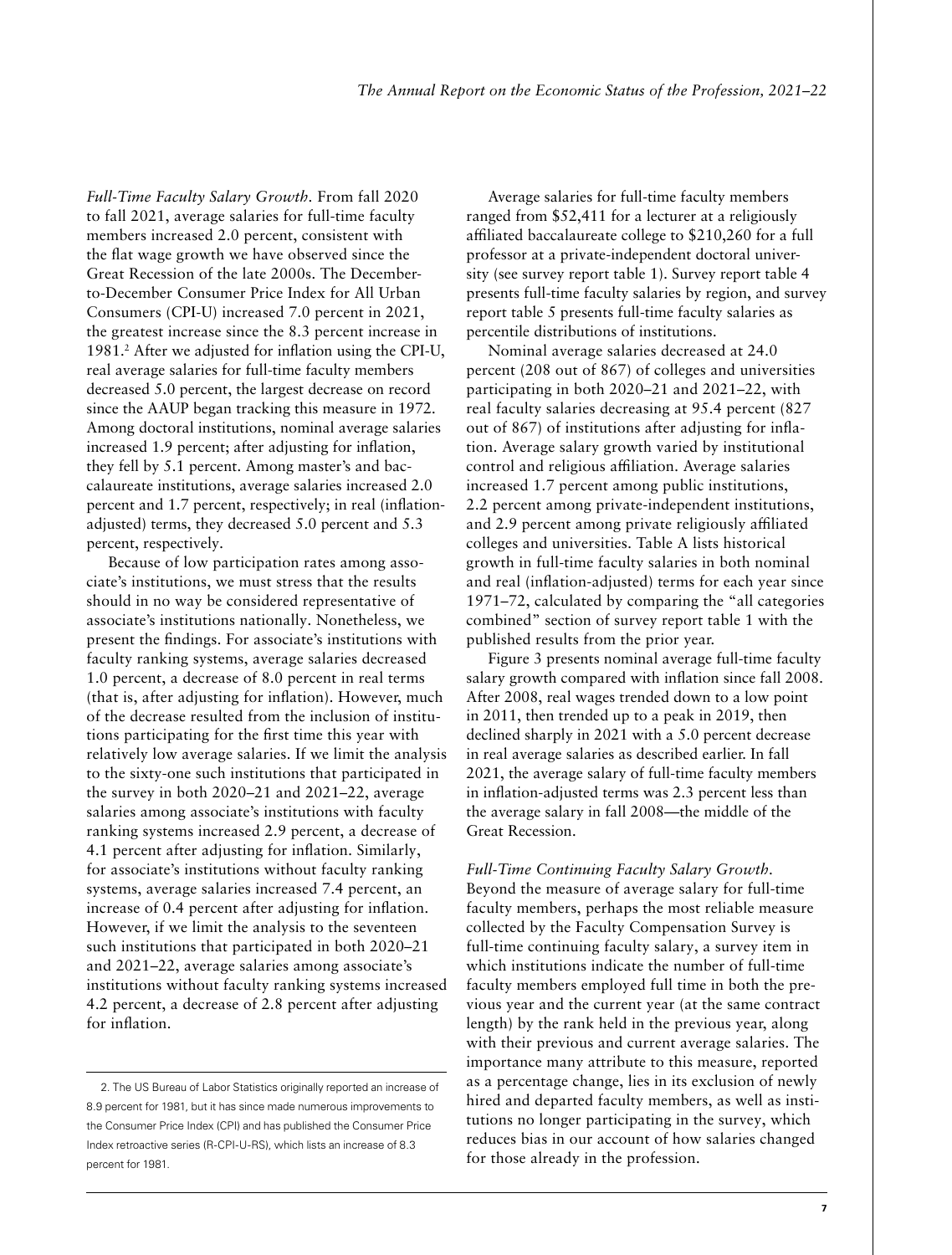#### FIGURE 3

# Real wages fell below Great Recession levels in 2021, with average full-time faculty salary falling to 2.3 percent below the 2008 average salary, after adjusting for inflation. **Example 1999**

**Percentage change in average full-time faculty salary (nominal), all ranks; percentage change in Consumer** Price Index for All Urban Consumers, adjusted (R-CPI-U-RS); and percentage change in real salary since 2008 expressed as the difference between percentage changes in average salary and R-CPI-U-RS, fall expressed as the dieperce between percentage changes in average changes in average salary and R-CPI-U-RS, fall 2021<br>Percentage salary and R-CPI-U-RS, fall 2021 through the distribution of the distribution of the distributi



Findings for full-time continuing faculty salaries are reported as weighted averages by rank and institutional type in survey report table 2, with corresponding annual results listed by rank in table B. For all ranks combined, average salaries for continuing full-time faculty increased 2.9 percent from 2020–21 to 2021–22; after adjusting for inflation, average salaries decreased 4.1 percent. For full professors, associate professors, assistant professors, and instructors, the average increase in nominal salaries for continuing full-time faculty members was 2.5 percent, 3.1 percent, 3.2 percent, and 3.3 percent, respectively (see figure 4). After adjusting for inflation, their average salaries decreased 4.5 percent, 3.9 percent, 3.8 percent, and 3.7 percent, respectively.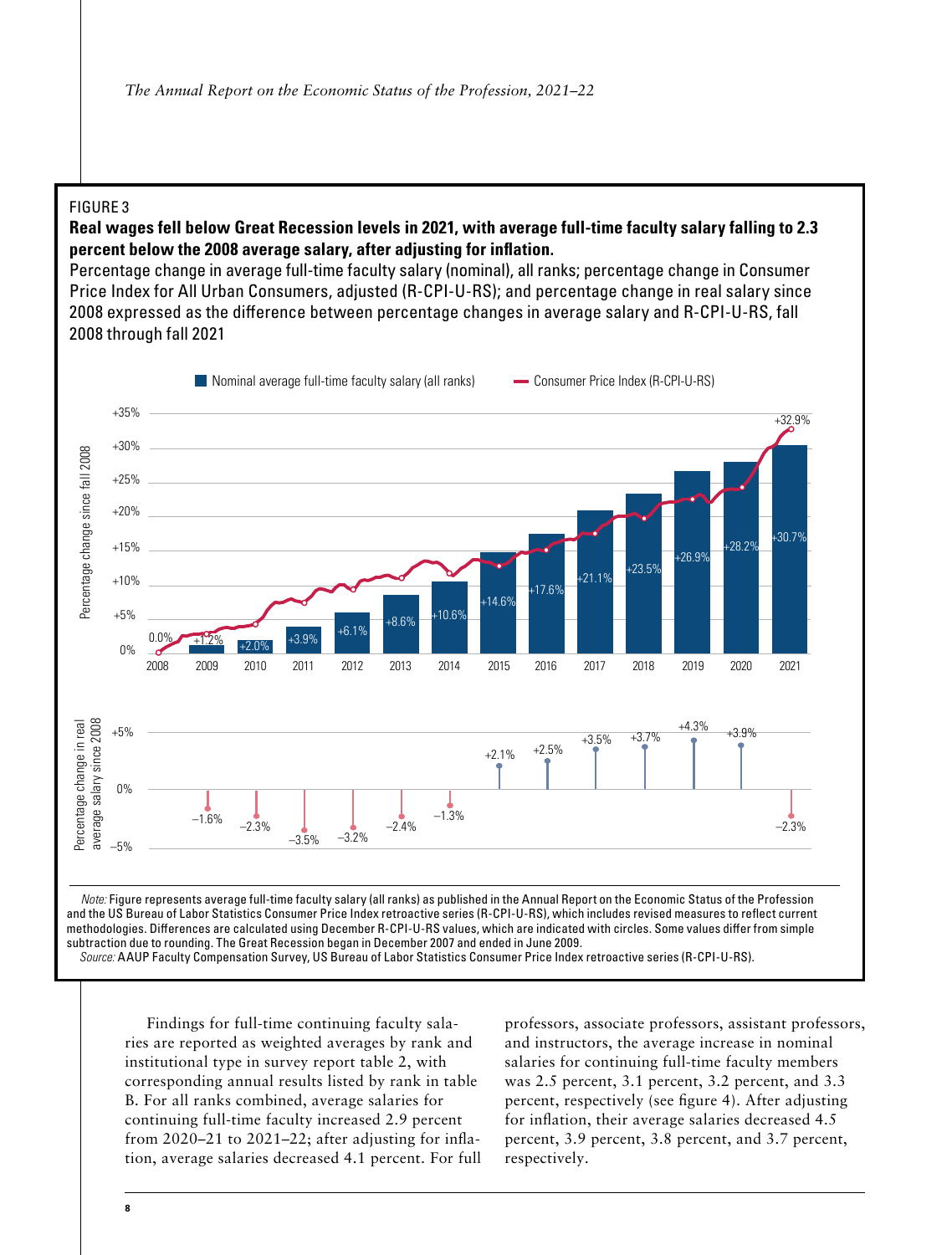

**Salary increases for full-time continuing faculty fell well below inflation among all institution types. Salary increases for full-time continuing faculty fell well below inflation among all institution types.**

One-year nominal change in salary for full-time continuing faculty, by AAUP institutional category, institutional control and affiliation, and academic rank, fall 2020 to fall 2021 control and aliation, and academic rank, fall 2020 to fall 2021



ate's institutions without faculty ranking systems. Academic ranks are those held by faculty members in fall 2020 and do not account for any changes in rank systems. Academic ranks are those held by faculty members in fall 2020 and do not account for any changes in rank (e.g., promotions). (e.g., promotions). *Note:* The figure is based on 801 institutions with faculty ranking systems reporting full-time continuing faculty salary data. The figure excludes 20 associ-

 *Source:* AAUP Faculty Compensation Survey. *Source:* AAUP Faculty Compensation Survey.

Salary growth for continuing full-time faculty members varied by institutional type, ranging from an average increase of 2.6 percent among private-independent and religiously affiliated master's institutions to an average increase of 3.5 percent among public baccalaureate institutions. (Associate's institutions were excluded from this summary because of low participation rates.)

At the institution level, only 14 institutions (1.7 percent) reported a decrease in average salaries for their continuing full-time faculty members, but after adjusting for inflation, 774 institutions (94.3 percent) reported a decrease. The findings were similar across all academic ranks: the percentage of institutions reporting a decrease in inflation-adjusted average salaries for continuing full-time faculty members was 95.6 percent for full professors, 92.9 percent for associate professors, and 92.9 percent for assistant professors.

*Full-Time Faculty Fringe Benefits.* In 2021–22, 97.2 percent of full-time faculty members were eligible to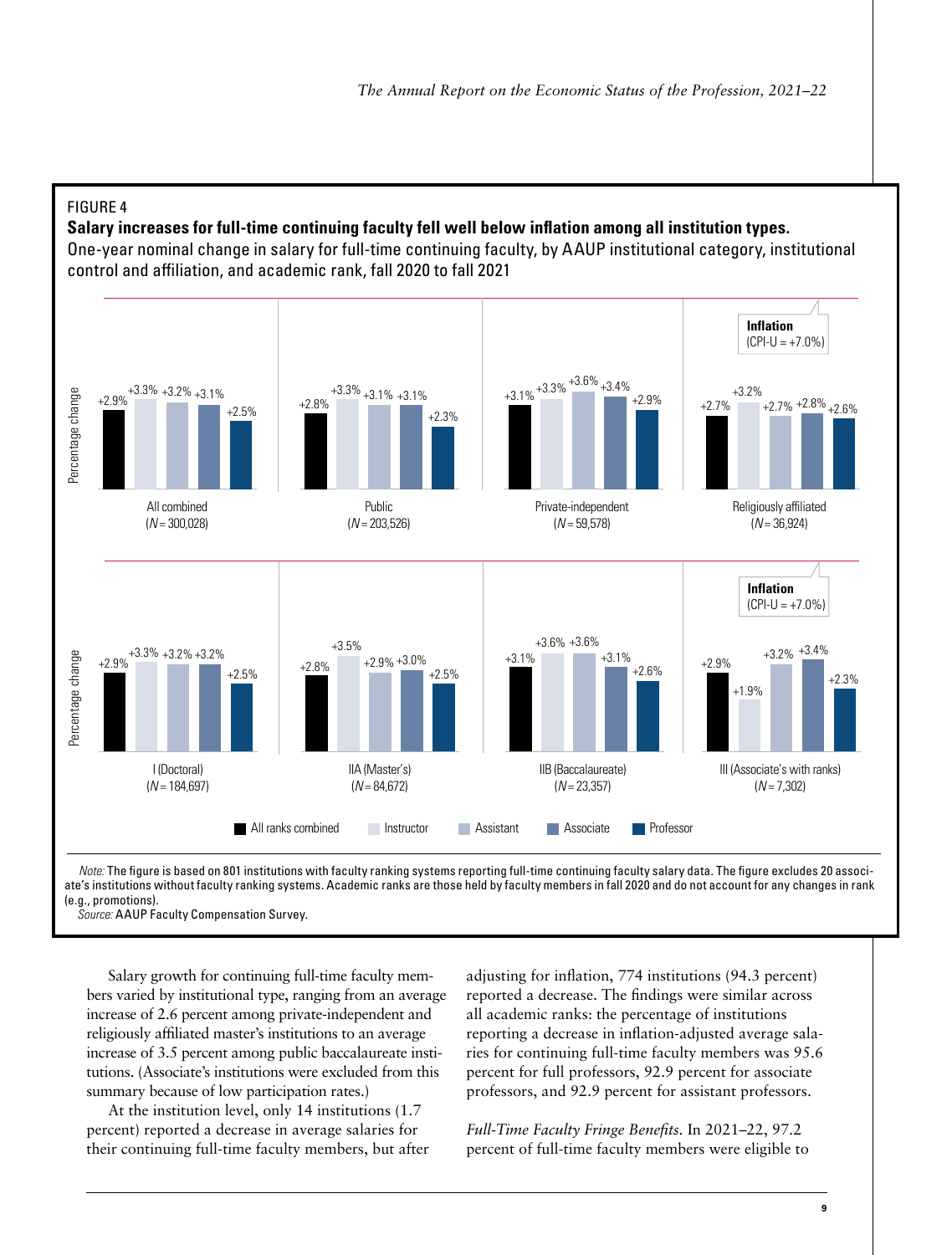participate in retirement plans, a 2.8 point increase from 2020–21, when 94.4 percent of full-time faculty members received this benefit. After last year's 2.4 point decrease from 2019–20, when 96.8 percent received this benefit, this year's increase indicates that some institutions may have restored benefits that were eliminated or reduced in 2020–21 in response to the COVID-19 pandemic. Average expenditure for faculty members who were covered was \$11,835, equivalent to 11.3 percent of the average salary for all full-time faculty members (see survey report table 8). Average institutional expenditure toward retirement plans was \$11,788 per full-time faculty member, including those not covered, equivalent to 11.0 percent of average salary (\$104,092) for the 850 institutions reporting benefits data.

As in 2020–21, there was little change in the percentage of full-time faculty members eligible to participate in medical insurance plans. Institutions reported covering 94.5 percent of full-time faculty members, with an average expenditure of \$12,461 for faculty members who were covered, equivalent to 11.9 percent of the average salary for all full-time faculty members (see survey report table 9). Average institutional expenditure toward medical insurance plans was \$11,501 per full-time faculty member, including those not covered, equivalent to 11.3 percent of average salary (\$104,092) for the 850 institutions reporting benefits data.

More than 94 percent of institutions reported providing full-time faculty members some form of tuition waivers for dependents in 2021–22, with 89.2 percent providing dependent tuition waivers at their institutions; 59.1 percent provided full waivers and 30.1 percent provided partial waivers. Notably, less than half of public institutions provided full tuition benefits at their institutions; about one third (32.6 percent) provided full waivers and about half (49.8 percent) provided partial waivers. In contrast, about three-quarters (73.3 percent) of private-independent institutions provided full waivers, and 82.7 percent of religiously affiliated institutions provided full waivers at their institutions. Almost half of institutions provided tuition waivers at other specified institutions, usually through a consortium or system, with 27.2 percent providing full waivers. These waivers were more prevalent at private institutions than at public institutions. Just over half of institutions were members of Tuition Exchange, a reciprocal scholarship opportunity arrangement for dependents of eligible faculty and staff, with private institutions making up

the majority of members. Among religiously affiliated institutions, 89.1 percent were members of Tuition Exchange, as were 66.5 percent of private-independent institutions. Just over 10 percent of public institutions were members of Tuition Exchange in 2021–22.

Finally, 26.3 percent of institutions varied their dependent tuition benefits based on the faculty member's years of service; anecdotally, when institutions reduce dependent tuition benefits, they tend to do so for newly hired employees. Private institutions were more likely than public institutions to vary dependent tuition benefits based on years of service, including 39.2 percent of independent institutions and 38.2 percent of religiously affiliated institutions. Among public institutions, 9.2 percent offered varying dependent tuition benefits depending on years of service. Dependent tuition benefits for full-time faculty members are listed in survey report table 10.

*Gender Pay Gaps.* Institutions reported full-time faculty salaries for women that are, on average, 81.9 percent of those for men in 2021–22, consistent with the US Bureau of Labor Statistics finding that median earnings for women in 2021 were 83.1 percent of the median for men nationally across all sectors. To be clear, this means that, on average, among full-time faculty members reported in this survey, a woman earns 82 cents for each dollar a man earns. Full-time women faculty members earn less than men across all academic ranks, but the gender pay gap is greatest at the full professor rank (see figure 5 and survey report table 3).

Some have argued that such pay disparities are explained by "market factors" and the overrepresentation of women in low-paying disciplines. But little is known about how such market factors operate, and there are many other factors contributing to genderbased pay disparities in academia, including biases in hiring and promotion practices, lack of institutional resources and support, and caregiving responsibilities. In any case, when gender pay gaps are identified, they must be corrected.

As we have previously reported, the gender pay gap has not budged in years, and the consequences are cumulative and follow women into retirement, where they receive less in Social Security benefits and pensions. Furthermore, women continue to remain concentrated in the lower faculty ranks and are underrepresented in doctoral institutions that generally pay higher salaries (see survey report tables 6 and 7). Gender equity will remain a priority of the AAUP Research Department until the gaps in pay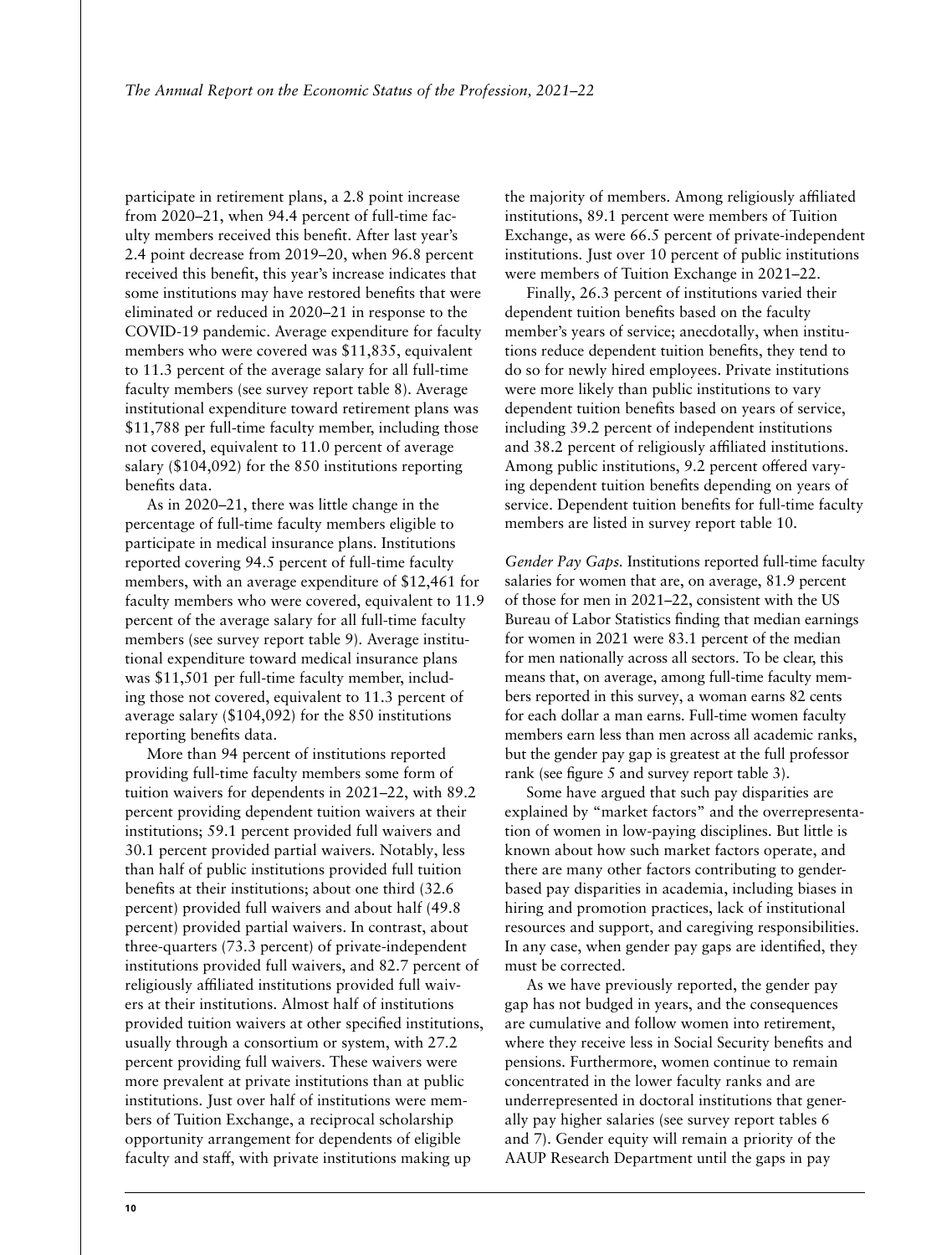#### FIGURE 5 FIGURE 5

# **Full-time women faculty members earn less than men at all ranks. Full-time women faculty members earn less than men at all ranks.**

Salary-equity ratio by academic rank and average full-time faculty salary, by academic rank and gender, fall 2021 (dollars) 2021 (dollars)



and representation are closed. To further examine the representation of women in the academy, this report includes an additional "Gender Equity" section below that incorporates the most recent Integrated Postsecondary Education Data System (IPEDS) data available, highlighting changes that have occurred since the pandemic began.

 *Source:* AAUP Faculty Compensation Survey.

*Part-Time Faculty.* Before presenting survey findings on part-time faculty, we must stress that the results are not representative of US higher education as a whole. Institutions struggle to compile data on part-time faculty employment, and this year only 355 out of 907 (39.1 percent) responding institutions were able to provide data on part-time adjunct faculty members paid on a per-course-section basis, with wide variation by institutional type. For example, only 43 out of 229 (18.8 percent) doctoral institutions responding to the survey reported average part-time adjunct faculty pay per course section, and only one member of the Association of American Universities reported such values. That said, response rates were better among

other institution types, with 135 master's institutions and 113 baccalaureate institutions reporting average part-time adjunct faculty pay per course section. Data on part-time faculty members were collected for the prior academic year, 2020–21, to ensure that institutions could provide complete data records for an entire academic year.

Report table 15 shows that among responding institutions, adjunct faculty members paid on a percourse-section basis in 2020–21 received an average of \$3,843 per three-credit course section, an 8.1 percent increase from 2019–20, when average pay was \$3,556. Average rates of pay varied widely among institutional types, ranging from \$2,979 in public associate's institutions without ranks to \$5,557 in public doctoral institutions. Minimum and maximum pay rates for teaching a course section spanned huge ranges across all institutional categories, with minima often falling under \$1,000 and maxima often exceeding \$20,000.

In addition to the appalling wages described above, most faculty members who are paid per course section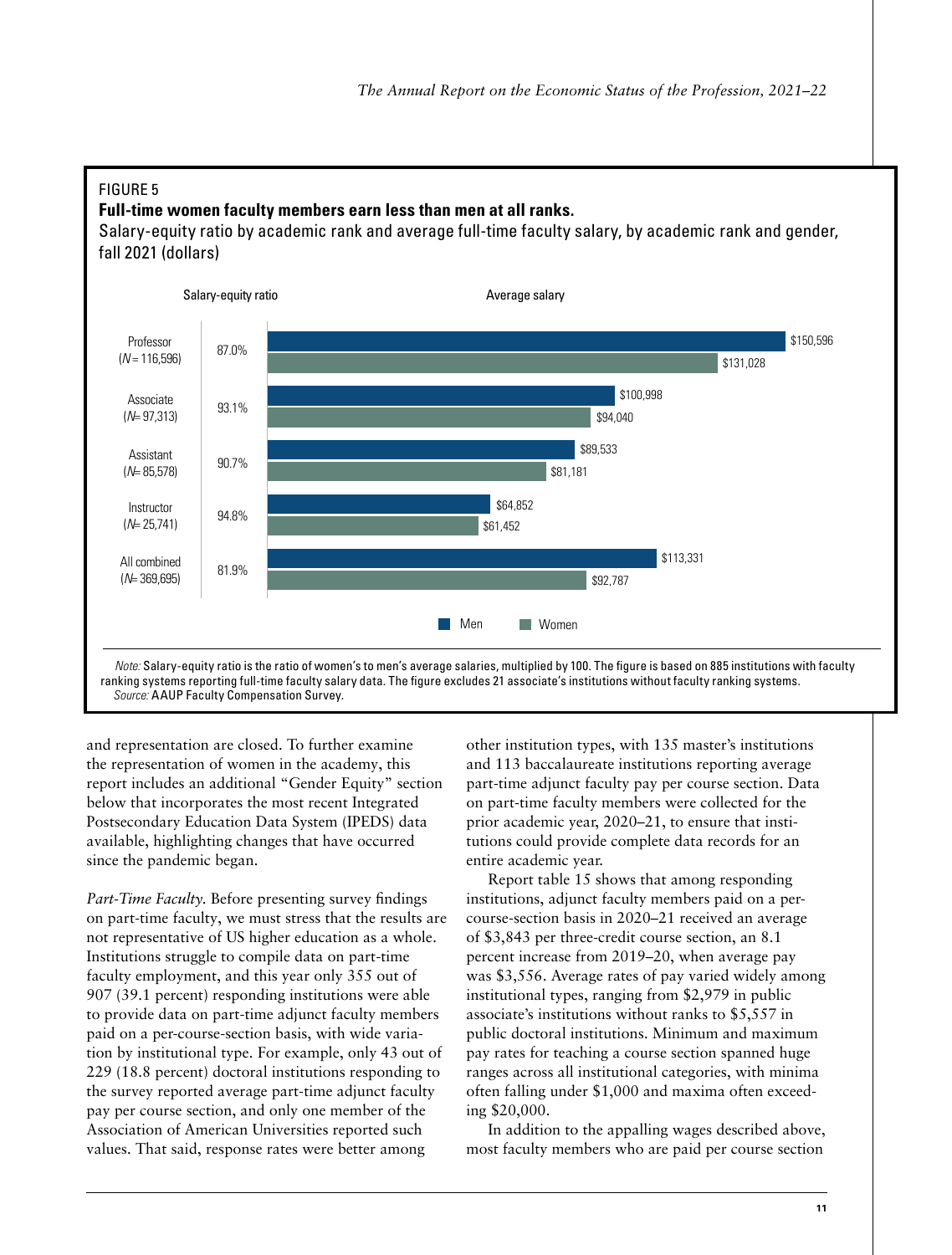did not receive either retirement or medical benefits contributions. For 2020–21, 34.7 percent of institutions reported contributing toward retirement plans for some or all part-time faculty members, and 30.9 percent of institutions contributed to premiums for medical insurance plans. Part-time faculty members paid per course section were more likely to receive benefits at associate's institutions, with 53.5 percent of institutions contributing to their retirement plans. Doctoral institutions were most likely to contribute to medical insurance premiums, with 55.0 percent of doctoral institutions providing this benefit (see survey report table 16).

The economic status of faculty members serving on contingent appointments, including those paid on a percourse-section basis, will be discussed in a special section, "The Academic Labor Force," later in this report.

*Administrator Salaries.* Following an average increase of 1.1 percent in 2020–21, salaries for presidents of colleges and universities increased in nominal terms by 7.1 percent, on average, in 2021–22 among the 522 institutions that submitted administrator salary data in both 2020–21 and 2021–22. This represents a 0.1 percent increase after adjusting for inflation. In nominal terms, presidential salaries increased across all AAUP institutional categories, including doctoral (+6.9 percent), master's (+8.3 percent), baccalaureate (+6.9 percent), and associate's (+3.6 percent) institutions. Public institutions ( $N = 265$ ) reported an average presidential salary increase of 5.3 percent, while private institutions ( $N = 257$ ) reported an increase of 9.0 percent. The greatest increase in average presidential salary reported was among private master's institutions ( $N = 122$ ), which reported an increase of 12.9 percent from 2020–21 to 2021–22.

Median salaries for college and university presidents in 2021–22 ranged from just over \$242,000 at public associate's institutions without faculty rank systems to \$775,000 at private-independent doctoral universities (see survey report table 11). Ratios of presidents' to full professors' average salaries ranged from just over three to one in public baccalaureate institutions to over five to one in private-independent and religiously affiliated doctoral institutions (see survey report table 12). For chief academic officers and chief financial officers, median salaries ranged from around \$132,000 and \$130,000, respectively, in associate's institutions without ranks to around \$393,000 and \$315,000, respectively, in doctoral institutions (see survey report tables 13 and 14).

*Survey Delimitations.* In addition to the usual methodological concerns about the AAUP's Faculty Compensation Survey, such as nonprobability sampling and potential distortion from outliers resulting from using averages (arithmetic means), the reader should be aware of the following:

- Some institutions reported substantially higher average salaries this year, not because faculty members received pay increases per se, but because of the termination or nonreappointment of faculty members who had been on the lower end of the pay scale. We therefore recommend using the *continuing faculty data* (column 7 of Appendix I) when comparing average salaries to the previous year for individual institutions.
- The percentage of faculty members who are tenured, or tenure-track, may increase in a particular institution for reasons similar to the salary issues above; that is, if contracts are not renewed for contingent faculty members but the tenured faculty members remain employed, the percentage of those with tenure will increase.
- Faculty members (and administrators) at a particular institution may have been on reduced pay last year; thus, it may appear that an institution gave substantial pay raises this year when pay levels were only returned to pre-pandemic levels. Institutions that implemented temporary salary reductions due to COVID-19 were instructed to report salary figures that reflect the pay cuts.

#### The Academic Labor Force

The AAUP has long held that all full-time faculty members, regardless of rank, should be considered eligible for tenure, meaning that after the expiration of a probationary period, their appointment should be terminated only for adequate cause or under extraordinary circumstances because of financial exigencies.<sup>3</sup> Thus, with the exception of special appointments clearly limited to a brief association with the institution, there should be two kinds of full-time faculty appointments: (a) probationary appointments and (b)

<sup>3.</sup> The 1940 *Statement of Principles on Academic Freedom and Tenure* specifies a maximum probationary period of seven years before tenure is granted.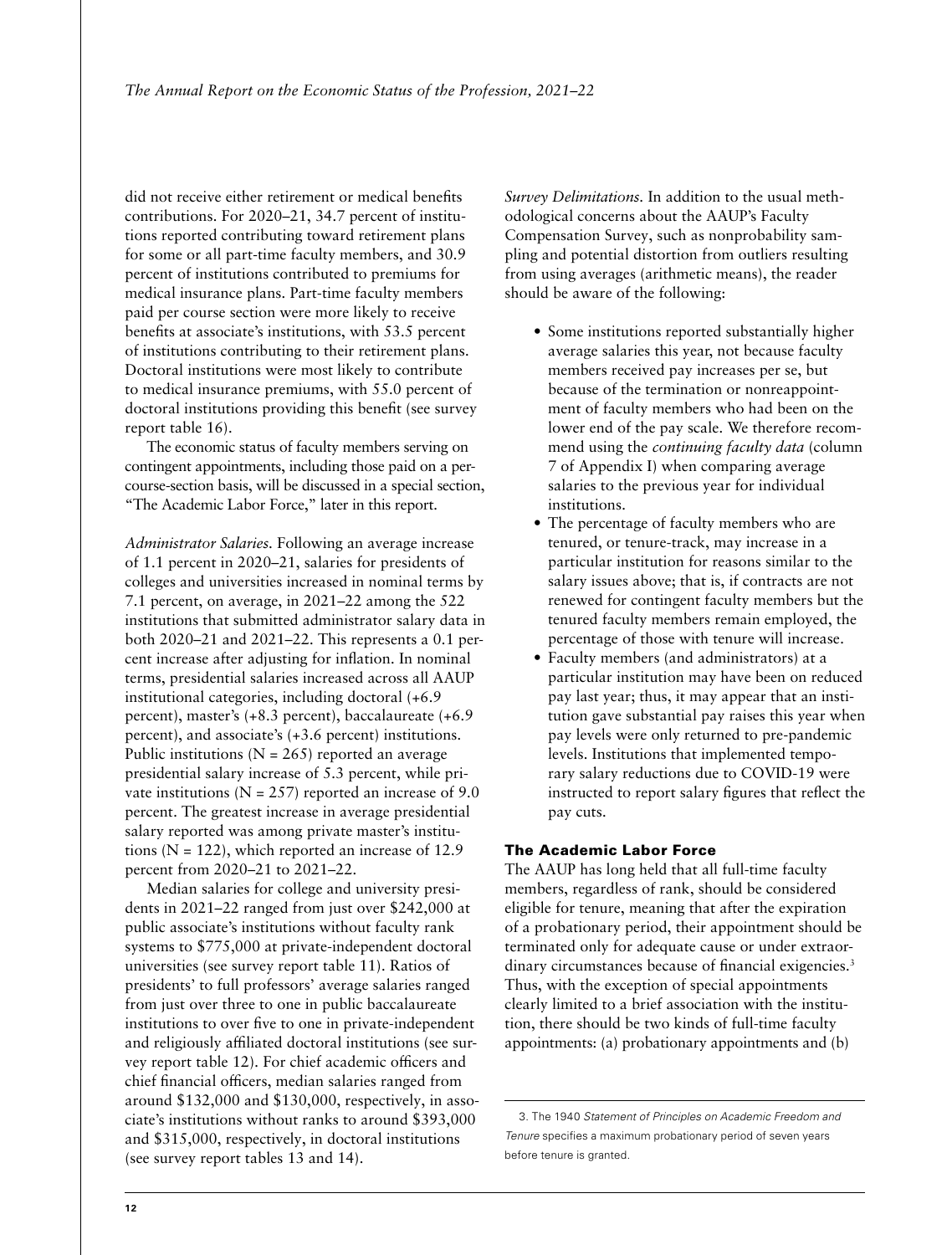#### FIGURE 6 FIGURE 6

**Almost two-thirds of faculty members have contingent appointments, including about half among doctoral Almost two-thirds of faculty members have contingent appointments, including about half among doctoral institutions and almost 80 percent among associate's institutions. institutions and almost 80 percent among associate's institutions.**

Makeup of the faculty, by tenure status and employment status, institutional control and affiliation, and AAUP institutional category, fall 2020 institutional category, fall 2020



Note: Figures represent full-time nonmedical noninstructional staff in degree-granting nonprofit institutions participating in Title IV federal finan- *Source:* IPEDS Human Resources survey component 2020–21 provisional release. Data compiled by the AAUP Research Department. cial aid programs. *Source:* IPEDS Human Resources survey component 2020–21 provisional release. Data compiled by the AAUP Research Department.

appointments with continuous tenure.4 The AAUP also recommends that tenure be offered to part-time faculty members with "proportional expectations for service and professional development."5 Faculty members eligible for tenure are generally categorized as either *tenured* (with continuous tenure) or *tenure-track* (on probation) and are collectively referred to as *tenure-line* faculty members, while those ineligible for tenure are

referred to as *contingent* faculty members.

Tenure exists not only to protect the individual faculty members but also to benefit students and serve the common good by ensuring the quality of teaching and research in higher education. According to the 1940 *Statement of Principles on Academic Freedom and Tenure*, "Tenure is a means to certain ends; specifically: (1) freedom of teaching and research and of extramural activities and (2) a sufficient degree of economic security to make the profession attractive to men and women of ability. Freedom and economic security, hence, tenure, are indispensable to the success of an institution in fulfilling its obligations to its students and to society."

Notwithstanding AAUP policies on tenure, most college and university faculty members today are not eligible for tenure, based on our analysis of Integrated Postsecondary Education Data System (IPEDS)

<sup>4.</sup> See the AAUP's *Recommended Institutional Regulations on Academic Freedom and Tenure*, [https://www.aaup.org/report](https://www.aaup.org/report/recommended-institutional-regulations-academic-freedom-and-tenure) [/recommended-institutional-regulations-academic-freedom-and](https://www.aaup.org/report/recommended-institutional-regulations-academic-freedom-and-tenure) [-tenure.](https://www.aaup.org/report/recommended-institutional-regulations-academic-freedom-and-tenure)

<sup>5.</sup> See the AAUP's report *Tenure and Teaching-Intensive Appointments*, [http://www.aaup.org/report/tenure-and-teaching-intensive](http://www.aaup.org/report/tenure-and-teaching-intensive-appointments) [-appointments](http://www.aaup.org/report/tenure-and-teaching-intensive-appointments).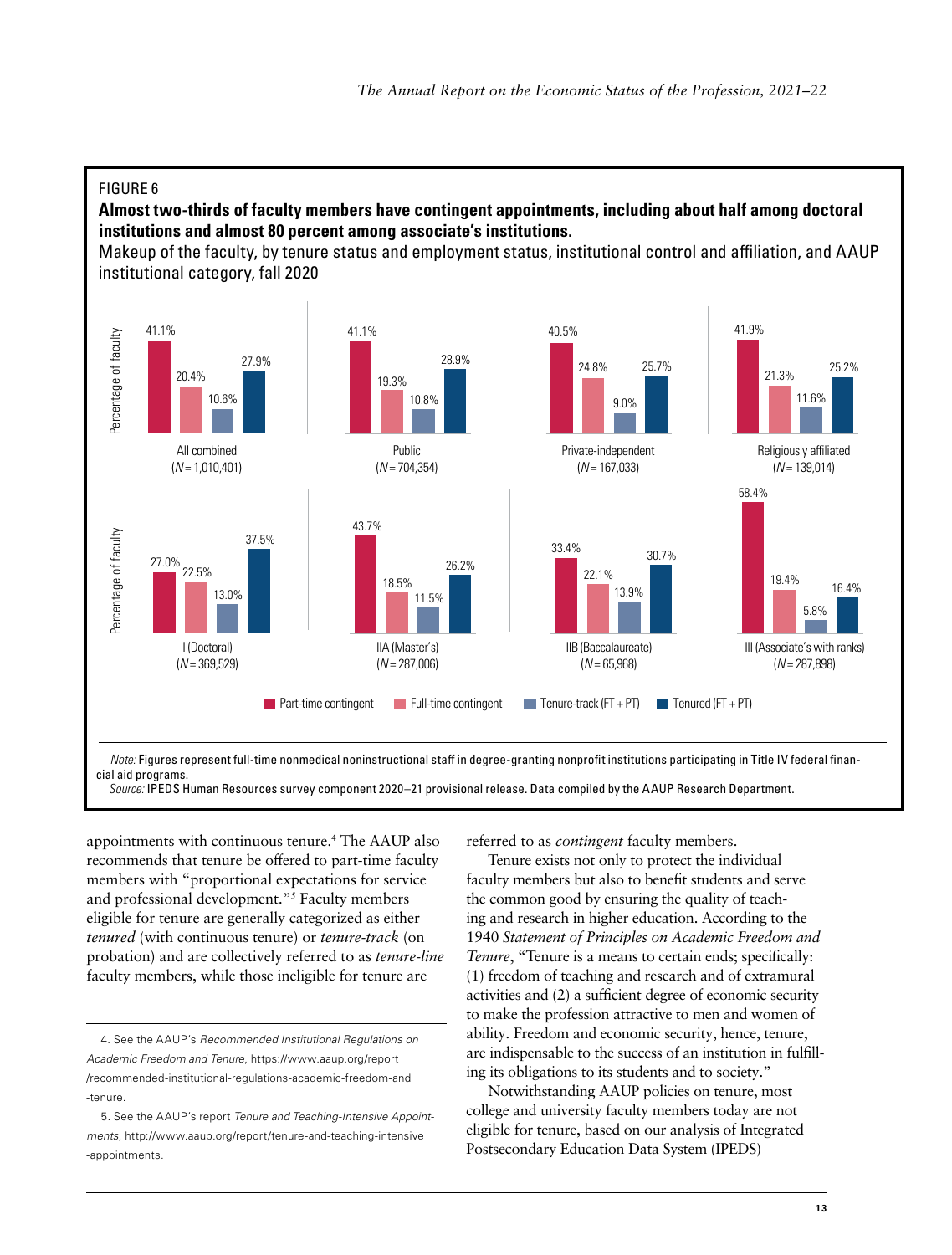#### TABLE C

#### **One-year change in number of faculty (headcount), institutional control and affiliation, tenure and employment status, and AAUP institutional category, fall 2019 to fall 2020**

|                                    | All combined |              | Public           |              |              | Private-independent |              |              | Religiously affiliated |              |              |                  |
|------------------------------------|--------------|--------------|------------------|--------------|--------------|---------------------|--------------|--------------|------------------------|--------------|--------------|------------------|
| AAUP category                      | Fall<br>2019 | Fall<br>2020 | 1-year<br>change | Fall<br>2019 | Fall<br>2020 | 1-year<br>change    | Fall<br>2019 | Fall<br>2020 | 1-year<br>change       | Fall<br>2019 | Fall<br>2020 | 1-year<br>change |
| CATEGORY I (Doctoral)              |              |              |                  |              |              |                     |              |              |                        |              |              |                  |
| Tenured ( $FT + PT$ )              | 136,812      | 138,695      | $+1.4%$          | 101,663      | 103,334      | $+1.6%$             | 24,494       | 24,543       | $+0.2%$                | 10,655       | 10,818       | $+1.5%$          |
| Tenure-track $(FT + PT)$           | 48,763       | 47,976       | $-1.6%$          | 36,897       | 36.011       | $-2.4%$             | 8,060        | 7,851        | $-2.6%$                | 3,806        | 4.114        | $+8.1%$          |
| Full-time contingent               | 85,286       | 83,187       | $-2.5%$          | 59.171       | 57,926       | $-2.1%$             | 18,216       | 17,589       | $-3.4%$                | 7,899        | 7,672        | $-2.9%$          |
| Part-time contingent               | 106,808      | 99,671       | $-6.7%$          | 65,412       | 62,352       | $-4.7%$             | 25.105       | 21,809       | $-13.1%$               | 16,291       | 15,510       | $-4.8%$          |
| All combined                       | 377,669      | 369,529      | $-2.2%$          | 263,143      | 259,623      | $-1.3%$             | 75,875       | 71,792       | $-5.4%$                | 38,651       | 38,114       | $-1.4%$          |
| AAUP CATEGORY IIA (Master's)       |              |              |                  |              |              |                     |              |              |                        |              |              |                  |
| Tenured ( $FT + PT$ )              | 77.063       | 75.332       | $-2.2%$          | 49,239       | 48.944       | $-0.6%$             | 10.291       | 9.993        | $-2.9%$                | 17,533       | 16,395       | $-6.5%$          |
| Tenure-track $(FT + PT)$           | 34,901       | 33,134       | $-5.1%$          | 21,634       | 21,001       | $-2.9%$             | 4,285        | 4,006        | $-6.5%$                | 8,982        | 8,127        | $-9.5%$          |
| Full-time contingent               | 54.520       | 53.142       | $-2.5%$          | 22,713       | 21,870       | $-3.7%$             | 16,561       | 16,401       | $-1.0%$                | 15,246       | 14,871       | $-2.5%$          |
| Part-time contingent               | 135.064      | 125,398      | $-7.2%$          | 62,353       | 55,843       | $-10.4%$            | 36,565       | 37,217       | $+1.8%$                | 36,146       | 32,338       | $-10.5%$         |
| All combined                       | 301,548      | 287,006      | $-4.8%$          | 155,939      | 147,658      | $-5.3%$             | 67.702       | 67,617       | $-0.1%$                | 77,907       | 71,731       | $-7.9%$          |
| AAUP CATEGORY IIB (Baccalaureate)  |              |              |                  |              |              |                     |              |              |                        |              |              |                  |
| Tenured $(FT + PT)$                | 20,181       | 20,223       | $+0.2%$          | 4,328        | 4,217        | $-2.6%$             | 8,141        | 8,260        | $+1.5%$                | 7,712        | 7,746        | $+0.4%$          |
| Tenure-track (FT + PT)             | 9,221        | 9,142        | $-0.9%$          | 2,303        | 2,194        | $-4.7%$             | 3,007        | 3,073        | $+2.2%$                | 3,911        | 3,875        | $-0.9%$          |
| Full-time contingent               | 15,255       | 14,546       | $-4.6%$          | 3,145        | 2,904        | $-7.7%$             | 5,460        | 5,173        | $-5.3%$                | 6,650        | 6,469        | $-2.7%$          |
| Part-time contingent               | 23,222       | 22,057       | $-5.0%$          | 6,118        | 5,826        | $-4.8%$             | 7,519        | 6,770        | $-10.0%$               | 9,585        | 9,461        | $-1.3%$          |
| All combined                       | 67,879       | 65,968       | $-2.8%$          | 15,894       | 15,141       | $-4.7%$             | 24,127       | 23,276       | $-3.5%$                | 27,858       | 27,551       | $-1.1%$          |
| AAUP CATEGORY III/IV (Associate's) |              |              |                  |              |              |                     |              |              |                        |              |              |                  |
| Tenured ( $FT + PT$ )              | 47,606       | 47,330       | $-0.6%$          | 47,396       | 47,123       | $-0.6%$             | 134          | 120          | $-10.4%$               | 76           | 87           | $+14.5%$         |
| Tenure-track $(FT + PT)$           | 18,644       | 16,685       | $-10.5%$         | 18,503       | 16,543       | $-10.6%$            | 90           | 79           | $-12.2%$               | 51           | 63           | $+23.5%$         |
| Full-time contingent               | 57,916       | 55,728       | $-3.8%$          | 55,148       | 52,944       | $-4.0%$             | 2,197        | 2,231        | $+1.5%$                | 571          | 553          | $-3.2%$          |
| Part-time contingent               | 190,774      | 168,155      | $-11.9%$         | 187,520      | 165,322      | $-11.8%$            | 2,435        | 1,918        | $-21.2%$               | 819          | 915          | $+11.7%$         |
| All combined                       | 314,940      | 287,898      | $-8.6%$          | 308,567      | 281,932      | $-8.6%$             | 4,856        | 4,348        | $-10.5%$               | 1,517        | 1,618        | $+6.7%$          |
| ALL AAUP CATEGORIES COMBINED       |              |              |                  |              |              |                     |              |              |                        |              |              |                  |
| Tenured ( $FT + PT$ )              | 281,662      | 281,580      | $-0.0%$          | 202,626      | 203,618      | $+0.5%$             | 43,060       | 42,916       | $-0.3%$                | 35,976       | 35,046       | $-2.6%$          |
| Tenure-track $(FT + PT)$           | 111,529      | 106,937      | $-4.1%$          | 79,337       | 75,749       | $-4.5%$             | 15,442       | 15,009       | $-2.8%$                | 16,750       | 16,179       | $-3.4%$          |
| Full-time contingent               | 212,977      | 206,603      | $-3.0%$          | 143,842      | 139,487      | $-3.0%$             | 44,594       | 43,035       | $-3.5%$                | 31,704       | 30,814       | $-2.8%$          |
| Part-time contingent               | 455,868      | 415,281      | $-8.9%$          | 398,851      | 360,615      | $-9.6%$             | 98,223       | 92,697       | $-5.6%$                | 91,669       | 85,936       | $-6.3%$          |
| All combined                       | 1,062,036    | 1,010,401    | $-4.9%$          | 824,656      | 779,469      | $-5.5%$             | 201,319      | 193,657      | $-3.8%$                | 176,099      | 167,975      | $-4.6%$          |

 *Note:* Figures represent full-time nonmedical noninstructional staff in degree-granting nonprofit institutions participating in Title IV federal financial aid programs.

*Source:* IPEDS Human Resources survey component 2020–21 provisional release. Data compiled by the AAUP Research Department.

provisional data (see figure 6). In fact, 12.7 percent of full-time faculty members in fall 2020 were employed at institutions that reported having no tenure system. Contingent faculty members are often categorized as either *contract-renewable* (usually full-time non-tenuretrack) or *adjunct* (fixed-term or temporary) faculty

members. Many institutions categorize adjunct faculty members, who are often paid on a per-course-section basis, as part-time employees even when they carry course loads equivalent to full-time tenure-line faculty members at their institutions.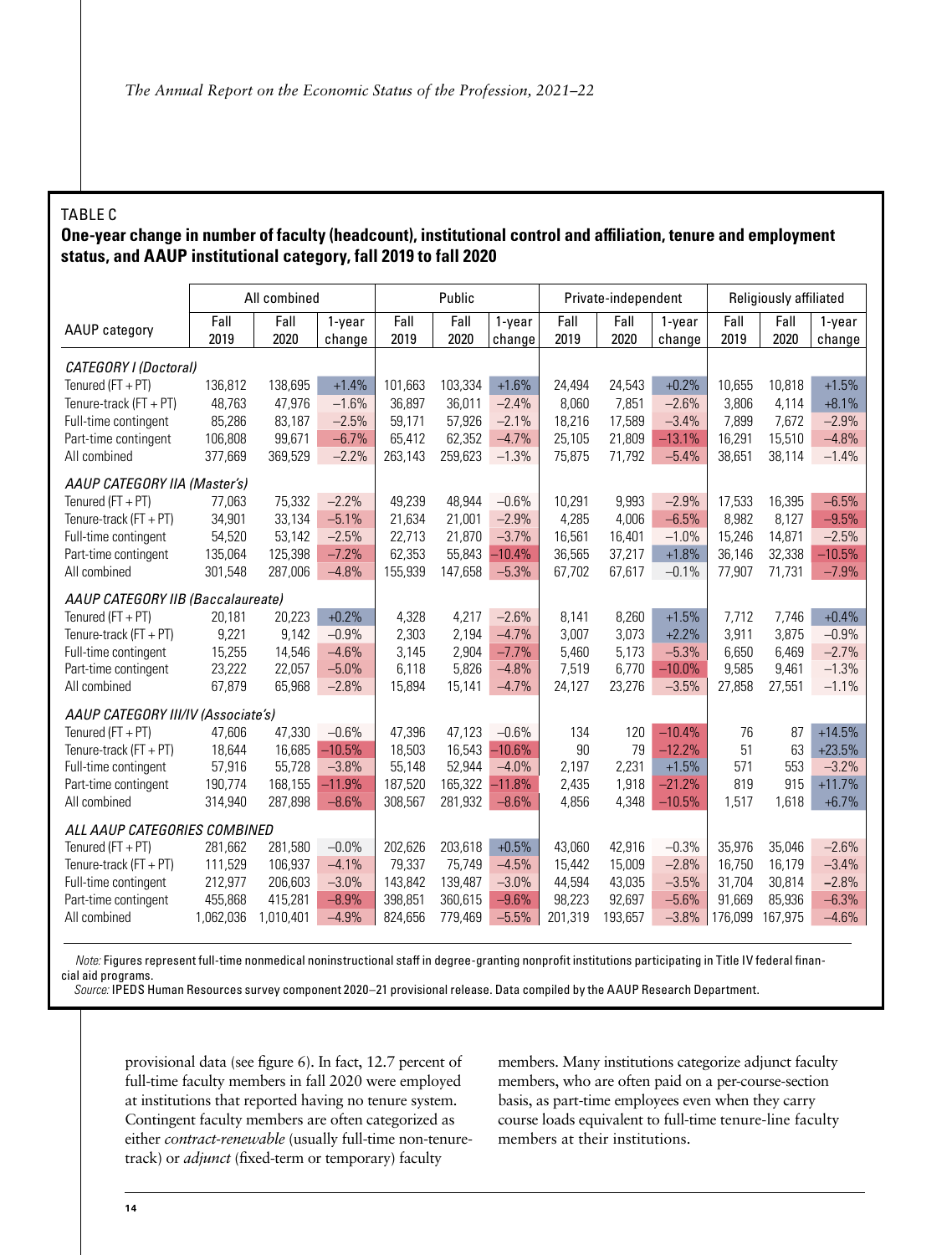*Loss of Faculty on Contingent Appointments.* The COVID-19 pandemic has devastated the livelihoods of thousands of contingent faculty members—who are more likely to be women and people of color<sup>6</sup>—and has revealed the tenuous nature of their employment. The number of contingent faculty appointments decreased 6.9 percent from fall 2019 to fall 2020, including a 2.9 percent decrease in full-time non-tenure-track appointments and a staggering 8.7 percent decrease in part-time appointments, according to our analysis of IPEDS provisional data.7

AAUP Faculty Compensation Survey results complement the IPEDS results and also suggest that part-time faculty members experienced a much larger adverse impact than full-time faculty members. For the AAUP survey, the number of part-time faculty members employed during the entire academic year decreased 10.6 percent from 2019–20 to 2020–21 among the 383 institutions that provided the data for both years, whereas the number of full-time faculty members increased 1.9 percent among the 889 institutions that completed the survey for fall 2019 and fall 2020, according to last year's annual report.8 Though the number of full-time faculty members fell by only 0.6 percent from fall 2019 to fall 2021, it is likely that the percentage decrease in the number of part-time faculty members will be significantly larger.

*Tenure-Line Faculty.* After years of decline, the percentage of full-time faculty members with tenure increased 1.0 percentage points last year among institutions with a tenure system, from 52.1 percent in fall 2019 to 53.1 percent in fall 2020, according to our analysis of IPEDS

6. See Glenn Colby and Chelsea Fowler, "Data Snapshot: Full-Time Women Faculty and Faculty of Color," AAUP, December 2020, [https://](https://www.aaup.org/sites/default/files/Dec-2020_Data_Snapshot_Women_and_Faculty_of_Color.pdf) [www.aaup.org/sites/default/files/Dec-2020\\_Data\\_Snapshot\\_Women](https://www.aaup.org/sites/default/files/Dec-2020_Data_Snapshot_Women_and_Faculty_of_Color.pdf) [\\_and\\_Faculty\\_of\\_Color.pdf](https://www.aaup.org/sites/default/files/Dec-2020_Data_Snapshot_Women_and_Faculty_of_Color.pdf).

7. In this context, the term *appointments* refers to an unduplicated headcount of employees at each institution, although some faculty members may be on multiple appointments simultaneously.

8. Whereas IPEDS collects employment data on part-time faculty members employed in the fall (as of November 1) of each year, the AAUP Faculty Compensation Survey collects employment and salary data on part-time adjunct faculty members for the entire (previous) academic year. Thus, the 2021–22 FCS reports data for part-time adjunct faculty members employed during 2020–21, the previous academic year. This approach partially accounts for "spring melt" student enrollment is typically lower in spring than in fall, which can decrease employment opportunities for adjunct faculty members.

provisional data. At first glance, an increase in the percentage of full-time faculty members with tenure may seem like a good sign. But when we consider the situation of contingent faculty members, discussed above, it becomes apparent that the percentage of full-time faculty members with tenure increased not because of growth in the number of tenured faculty members (which did not occur) but because thousands of contingent faculty members—and tenure-track faculty members—departed their jobs between fall 2019 and fall 2020. In fact, the number of tenured full-time faculty members increased by only sixteen, or less than 0.01 percent, while the number of all full-time faculty members without tenure decreased by a staggering 10,313, or 4.0 percent, among institutions with a tenure system. The same percentage decrease was observed for both contingent and tenuretrack full-time faculty members. Table C shows that this pattern occurred in almost all institutional types.

Without detailed data on faculty promotions, departures, and so forth, we can only hypothesize, but it appears that the number of tenured faculty members remained unchanged from fall 2019 to fall 2020 because, although many tenured faculty members departed, perhaps through early retirement programs, many tenure-track faculty members received tenure. But with a net decrease of nearly five thousand tenure-track faculty members, it appears that many institutions did not hire new tenure-track faculty members to fill the positions previously held by those with tenure.

From an AAUP policy perspective, the concern is whether tenure-line faculty members who leave an institution, through retirement or otherwise, are replaced by contingent faculty members with less security, remuneration, and support. The proliferation of contingent faculty appointments in US colleges and universities is well documented: in fall 2020, 61.5 percent of faculty members employed in the United States were on contingent appointments (see figure 7), and since 2004, there has been a threefold increase in replacing tenured with fixed-term positions among four-year institutions with a tenure system, according to the *2022 AAUP Survey of Tenure Practices*. 9 The increased reliance on contingent faculty members those without opportunity for tenure—harms students and the public because faculty tenure is the best protection for academic freedom in teaching, research, and service.

9. *The 2022 AAUP Survey of Tenure Practices*, AAUP, May 2022, https://www.aaup.org/report/2022-aaup-survey-tenure-practices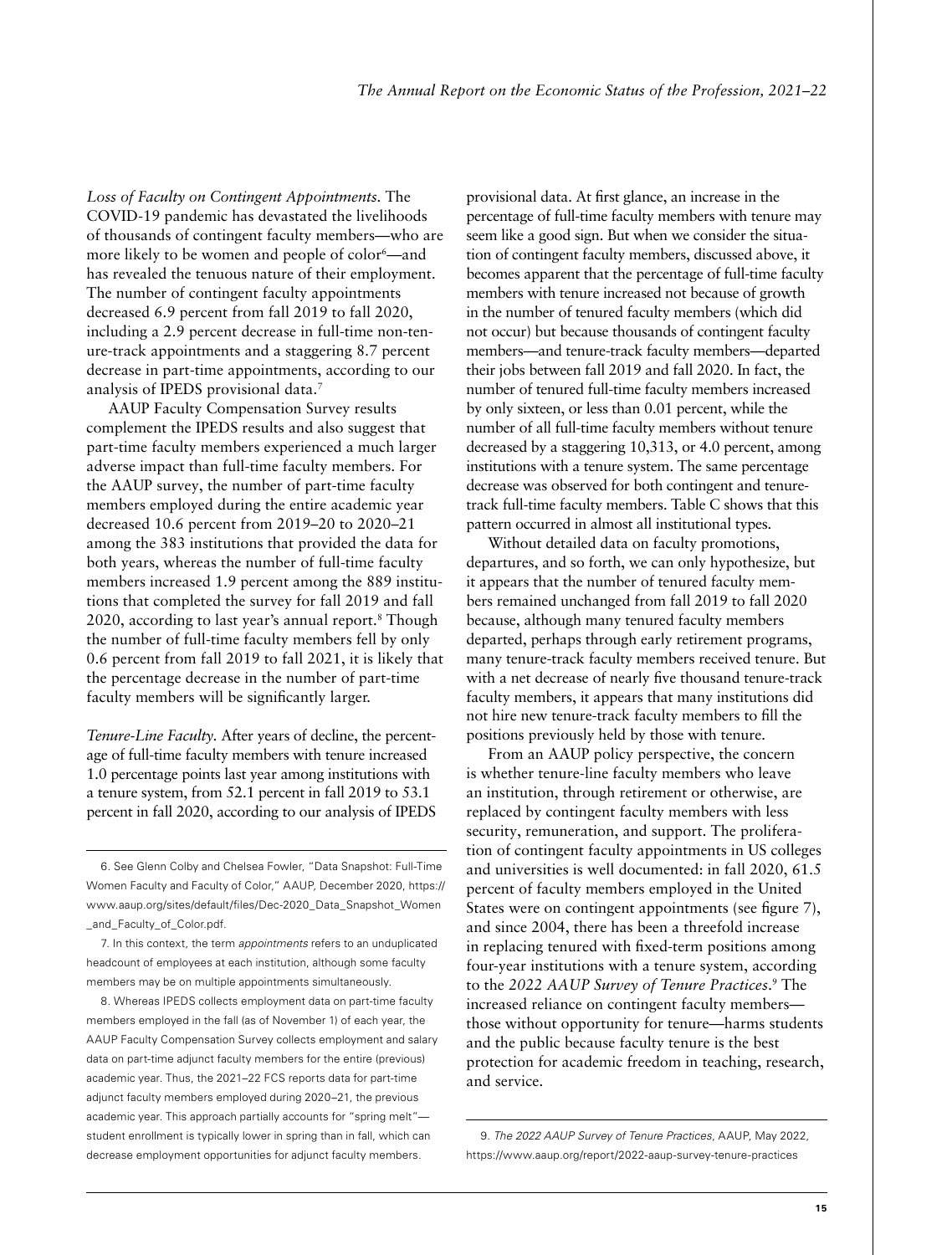

*Ranked Contingent Appointments.* This year, as in other recent years, we observed that some institutions have implemented policies to improve the working conditions for contingent faculty members by creating ranked full-time appointments with titles such as "teaching professor" or "professor of practice."<sup>10</sup> Some of these policies grant contingent faculty members decision-making authority and opportunities for promotion normally associated only with tenuretrack appointments. Others lengthen contracts for some full-time contingent faculty members, or even (in a small number of cases) allow for conversions to tenure-track appointments after a designated number of terms, as recommended in the Association's statement *Contingent Appointments and the Academic Profession*.

While the efforts described above are encouraging, let us make no mistake: these are still contingent appointments and fall short of the recommendation in the Association's report *Tenure and Teaching-Intensive*  *Appointments* to provide access to the tenure system. The AAUP Research Department is working to better understand the nature and implications of these new policies, but for now, we simply report that 13.7 percent of ranked full-time faculty members were on contingent appointments, an increase of three percentage points from fall 2016. Ranked contingent appointments are particularly prevalent at the assistant professor level; 26.4 percent of full-time assistant professors were on contingent appointments in fall 2021, an increase of 5.5 percentage points from fall 2016 (see figure 8).

#### Gender Equity

Fifty years ago, Title IX of the Education Amendments of 1972, later renamed the Patsy Takemoto Mink Equal Opportunity in Education Act, was signed into law.11 The act prohibited federally funded educational institutions from discriminating against students or

11. Patsy Takemoto Mink, the first woman of color elected to Congress, coauthored Title IX in 1972 and later introduced and helped pass the Women's Educational Equity Act of 1974, which provided funding to educational institutions to meet the requirements of Title IX. Following her death in 2002, Title IX was renamed in her honor.

<sup>10.</sup> See *Professors of Practice*, AAUP, November 2004, [https://](https://www.aaup.org/report/professors-practice) [www.aaup.org/report/professors-practice,](https://www.aaup.org/report/professors-practice) for a discussion of such appointments.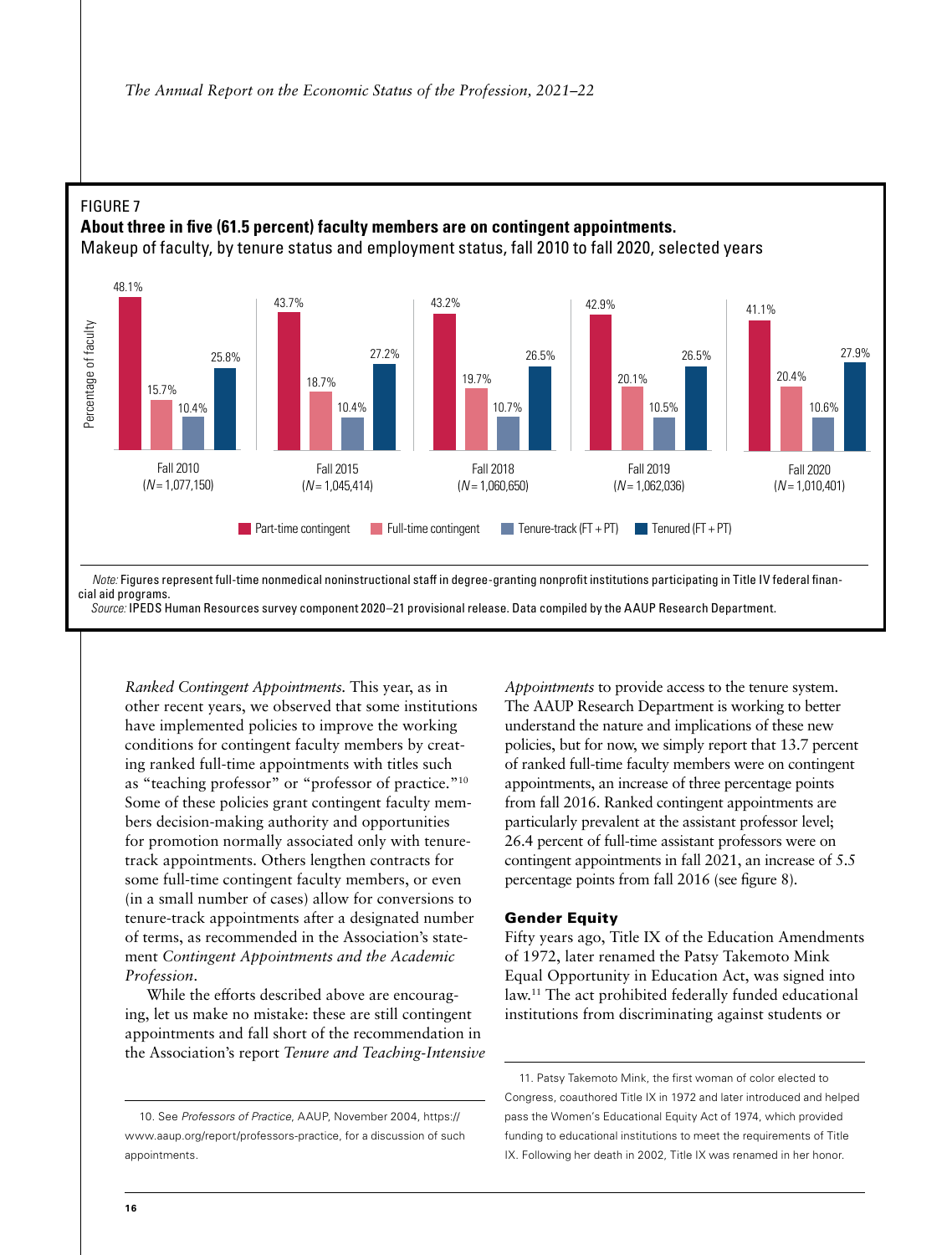

employees on the basis of sex, including during the application phase. After fifty years, the United States has made dramatic progress for women in higher education. When Title IX was passed, just 43.1 percent of students attending college were female, compared to 58.6 percent of students in fall 2020, according to the "Digest of Education Statistics." And in the 2019–20 academic year, 55.2 percent of doctoral degrees conferred in the United States were conferred on women.

Just because more doctoral degrees have been earned by women than men in each year since the early 2000s does not mean that Patsy Mink's dream of equal opportunity in education has been fully realized. As documented earlier in this report and previously in *The Annual Report on the Economic Status of the Profession, 2019–20*, women continue to earn less than men at all ranks and are underrepresented in the elite doctoral research universities that typically pay the highest salaries. An in-depth discussion of gender inequity in the profession is beyond the scope of this report, but in this section we supplement the findings from this year's Faculty Compensation Survey with analysis of IPEDS data to update some findings presented in previous reports $12$ and to consider the impact of the COVID-19 pandemic on women faculty members.

Our analysis of IPEDS provisional data shows that, in fall 2020, only about a third (35.8 percent) of full professors in the United States were women, although representation had increased more than six percentage points in the previous ten years and more than half (53.6 percent) of assistant professors were women (see figure 9). Nonetheless, women remain concentrated in the lower faculty ranks and in contingent positions—the least secure and worst remunerated teaching positions in higher education.

If we take the same set of numbers for fall 2020 but represent them in a different way—the proportion of men and women in each academic rank—we find further evidence of the unique challenges faced

<sup>12.</sup> See Colby and Fowler, "Data Snapshot," which provides a demographic profile of full-time faculty members by academic rank and institutional type as well as further documentation of pay disparities for women faculty members.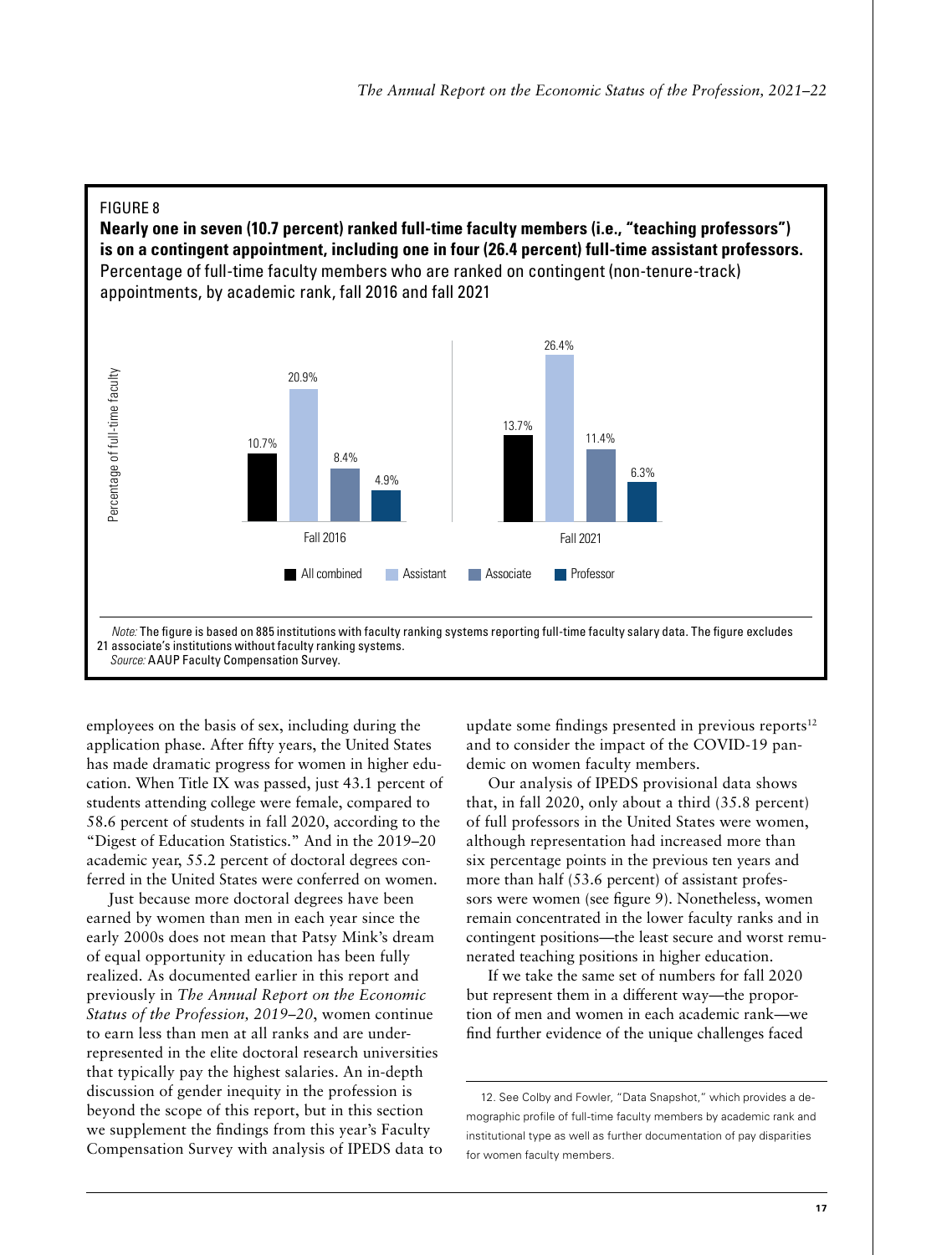

#### The percentage of full-time faculty members who are women has grown to nearly half (48.1 percent), but representation decreases with progression in rank. **The percentage of full-time faculty members who are women has grown to nearly half (48.1 percent), but**

Percentage of full-time faculty members who are women, by academic rank, fall 2010 to fall 2020, selected years



federal financial aid programs. The state institutional state institutions participating in Title IV federal financial aid programs.  *Note:* Figures represent full-time nonmedical noninstructional staff in degree-granting nonprofit institutions participating in Title IV

Source: IPEDS Human Resources survey component 2020-21 provisional release. Data compiled by the AAUP Research Department.

# FIGURE 10 FIGURE 10

# **About one in five (19.5 percent) full-time women faculty members are full professors, compared About one in five (19.5 percent) full-time women faculty members are full professors, compared with one with one in three (32.5 percent) men. in three (32.5 percent) men.**

Percentage of full-time faculty members in each academic rank, by gender, fall 2020 Percentage of full-time faculty members in each academic rank, by gender, fall 2020



Note: Figures represent full-time nonmedical noninstructional staff in degree-granting nonprofit institutions participating in Title IV  *Source:* IPEDS Human Resources survey component 2020–21 provisional release. Data compiled by the AAUP Research Department. federal financial aid programs.

*Source:* IPEDS Human Resources survey component 2020–21 provisional release. Data compiled by the AAUP Research Department.

by women in academia with respect to employment, advancement, salary, and job security (see figure 10). In fall 2020, only 19.5 percent of full-time women faculty members were full professors, compared with 32.5 percent of men. In contrast, 24.6 percent

of full-time women faculty members were assistant professors, compared with 19.8 percent of men. The lower representation of women among higher ranks and lower pay within each rank are the result of many factors, including biases in hiring and promotion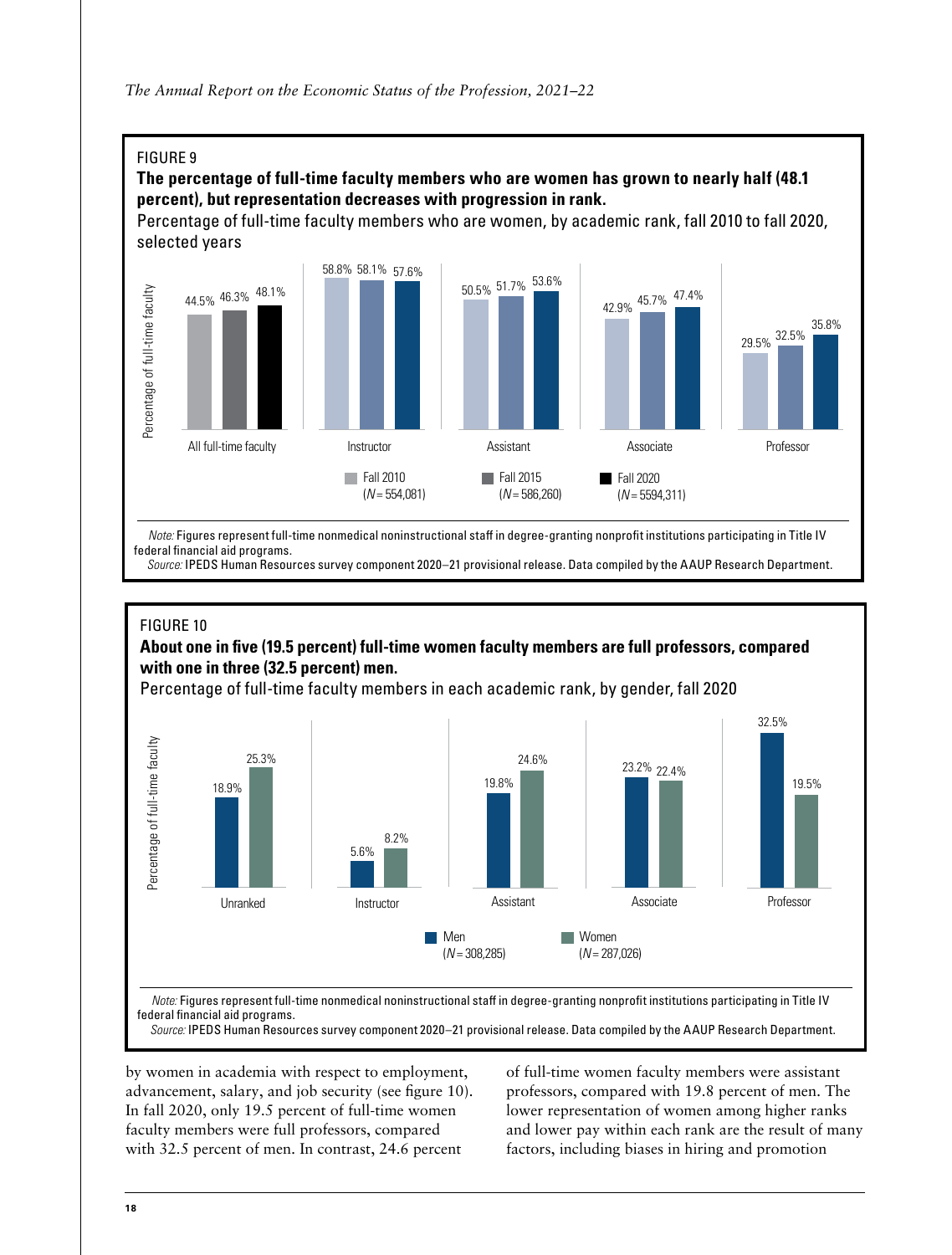| Two-year change in faculty headcount, by AAUP institutional category, academic rank, and gender |              |                               |                       |                 |                            |                 |              |              |                  |                     |              |                 |              |                  |                  |
|-------------------------------------------------------------------------------------------------|--------------|-------------------------------|-----------------------|-----------------|----------------------------|-----------------|--------------|--------------|------------------|---------------------|--------------|-----------------|--------------|------------------|------------------|
|                                                                                                 |              |                               | All combined          |                 |                            |                 |              | Men          |                  |                     |              |                 | Women        |                  |                  |
| AAUP<br>category                                                                                | Fall<br>2019 | Fall<br>2020                  | Fall<br>2021          | 1-year          | $2$ -year<br>change change | Fall<br>2019    | Fall<br>2020 | Fall<br>2021 | 1-year<br>change | $2$ -year<br>change | Fall<br>2019 | Fall<br>2020    | Fall<br>2021 | 1-year<br>change | 2-year<br>change |
| CATEGORY I (Doctoral)                                                                           |              |                               |                       |                 |                            |                 |              |              |                  |                     |              |                 |              |                  |                  |
| Professor                                                                                       | 63,987       | 64,876                        | 65,171                | $+0.5%$         | $+1.9%$                    | 45,578          | 45,630       | 45,142       | $-1.1%$          | $-1.0%$             | 18,409       | 19,246          | 20,029       | $+4.1%$          | $+8.8%$          |
| Associate                                                                                       | 48,206       | 49,054                        | 49,263                | $+0.4%$         | $+2.2%$                    | 27,090          | 27,313       | 27,204       | $-0.4%$          | $+0.4%$             | 21,116       | 21,741          | 22,059       | $+1.5%$          | $+4.5%$          |
| Assistant                                                                                       | 44,269       | 43,514                        | 43,107                | $-0.9%$         | $-2.6%$                    | 22,248          | 21,599       | 20,913       | $-3.2%$          | $-6.0%$             | 22,021       | 21,915          | 22,194       | $+1.3%$          | $+0.8%$          |
| Instructor                                                                                      | 12,779       | 12,761                        | 12,762                | $+0.0%$         | $-0.1%$                    | 5,541           | 5,490        | 5,508        | $+0.3%$          | $-0.6%$             | 7,238        | 7,271           | 7,254        | $-0.2%$          | $+0.2%$          |
| Unranked                                                                                        | 22,855       | 23,109                        | 23,086                | $-0.1%$         | $+1.0%$                    | 10.182          | 10,264       | 10,368       | $+1.0%$          | $+1.8%$             | 12,673       | 12,845          | 12,718       | $-1.0%$          | $+0.4%$          |
| All combined                                                                                    | 192,096      |                               | 193,314 193,389 +0.0% |                 | $+0.7%$                    | 110,639         | 110,296      | 109,135      | $-1.1%$          | $-1.4%$             | 81,457       | 83,018          | 84,254       | $+1.5%$          | $+3.4%$          |
| CATEGORY IIA (Master's)                                                                         |              |                               |                       |                 |                            |                 |              |              |                  |                     |              |                 |              |                  |                  |
| Professor                                                                                       | 24,053       | 23,982                        |                       | $23,678 -1.3%$  | $-1.6%$                    | 14,585          | 14,333       | 14.054       | $-1.9%$          | $-3.6%$             | 9,468        | 9.649           | 9.624        | $-0.3%$          | $+1.6%$          |
| Associate                                                                                       | 23,146       | 23,233                        | 23,087                | $-0.6%$         | $-0.3%$                    | 11,848          | 11,826       | 11,638       | $-1.6%$          | $-1.8%$             | 11,298       | 11,407          | 11,449       | $+0.4%$          | $+1.3%$          |
| Assistant                                                                                       | 22,721       | 21,707                        | 20,915                | $-3.6%$         | $-7.9%$                    | 10,181          | 9,533        | 9,079        | $-4.8%$          | $-10.8%$            | 12,540       | 12,174          | 11,836       | $-2.8%$          | $-5.6%$          |
| Instructor                                                                                      | 5,479        | 5,219                         | 5,363                 | $+2.8%$         | $-2.1%$                    | 2,133           | 2,001        | 2,073        | $+3.6%$          | $-2.8%$             | 3,346        | 3,218           | 3,290        | $+2.2%$          | $-1.7%$          |
| Unranked                                                                                        | 10,197       | 9,798                         | 9,968                 | $+1.7%$         | $-2.2%$                    | 4,447           | 4.170        | 4,226        | $+1.3%$          | $-5.0%$             | 5,750        | 5,628           | 5,742        | $+2.0%$          | $-0.1%$          |
| All combined                                                                                    | 85,596       | 83,939                        |                       | $83,011 -1.1\%$ | $-3.0%$                    | 43,194          | 41,863       | 41,070       | $-1.9%$          | $-4.9%$             | 42,402       | 42,076          | 41,941       | $-0.3%$          | $-1.1%$          |
| <b>CATEGORY IIB (Baccalaureate)</b>                                                             |              |                               |                       |                 |                            |                 |              |              |                  |                     |              |                 |              |                  |                  |
| Professor                                                                                       | 7,392        | 7,310                         |                       | $7,186 - 1.7\%$ | $-2.8%$                    | 4,541           | 4,375        | 4,288        | $-2.0%$          | $-5.6%$             | 2,851        | 2,935           | 2,898        | $-1.3%$          | $+1.6%$          |
| Associate                                                                                       | 6,787        | 6,886                         | 6,911                 | $+0.4%$         | $+1.8%$                    | 3,470           | 3,494        | 3,485        | $-0.3%$          | $+0.4%$             | 3,317        | 3,392           | 3,426        | $+1.0%$          | $+3.3%$          |
| Assistant                                                                                       | 6,404        | 6,283                         | 6,055                 | $-3.6%$         | $-5.4%$                    | 2,870           | 2,810        | 2,662        | $-5.3%$          | $-7.2%$             | 3,534        | 3,473           | 3,393        | $-2.3%$          | $-4.0%$          |
| Instructor                                                                                      | 1,957        | 1,827                         |                       | $2,106 + 15.3%$ | $+7.6%$                    | 822             | 770          |              | $904 + 17.4%$    | $+10.0%$            | 1,135        | 1,057           | 1,202        | $+13.7%$         | $+5.9%$          |
| Unranked                                                                                        | 1,157        | 1,208                         |                       | $1,172 -3.0\%$  | $+1.3%$                    | 529             | 553          | 524          | $-5.2%$          | $-0.9%$             | 628          | 655             | 648          | $-1.1%$          | $+3.2%$          |
| All combined                                                                                    | 23,697       | 23,514                        |                       | 23,430 -0.4%    | $-1.1%$                    | 12,232          | 12,002       | 11,863       | $-1.2%$          | $-3.0%$             | 11,465       | 11,512          | 11,567       | $+0.5%$          | $+0.9%$          |
| AAUP CATEGORY III (Associate's with Ranks)                                                      |              |                               |                       |                 |                            |                 |              |              |                  |                     |              |                 |              |                  |                  |
| Professor                                                                                       | 2,582        | 2,650                         |                       | $2,637 -0.5\%$  | $+2.1%$                    | 1,216           | 1,230        | 1,207        | $-1.9%$          | $-0.7%$             | 1,366        | 1,420           | 1,430        | $+0.7%$          | $+4.7%$          |
| Associate                                                                                       | 2,753        | 2,840                         | 2,794                 | $-1.6%$         | $+1.5%$                    | 1,174           | 1,193        | 1,193        | 0.0              | $+1.6%$             | 1,579        | 1,647           | ,601         | $-2.8%$          | $+1.4%$          |
| Assistant                                                                                       | 2,649        | 2,378                         | 2,297                 | $-3.4%$         | $-13.3%$                   | 1,209           | 1,113        | 1,061        | $-4.7%$          | $-12.2%$            | 1,440        | 1,265           | 1,236        | $-2.3%$          | $-14.2%$         |
| Instructor                                                                                      | 848          | 799                           | 762                   | $-4.6%$         | $-10.1%$                   | 410             | 372          | 353          | $-5.1%$          | $-13.9%$            | 438          | 427             | 409          | $-4.2%$          | $-6.6%$          |
| Unranked                                                                                        | 653          | 540                           |                       | 597 +10.6%      | $-8.6%$                    | 308             | 261          |              | 288 +10.3%       | $-6.5%$             | 345          | 279             | 309          | $+10.8%$         | $-10.4%$         |
| All combined                                                                                    | 9,485        | 9,207                         | 9,087                 | $-1.3%$         | $-4.2%$                    | 4,317           | 4.169        | 4,102        | $-1.6%$          | $-5.0%$             | 5,168        | 5.038           | 4,985        | $-1.1%$          | $-3.5%$          |
| ALL AAUP CATEGORIES COMBINED EXCEPT IV                                                          |              |                               |                       |                 |                            |                 |              |              |                  |                     |              |                 |              |                  |                  |
| Professor                                                                                       | 98,014       | 98,818                        |                       | 98,672 -0.1%    | $+0.7%$                    | 65,920          | 65,568       | 64,691       | $-1.3%$          | $-1.9%$             | 32,094       | 33,250          | 33,981       | $+2.2%$          | $+5.9%$          |
| Associate                                                                                       | 80,892       | 82,013                        | 82,055                | $+0.1%$         | $+1.4%$                    | 43,582          | 43,826       | 43,520       | $-0.7%$          | $-0.1%$             | 37,310       | 38,187          | 38,535       | $+0.9%$          | $+3.3%$          |
| Assistant                                                                                       | 76,043       | 73,882                        | 72,374                | $-2.0%$         | $-4.8%$                    | 36,508          | 35,055       | 33,715       | $-3.8%$          | $-7.7%$             | 39,535       | 38,827          | 38,659       | $-0.4%$          | $-2.2%$          |
| Instructor                                                                                      | 21,063       | 20,606                        | 20,993                | $+1.9%$         | $-0.3%$                    | 8,906           | 8,633        | 8,838        | $+2.4%$          | $-0.8%$             | 12,157       | 11,973          | 12,155       | $+1.5%$          | $-0.0%$          |
| Unranked                                                                                        | 34,862       | 34,655                        | 34,823                | $+0.5%$         | $-0.1%$                    | 15,466          | 15,248       | 15,406       | $+1.0%$          | $-0.4%$             | 19,396       | 19,407          | 19,417       | $+0.1%$          | $+0.1%$          |
| All combined                                                                                    |              | 310,874 309,974 308,917 -0.3% |                       |                 | $-0.6%$                    | 170,382 168,330 |              | 166,170      | $-1.3%$          | $-2.5%$             | 140,492      | 141,644 142,747 |              | $+0.8%$          | $+1.6%$          |

 *Note:* The table represents 835 institutions with ranking systems that completed the survey in three consecutive years: 2019–20, 2020–21, and 2021–2022. *Source:* AAUP Faculty Compensation Survey.

practices, lack of institutional resources and support, and caregiving responsibilities.

TABLE D

Finally, we examine how the makeup of the academic workforce has changed since the start of the COVID-19 pandemic in 2020. IPEDS Human Resources Survey component data collected in spring 2021 will not be available until sometime next

year, so we cannot provide a definitive account of gender differences in the makeup of the academic workforce through fall 2021. But the AAUP Faculty Compensation Survey results on full-time faculty indicate that representation of men and women among the academic ranks has changed in dramatically different ways (see table D).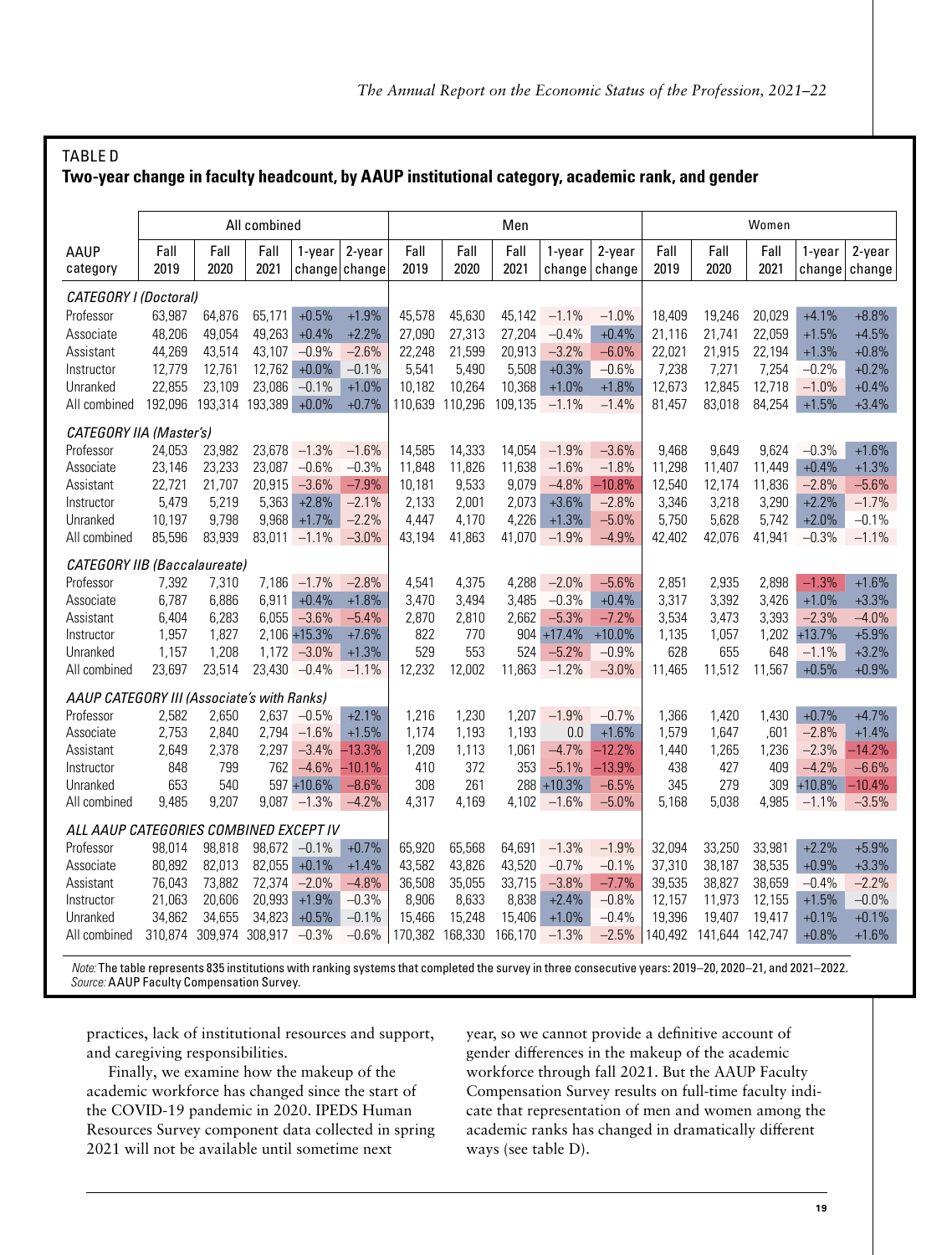Among all AAUP institutional categories, the number of full-time women faculty members has increased 1.6 percent over the last two years, compared with a 2.5 percent decrease for men. The difference was greater at the full professor rank: the number of full-time women professors increased 5.9 percent, compared with a 1.9 percent decrease for men. We emphasize, however, that these figures represent fulltime faculty members at institutions that responded to the AAUP's Faculty Compensation Survey in each of the past three years, not all institutions in the United States.

Doctoral institutions, the AAUP institutional category that had the highest response rate for the survey (79.0 percent), reported the most dramatic differences in numbers of full-time women and men faculty members from fall 2019 to fall 2021. Among 227 doctoral institutions completing the survey all three years, the number of full-time women faculty members has increased 3.4 percent from fall 2019 to fall 2021, compared with a decrease of 1.4 percent for men. Most notably, the number of full-time women faculty members at the full professor rank increased 8.8 percent, compared with a 1.0 percent decrease for men. We hypothesize that because men are more likely to hold appointments at the full professor rank, it is possible that COVID-19 risks, budget cuts, and changing working conditions caused more of them to retire early.

Despite these dramatic shifts, men still outnumber women at the full professor rank by large margins among all four-year institutions. The underrepresentation of women in higher education adversely affects not only those seeking careers in academia but also the students they serve.

#### A Note on Inflation Adjustment

Each year, the AAUP's *Annual Report* uses the Consumer Price Index for All Urban Consumers (CPI-U) to express annual wage growth in "real terms," adjusting nominal wages to account for annual changes in purchasing power. This year, the CPI-U increased 7.0 percent from December 2020 to December 2021, the highest rate in nearly 40 years, more than taking away any wage gains for faculty this year. The annual rate subsequently accelerated to 8.5 percent in March 2022, and the Federal Reserve is likely to raise interest rates repeatedly throughout the remainder of 2022 to lower the inflation rate. Given debates among macroeconomists about how best to measure overall changes in the prices of goods and services, a reader may ask,

Is the CPI-U the most appropriate index of inflation for analyzing faculty compensation data?

The AAUP Research Department generally uses the CPI-U, which includes food and energy prices, to report faculty compensation data in "real terms" (inflation adjusted). The CPI-U is used not only because it is an index of a broad "basket of goods and services" purchased by urban consumers, who make up about 88 percent of the total population, but also because the US Bureau of Labor Statistics (BLS) designed the CPI-U to measure price changes using weights that are fixed for periods of one, two, six, and twelve months. For our purposes—analyzing faculty compensation data to measure the well-being of faculty members on an ongoing basis—the use of a fixed market basket makes sense because it allows us to calculate salary increases necessary for faculty members to maintain their standard of living.

One potential drawback of using the CPI-U is that it fails to account for consumers' altered buying patterns—purchasing less expensive substitutes (e.g., rice and beans) for the items they would have purchased (e.g., meat)—when there are sudden economic shocks such as the enormous disruption of the COVID-19 pandemic. For this, one might consider using a "chained" measure of inflation that builds in a lower standard of living for consumers when prices rise. The BLS Chained Consumer Price Index for All Urban Consumers (C-CPI-U) accounts for altered buying patterns, as do many US Bureau of Economic Analysis (BEA) indexes, including the popular Personal Consumption Expenditures Price Index (PCE), which is also chained.13 The CPI-U tends to show a bit more inflation than the C-CPI-U and PCE, but the three measures of inflation that result from the different price indexes track fairly closely over several years. From December 2020 to December 2021, the C-CPI-U and PCE increased 6.9 percent and 6.1 percent, respectively, compared with a CPI-U increase of 7.0 percent.

Beyond the conceptual or methodological nuances of each measure, it is important to emphasize that both BLS and BEA periodically revise their measures

<sup>13.</sup> For a discussion of differences between the CPI and PCE, see US Bureau of Labor Statistics, "Differences between the Consumer Price Index and the Personal Consumption Expenditures Price Index," *Focus on Prices and Spending* 2, no. 3 (May 2011), [https://www.bls](https://www.bls.gov/opub/btn/archive/differences-between-the-consumer-price-index-and-the-personal-consumption-expenditures-price-index.pdf) [.gov/opub/btn/archive/differences-between-the-consumer-price](https://www.bls.gov/opub/btn/archive/differences-between-the-consumer-price-index-and-the-personal-consumption-expenditures-price-index.pdf) [-index-and-the-personal-consumption-expenditures-price-index.pdf](https://www.bls.gov/opub/btn/archive/differences-between-the-consumer-price-index-and-the-personal-consumption-expenditures-price-index.pdf).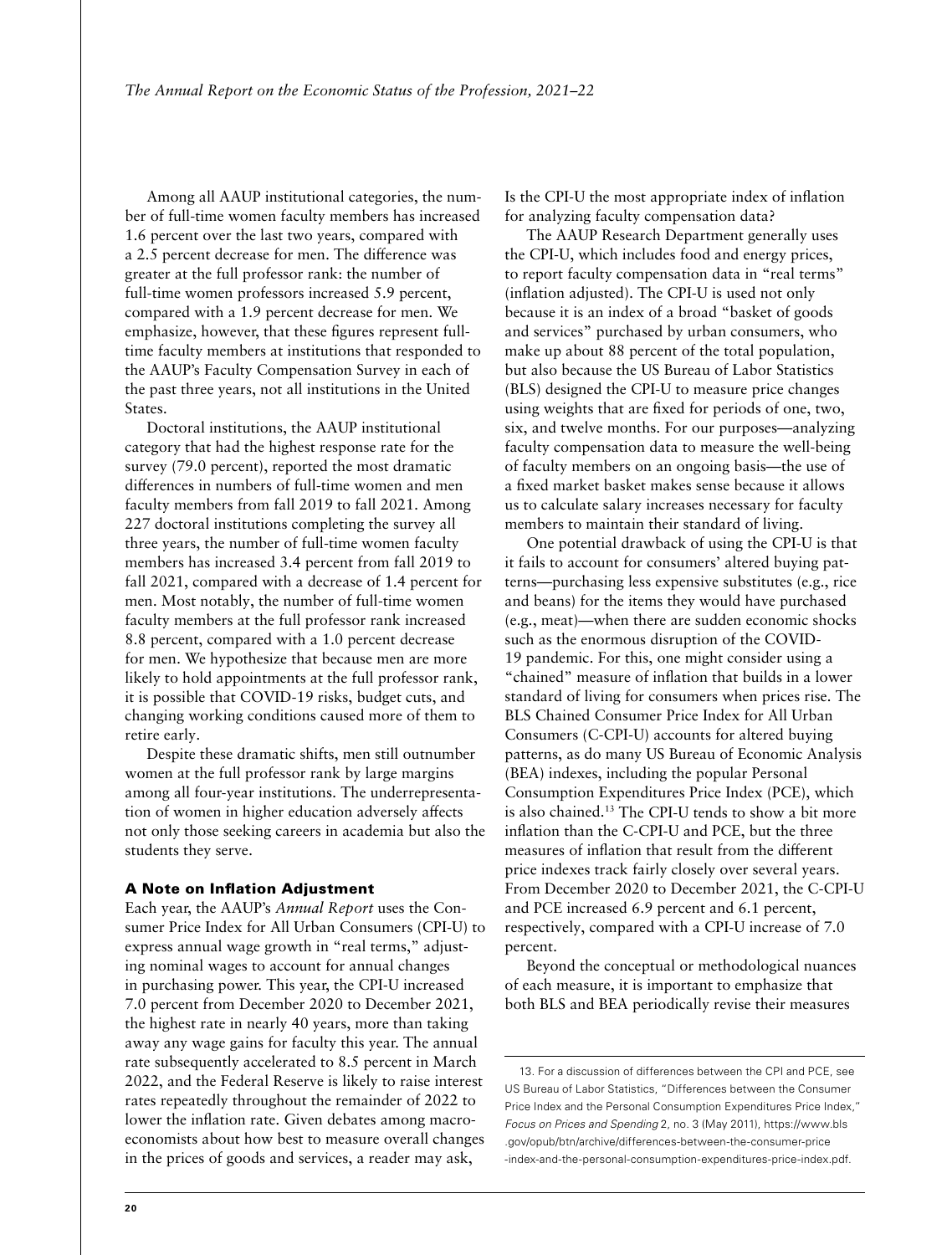for previous years to reflect current methodologies. The BLS recently developed the CPI "retroactive series" (R-CPI-U-RS, all items), formerly named the "research series," to provide a historical research series with consistent measures over time. The retroactive series incorporates numerous improvements such as a new geometric means formula, first incorporated into the CPI in 1999, to correct for measurement errors (such as substitution bias) that cause overstated inflation rates. As an example, using the retroactive series, the estimated overall inflation rate for 1991 was 2.4 percent, as compared to the unadjusted change in CPI-U of 3.1 percent (see Table A). Thus, with the nominal 3.5 percent increase in average full-time faculty salary (all ranks) reported in 1991–92, the estimated increase in real wages of full-time faculty members is 1.1 percent using the retroactive series, as compared to 0.4 percent using the unadjusted CPI-U measure. This year's *Annual Report* incorporates the CPI retroactive series into longitudinal analyses of salary and financial data (for example, in figures 2 and 3) but lists unadjusted changes in CPI-U in tables A and B to remain consistent with prior reports.

#### Conclusion and Recommendations

The AAUP's annual Faculty Compensation Survey has given us a first look at how full-time faculty salaries have changed in the second academic year of the COVID-19 pandemic, and we will have a better picture next year when the US Department of Education releases IPEDS data. The survey also has provided us a sense of how fringe benefits, administrator pay, gender pay equity, and part-time faculty pay have changed. Collectively, these data sources paint a bleak economic picture of the profession: deteriorating wages of college and university faculty members in relation to the wages of other professions, continued gender pay inequality, appallingly low pay for adjunct faculty members, erosion of the financial structures that support higher education, rising threats to academic freedom and shared governance, and continued uncertainty about the COVID-19 pandemic—all threaten the standards of the profession and the quality of higher education itself.

Let us now return to the goal of achieving "correction or mitigation of the distortion in salary structures which has resulted from the uneven and incomplete impact of competition" set when the AAUP established the Faculty Compensation Survey program in 1958, especially with respect to equality of opportunities and compensation in the profession. The AAUP is

committed to addressing issues of gender and sexuality and racial justice in higher education.<sup>14</sup> Furthermore, the AAUP has tracked the progress of women in the academy for many years through its annual compensation survey, and in recent years it has expanded the scope of analysis reporting efforts to include figures on the race and ethnicity of faculty members.15 But too often, the movement toward equity in the profession has been limited to formal equality. That is, the AAUP has developed and promulgated recommended principles and standards regarding fair opportunity and compensation in the profession,<sup>16</sup> but sometimes lacks commensurate means to determine whether the principles are being realized.

If we are to attain real equality in US higher education, we must develop indicators and procedures, set quantified, verifiable goals, and periodically adjust our policies to help fight gendered, ethno-racial, and other social discrimination in the profession. To begin with, full transparency by all institutions—both public and private—is critical. Faculty employment data must be made publicly available on an annual basis, not just collected from time to time by individual researchers or limited to variables readily accessible in campus payroll systems. Specifically, we must have complete and reliable data on faculty employment, salary, fringe benefits, and working conditions—for all faculty members, not just those employed full time—published annually and broken down by various institutional and individual characteristics. Broad access to this information would foster a balanced, democratic debate among governing boards, legislators, and other policy makers who allocate funds to adjust academic salary levels.

The AAUP Research Department is working to compile and provide easier access to information on faculty employment. The department is developing a new website of data visualization tools, to be launched in July 2022, that will make readily available research findings on the economic status of the profession and on AAUP-supported principles and standards, such

<sup>14.</sup> See AAUP, "Gender and Sexuality in Higher Education," https:// www.aaup.org/issues/gender-and-sexuality-higher-education; and AAUP, "Racial Justice," https://www.aaup.org/issues/racial-justice.

<sup>15.</sup> See, for example, Colby and Fowler, "Data Snapshot."

<sup>16.</sup> The AAUP's *Policy Documents and Reports* (widely known as the "Redbook" because of the color of its cover) presents in convenient format a wide range of policies, available at [https://www.aaup](https://www.aaup.org/reports-publications/publications/redbook) [.org/reports-publications/publications/redbook](https://www.aaup.org/reports-publications/publications/redbook).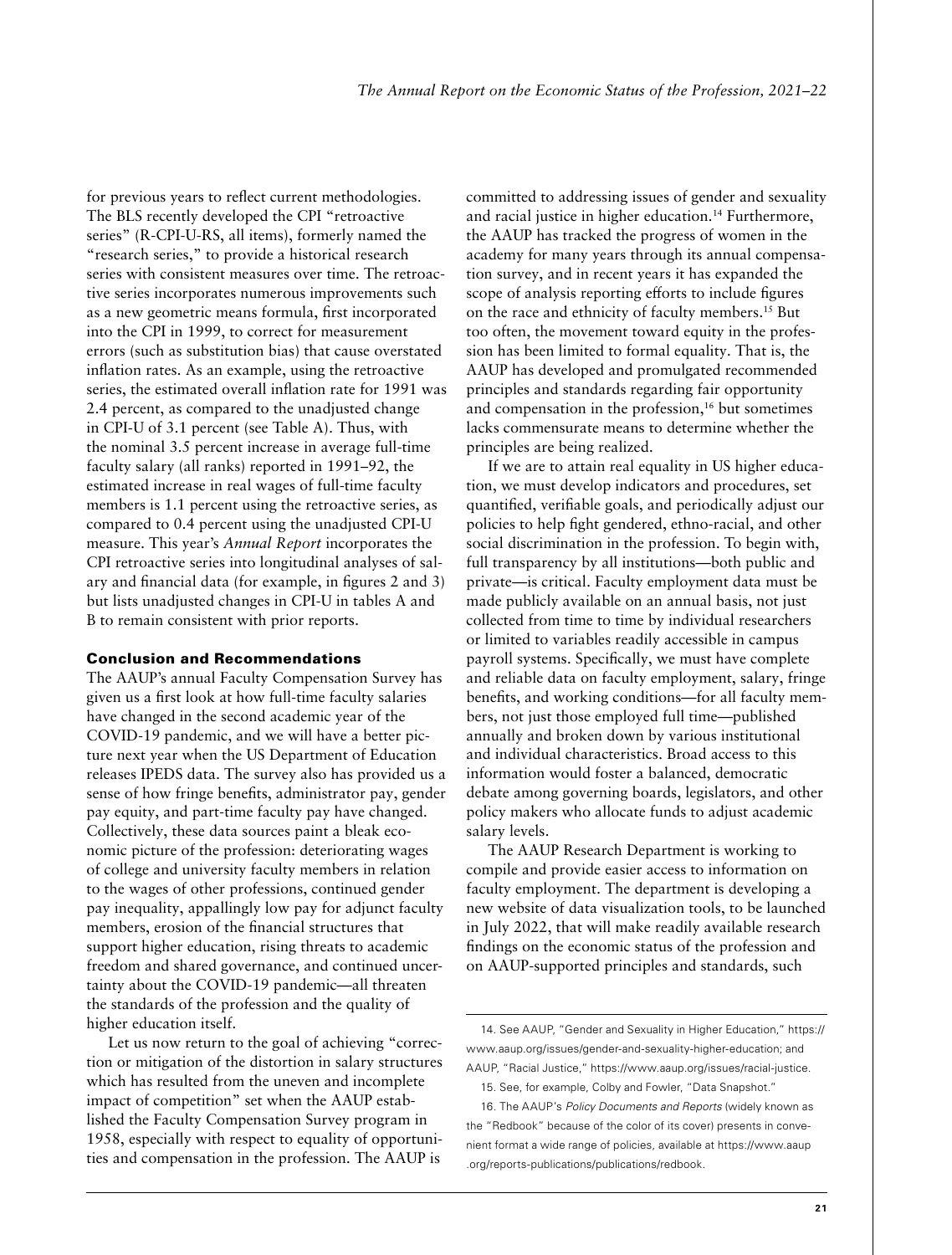as those related to academic freedom, tenure, and shared governance. Up-to-date data will be presented in ways designed to inform policy makers, faculty members, and administrators as they work to adjust their policies.

Annual data collection and the development of meaningful indicators will be central, but not sufficient, if we are to achieve fairer and more competitive wages and improved working conditions for all faculty members. The economic future of the profession is uncertain; without a doubt, many colleges and universities are facing financial distress and shared academic governance has been under severe pressure.17 Achieving our goals will require the participation of faculty members, administrators, associations, labor unions (where not prohibited by so-called right-towork laws), elected officials, and citizens, who must all demand access to relevant data to inform policy decisions. We can break the cycle only through up-to-date, objective, reliable demographic data and complete transparency regarding faculty compensation and working conditions, combined with collective action focused on social justice.

#### Acknowledgments

The AAUP Research Department would like to thank the college and university administrative offices that provided data in a timely manner for inclusion in this report. We are grateful for their continued collaboration and participation. We also acknowledge the contribution of the National Higher Education Benchmarking Institute (NHEBI) in developing and supporting the Faculty Compensation Survey research portal. NHEBI, established in 2004, is a nonprofit service and research institute, sponsored and supported by Johnson County Community College (Kansas). Finally, the author would like to acknowledge the substantial contribution of Ziyan Bai, our research assistant, in administering the Faculty Compensation Survey and contributing analyses for the report.  $\blacksquare$ 

17. The AAUP has compiled resources for responding to a financial crisis (see "Financial Crisis FAQs," [https://www.aaup.org/issues](https://www.aaup.org/issues/financial-crisis-faqs) [/financial-crisis-faqs](https://www.aaup.org/issues/financial-crisis-faqs)) and threats to shared governance (see *Statement on Government of Colleges and Universities*, [https://www.aaup.org](https://www.aaup.org/report/statement-government-colleges-and-universities) [/report/statement-government-colleges-and-universities](https://www.aaup.org/report/statement-government-colleges-and-universities)).

This report was authored by Glenn T. Colby, senior researcher at the AAUP, and is published under the auspices of the AAUP's Committee on the Economic Status of the Profession.

*//////////////////////////////////////////////////////////////////////////////////////////////////////////////*

**OSKAR HARMON** (Economics) University of Connecticut, *chair*

**WHITNEY DECAMP** (Sociology) Western Michigan University

**ROTUA LUMBANTOBING** (Economics) Western Connecticut State University

**JAN MEDLOCK** (Biomedical Sciences) Oregon State University

**IRENE T. MULVEY** (Mathematics) Fairfield University

**SARANNA THORNTON** (Economics) Hampden-Sydney College

*The committee*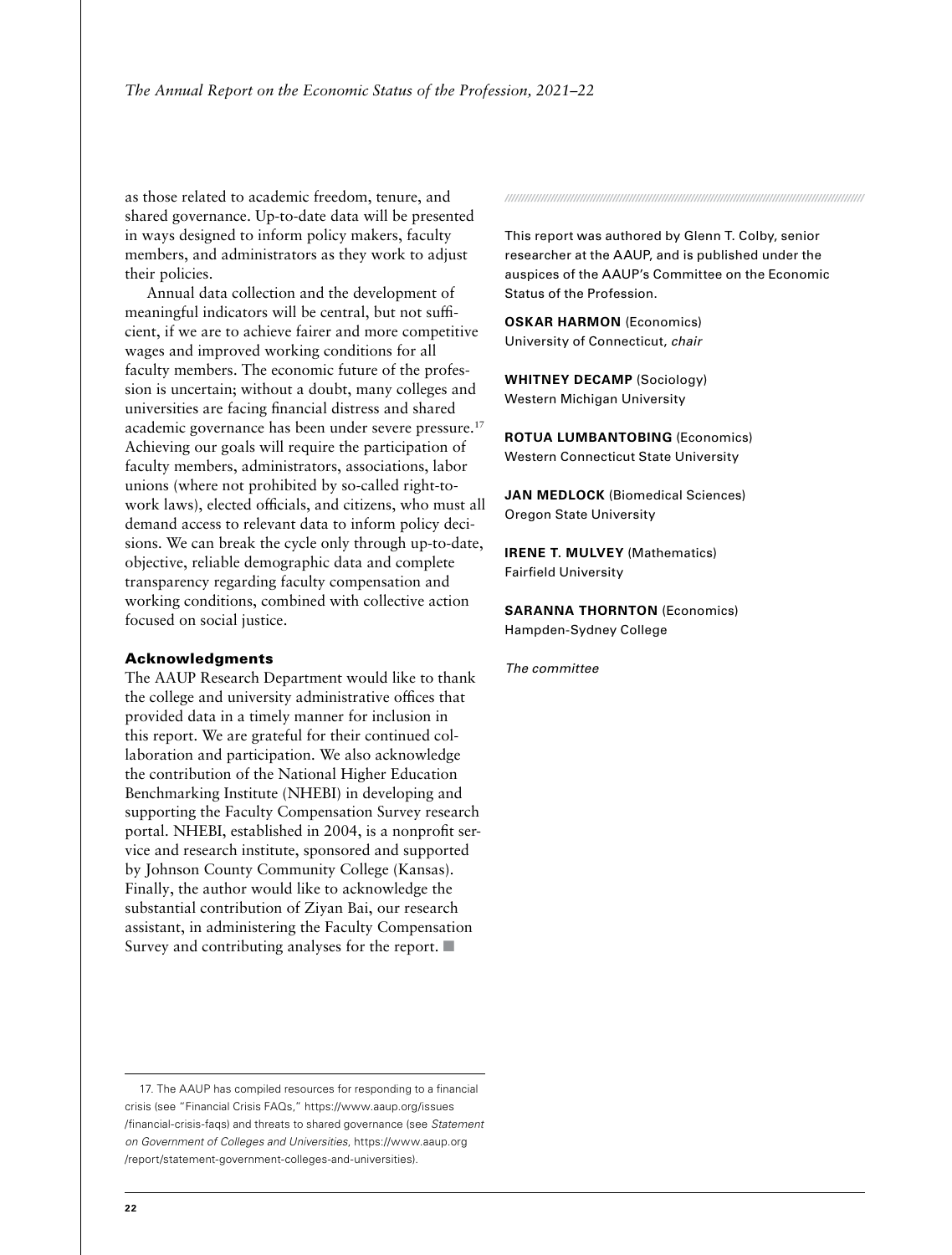# SURVEY REPORT TABLE 1 **Average full-time faculty salary, by AAUP category, affiliation, and academic rank, 2021–22 (dollars)**

| AAUP CATEGORY I (Doctoral)<br>163,485<br>210,260<br>169,971<br>Professor<br>148,414<br>101,871<br>126,701<br>106,564<br>110,746<br>Associate<br>88,834<br>93,116<br>112,375<br>98,069<br>Assistant<br>66,160<br>60,114<br>81,437<br>78,783<br>Instructor<br>72,718<br>67,353<br>89,408<br>69,188<br>Lecturer<br>78,987<br>No rank<br>68,543<br>73,879<br>117,942<br>All combined<br>107,008<br>147,907<br>115,762<br>121,080<br>AAUP CATEGORY IIA (Master's)<br>106,419<br>104,175<br>117,082<br>105,623<br>Professor<br>85,973<br>Associate<br>85,663<br>90,395<br>83,593<br>Assistant<br>74,930<br>75,105<br>77,451<br>72,766<br>58,601<br>55,117<br>64,460<br>63,093<br>Instructor<br>61,521<br>59,959<br>59,146<br>Lecturer<br>74,405<br>62,997<br>57,055<br>80,437<br>62,069<br>No rank | Academic rank | All combined | Public | Private-independent | Religiously affiliated |
|----------------------------------------------------------------------------------------------------------------------------------------------------------------------------------------------------------------------------------------------------------------------------------------------------------------------------------------------------------------------------------------------------------------------------------------------------------------------------------------------------------------------------------------------------------------------------------------------------------------------------------------------------------------------------------------------------------------------------------------------------------------------------------------------|---------------|--------------|--------|---------------------|------------------------|
|                                                                                                                                                                                                                                                                                                                                                                                                                                                                                                                                                                                                                                                                                                                                                                                              |               |              |        |                     |                        |
|                                                                                                                                                                                                                                                                                                                                                                                                                                                                                                                                                                                                                                                                                                                                                                                              |               |              |        |                     |                        |
|                                                                                                                                                                                                                                                                                                                                                                                                                                                                                                                                                                                                                                                                                                                                                                                              |               |              |        |                     |                        |
|                                                                                                                                                                                                                                                                                                                                                                                                                                                                                                                                                                                                                                                                                                                                                                                              |               |              |        |                     |                        |
|                                                                                                                                                                                                                                                                                                                                                                                                                                                                                                                                                                                                                                                                                                                                                                                              |               |              |        |                     |                        |
|                                                                                                                                                                                                                                                                                                                                                                                                                                                                                                                                                                                                                                                                                                                                                                                              |               |              |        |                     |                        |
|                                                                                                                                                                                                                                                                                                                                                                                                                                                                                                                                                                                                                                                                                                                                                                                              |               |              |        |                     |                        |
|                                                                                                                                                                                                                                                                                                                                                                                                                                                                                                                                                                                                                                                                                                                                                                                              |               |              |        |                     |                        |
|                                                                                                                                                                                                                                                                                                                                                                                                                                                                                                                                                                                                                                                                                                                                                                                              |               |              |        |                     |                        |
|                                                                                                                                                                                                                                                                                                                                                                                                                                                                                                                                                                                                                                                                                                                                                                                              |               |              |        |                     |                        |
|                                                                                                                                                                                                                                                                                                                                                                                                                                                                                                                                                                                                                                                                                                                                                                                              |               |              |        |                     |                        |
|                                                                                                                                                                                                                                                                                                                                                                                                                                                                                                                                                                                                                                                                                                                                                                                              |               |              |        |                     |                        |
|                                                                                                                                                                                                                                                                                                                                                                                                                                                                                                                                                                                                                                                                                                                                                                                              |               |              |        |                     |                        |
|                                                                                                                                                                                                                                                                                                                                                                                                                                                                                                                                                                                                                                                                                                                                                                                              |               |              |        |                     |                        |
|                                                                                                                                                                                                                                                                                                                                                                                                                                                                                                                                                                                                                                                                                                                                                                                              |               |              |        |                     |                        |
|                                                                                                                                                                                                                                                                                                                                                                                                                                                                                                                                                                                                                                                                                                                                                                                              | All combined  | 84,503       | 83,064 | 91,830              | 83,601                 |
| AAUP CATEGORY IIB (Baccalaureate)                                                                                                                                                                                                                                                                                                                                                                                                                                                                                                                                                                                                                                                                                                                                                            |               |              |        |                     |                        |
| Professor<br>109,501<br>101,523<br>126,336<br>90,546                                                                                                                                                                                                                                                                                                                                                                                                                                                                                                                                                                                                                                                                                                                                         |               |              |        |                     |                        |
| Associate<br>83,996<br>82,095<br>93,348<br>73,418                                                                                                                                                                                                                                                                                                                                                                                                                                                                                                                                                                                                                                                                                                                                            |               |              |        |                     |                        |
| 71,678<br>69,978<br>78,321<br>65,600<br>Assistant                                                                                                                                                                                                                                                                                                                                                                                                                                                                                                                                                                                                                                                                                                                                            |               |              |        |                     |                        |
| 59,701<br>53,469<br>65,288<br>55,697<br>Instructor                                                                                                                                                                                                                                                                                                                                                                                                                                                                                                                                                                                                                                                                                                                                           |               |              |        |                     |                        |
| 65,309<br>60,508<br>73,204<br>Lecturer<br>52,411                                                                                                                                                                                                                                                                                                                                                                                                                                                                                                                                                                                                                                                                                                                                             |               |              |        |                     |                        |
| 79,296<br>109,354<br>73,560<br>66,007<br>No rank                                                                                                                                                                                                                                                                                                                                                                                                                                                                                                                                                                                                                                                                                                                                             |               |              |        |                     |                        |
| All combined<br>85,325<br>79,346<br>96,652<br>74,576                                                                                                                                                                                                                                                                                                                                                                                                                                                                                                                                                                                                                                                                                                                                         |               |              |        |                     |                        |
| AAUP CATEGORY III (Associate's with ranks)                                                                                                                                                                                                                                                                                                                                                                                                                                                                                                                                                                                                                                                                                                                                                   |               |              |        |                     |                        |
| Professor<br>91,297<br>91,282<br>108,639<br>n.d.                                                                                                                                                                                                                                                                                                                                                                                                                                                                                                                                                                                                                                                                                                                                             |               |              |        |                     |                        |
| 75,051<br>75,053<br>74,305<br>n.d.<br>Associate                                                                                                                                                                                                                                                                                                                                                                                                                                                                                                                                                                                                                                                                                                                                              |               |              |        |                     |                        |
| 64,515<br>Assistant<br>64,548<br>75,505<br>n.d.                                                                                                                                                                                                                                                                                                                                                                                                                                                                                                                                                                                                                                                                                                                                              |               |              |        |                     |                        |
| 52,278<br>51,771<br>67,338<br>n.d.<br>Instructor                                                                                                                                                                                                                                                                                                                                                                                                                                                                                                                                                                                                                                                                                                                                             |               |              |        |                     |                        |
| 69,707<br>69,742<br>62,743<br>Lecturer<br>n.d.                                                                                                                                                                                                                                                                                                                                                                                                                                                                                                                                                                                                                                                                                                                                               |               |              |        |                     |                        |
| 53,870<br>53,870<br>No rank<br>n.d.<br>n.d.                                                                                                                                                                                                                                                                                                                                                                                                                                                                                                                                                                                                                                                                                                                                                  |               |              |        |                     |                        |
| 70,808<br>n.d.<br>All combined<br>74,125<br>74,146                                                                                                                                                                                                                                                                                                                                                                                                                                                                                                                                                                                                                                                                                                                                           |               |              |        |                     |                        |
| AAUP CATEGORY IV (Associate's without ranks)                                                                                                                                                                                                                                                                                                                                                                                                                                                                                                                                                                                                                                                                                                                                                 |               |              |        |                     |                        |
| 80,313<br>80,313<br>No rank<br>n.d.<br>n.d.                                                                                                                                                                                                                                                                                                                                                                                                                                                                                                                                                                                                                                                                                                                                                  |               |              |        |                     |                        |
| ALL AAUP CATEGORIES COMBINED EXCEPT IV                                                                                                                                                                                                                                                                                                                                                                                                                                                                                                                                                                                                                                                                                                                                                       |               |              |        |                     |                        |
| 143,823<br>134,580<br>181,490<br>126,289<br>Professor                                                                                                                                                                                                                                                                                                                                                                                                                                                                                                                                                                                                                                                                                                                                        |               |              |        |                     |                        |
| 97,724<br>95,764<br>110,651<br>90,672<br>Associate                                                                                                                                                                                                                                                                                                                                                                                                                                                                                                                                                                                                                                                                                                                                           |               |              |        |                     |                        |
| 85,063<br>83,562<br>96,657<br>77,743<br>Assistant                                                                                                                                                                                                                                                                                                                                                                                                                                                                                                                                                                                                                                                                                                                                            |               |              |        |                     |                        |
| 62,874<br>58,064<br>74,566<br>67,767<br>Instructor                                                                                                                                                                                                                                                                                                                                                                                                                                                                                                                                                                                                                                                                                                                                           |               |              |        |                     |                        |
| 86,233<br>69,499<br>65,109<br>64,570<br>Lecturer                                                                                                                                                                                                                                                                                                                                                                                                                                                                                                                                                                                                                                                                                                                                             |               |              |        |                     |                        |
| No rank<br>76,197<br>74,493<br>66,114<br>101,729                                                                                                                                                                                                                                                                                                                                                                                                                                                                                                                                                                                                                                                                                                                                             |               |              |        |                     |                        |
| All combined<br>94,835<br>103,803<br>98,745<br>127,366                                                                                                                                                                                                                                                                                                                                                                                                                                                                                                                                                                                                                                                                                                                                       |               |              |        |                     |                        |

*Note:* The table is based on 906 institutions reporting salary data for 369,695 full-time faculty members. For definitions of categories, see Explanation of Statistical Data. N.d. = no data. There was one private-independent institution and there were no religiously affiliated institutions in category III. There were no private-independent or religiously affiliated institutions in category IV.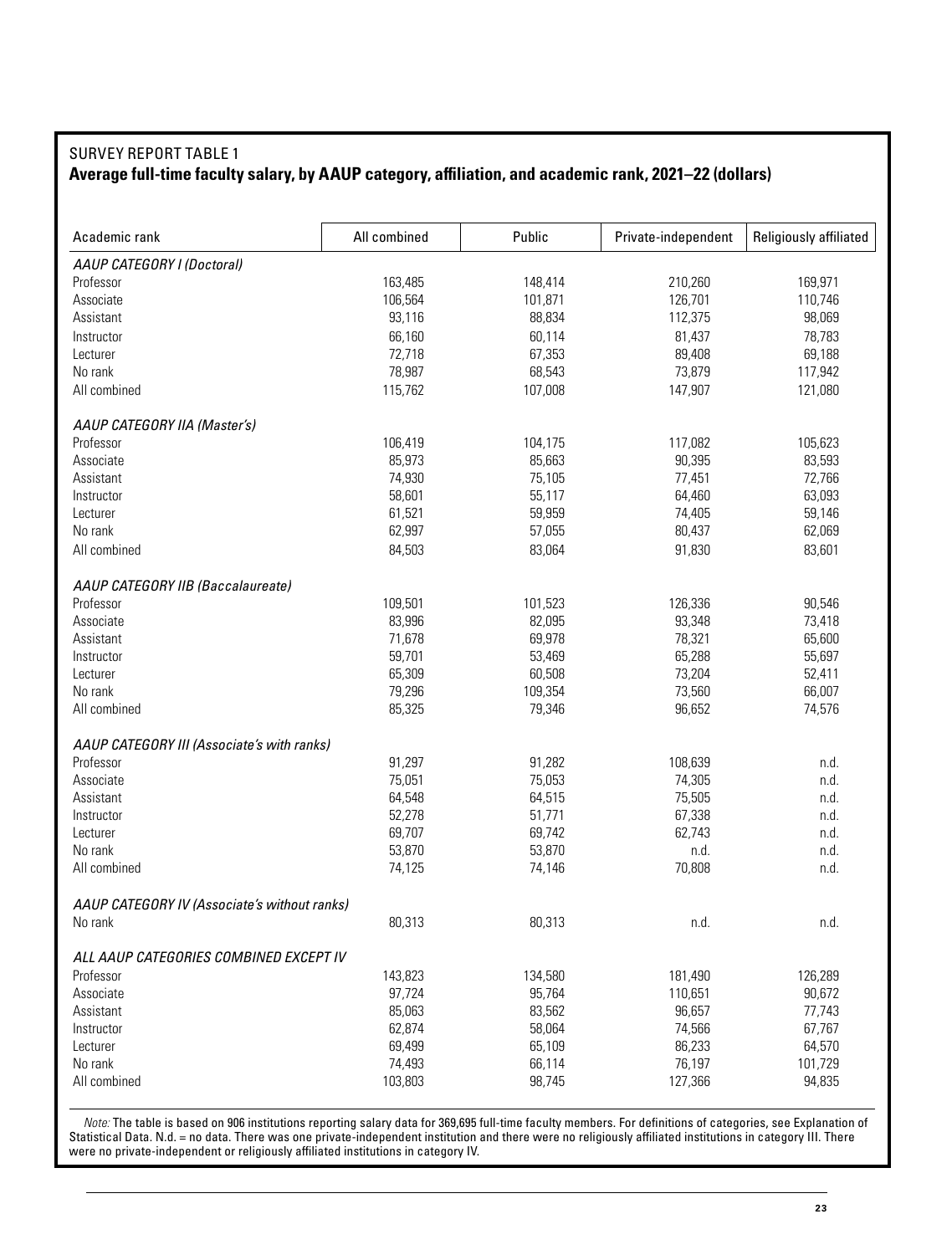#### SURVEY REPORT TABLE 2 **Percentage change in salary for all full-time faculty and continuing faculty, by AAUP category, affiliation, and academic rank, 2020–21 to 2021–22**

|                                              |                 |        | All faculty             | Continuing faculty<br>Religiously<br>All<br>Private-<br>Religiously |          |        |             |            |  |  |
|----------------------------------------------|-----------------|--------|-------------------------|---------------------------------------------------------------------|----------|--------|-------------|------------|--|--|
| Academic rank                                | All<br>combined | Public | Private-<br>independent | affiliated                                                          | combined | Public | independent | affiliated |  |  |
| AAUP CATEGORY I (Doctoral)                   |                 |        |                         |                                                                     |          |        |             |            |  |  |
| Professor                                    | 2.2             | 1.6    | 4.0                     | 1.7                                                                 | 2.5      | 2.3    | 3.1         | 2.6        |  |  |
| Associate                                    | 2.0             | 1.9    | 3.4                     | 0.8                                                                 | 3.2      | 3.1    | 3.7         | 2.7        |  |  |
| Assistant                                    | 1.9             | 1.6    | 3.9                     | 0.9                                                                 | 3.2      | 3.0    | 4.1         | 3.0        |  |  |
| Instructor                                   | $-0.7$          | 0.5    | $-4.3$                  | $-0.5$                                                              | 3.3      | 3.3    | 3.5         | 2.8        |  |  |
| All combined                                 | 1.9             | 1.6    | 2.6                     | 1.6                                                                 | 2.9      | 2.8    | 3.3         | 2.9        |  |  |
| AAUP CATEGORY IIA (Master's)                 |                 |        |                         |                                                                     |          |        |             |            |  |  |
| Professor                                    | 1.9             | 1.7    | 0.6                     | 4.4                                                                 | 2.5      | 2.4    | 2.3         | 2.8        |  |  |
| Associate                                    | 2.4             | 2.5    | 1.0                     | 3.5                                                                 | 3.0      | 3.0    | 2.9         | 2.8        |  |  |
| Assistant                                    | 2.0             | 1.9    | 1.4                     | 2.7                                                                 | 2.9      | 3.1    | 2.7         | 2.5        |  |  |
| Instructor                                   | 2.6             | 2.5    | $-0.4$                  | 3.8                                                                 | 3.5      | 3.7    | 2.3         | 3.7        |  |  |
| All combined                                 | 2.0             | 1.9    | 1.0                     | 3.5                                                                 | 2.8      | 2.8    | 2.6         | 2.6        |  |  |
| AAUP CATEGORY IIB (Baccalaureate)            |                 |        |                         |                                                                     |          |        |             |            |  |  |
| Professor                                    | 1.9             | 1.9    | 0.7                     | 1.5                                                                 | 2.6      | 2.8    | 2.8         | 2.3        |  |  |
| Associate                                    | 1.6             | 0.5    | 1.4                     | 1.7                                                                 | 3.1      | 3.6    | 3.1         | 2.9        |  |  |
| Assistant                                    | 2.7             | 1.5    | 1.0                     | 5.1                                                                 | 3.6      | 4.3    | 3.6         | 3.0        |  |  |
| Instructor                                   | 1.7             | 1.1    | $-0.1$                  | 1.3                                                                 | 3.6      | 4.9    | 3.6         | 2.9        |  |  |
| All combined                                 | 1.7             | 1.6    | 0.4                     | 2.0                                                                 | 3.1      | 3.5    | 3.1         | 2.7        |  |  |
| AAUP CATEGORY III (Associate's with ranks)   |                 |        |                         |                                                                     |          |        |             |            |  |  |
| Professor                                    | 0.1             | 0.1    | n.d.                    | n.d.                                                                | 2.3      | 2.3    | 2.0         | n.d.       |  |  |
| Associate                                    | $-0.7$          | $-0.7$ | n.d.                    | n.d.                                                                | 3.4      | 3.4    | 2.0         | n.d.       |  |  |
| Assistant                                    | $-0.4$          | $-0.5$ | n.d.                    | n.d.                                                                | 3.2      | 3.2    | 2.0         | n.d.       |  |  |
| Instructor                                   | $-4.2$          | $-5.1$ | n.d.                    | n.d.                                                                | 1.9      | 1.9    | 2.0         | n.d.       |  |  |
| All combined                                 | $-1.0$          | $-0.9$ | n.d.                    | n.d.                                                                | 2.9      | 2.9    | 2.0         | n.d.       |  |  |
| AAUP CATEGORY IV (Associate's without ranks) |                 |        |                         |                                                                     |          |        |             |            |  |  |
| No rank                                      | 7.4             | 7.4    | n.d.                    | n.d.                                                                | 2.6      | 2.6    | n.d.        | n.d.       |  |  |
| ALL AAUP CATEGORIES COMBINED EXCEPT IV       |                 |        |                         |                                                                     |          |        |             |            |  |  |
| Professor                                    | 2.3             | 1.8    | 3.2                     | 3.6                                                                 | 2.5      | 2.3    | 2.9         | 2.6        |  |  |
| Associate                                    | 2.0             | 1.9    | 2.3                     | 2.5                                                                 | 3.1      | 3.1    | 3.4         | 2.8        |  |  |
| Assistant                                    | 2.0             | 1.7    | 2.8                     | 3.0                                                                 | 3.2      | 3.1    | 3.6         | 2.7        |  |  |
| Instructor                                   | $-0.1$          | 0.4    | $-3.7$                  | 0.6                                                                 | 3.3      | 3.3    | 3.3         | 3.2        |  |  |
| All combined                                 | 2.0             | 1.7    | 2.2                     | 2.9                                                                 | 2.9      | 2.8    | 3.1         | 2.7        |  |  |

*Note:* The table is based on 906 institutions reporting salary data for 369,695 full-time faculty members and 821 institutions reporting salary data for 302,689 full-time continuing faculty members. Figures for all faculty are calculated as a simple percentage increase from previously published 2020–21 salary figures and may be biased due to different participants each year. Figures for continuing faculty represent a cohort analysis, where institutions reported the 2020–21 rank and salaries of continuing faculty along with their 2021–22 salaries. For definitions of categories, see Explanation of Statistical Data. N.d. = no data. There was one private-independent institution and there were no religiously affiliated institutions in category III. There were no privateindependent or religiously affiliated institutions in category IV. Rows labeled "all combined" include lecturers and unranked faculty where reported.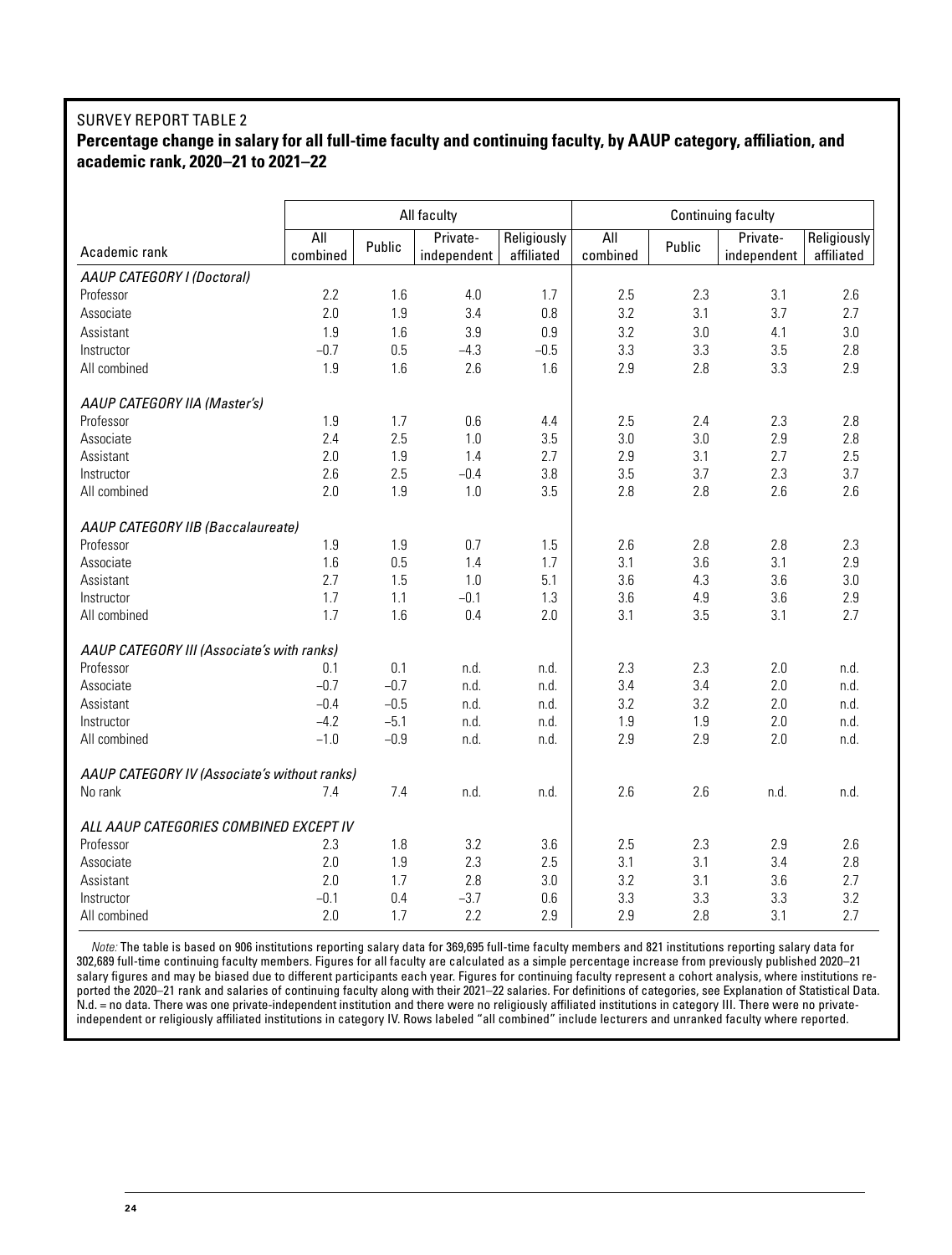## SURVEY REPORT TABLE 3 **Average salary for men and women full-time faculty, by affiliation, AAUP category, and academic rank, 2021–22 (dollars)**

|                                              | All combined |         |         | Public  |         | Private-independent | Religiously affiliated |         |
|----------------------------------------------|--------------|---------|---------|---------|---------|---------------------|------------------------|---------|
| Academic rank                                | Men          | Women   | Men     | Women   | Men     | Women               | Men                    | Women   |
| AAUP CATEGORY I (Doctoral)                   |              |         |         |         |         |                     |                        |         |
| Professor                                    | 169,147      | 150,795 | 153,306 | 137,715 | 216,896 | 194,030             | 175,162                | 158,588 |
| Associate                                    | 110,045      | 102,296 | 105,221 | 97,785  | 130,644 | 121,706             | 113,846                | 107,015 |
| Assistant                                    | 98,479       | 88,068  | 93,665  | 84,329  | 119,044 | 105,608             | 104,785                | 92,230  |
| Instructor                                   | 68,818       | 64,170  | 61,751  | 58,972  | 84,196  | 78,899              | 82,142                 | 76,023  |
| Lecturer                                     | 77,079       | 69,180  | 71,209  | 64,314  | 94,313  | 85,019              | 71,692                 | 67,334  |
| No rank                                      | 85,537       | 73,383  | 71,768  | 65,741  | 82,762  | 68,356              | 132,284                | 104,274 |
| All combined                                 | 126,821      | 101,553 | 116,678 | 94,887  | 162,381 | 127,197             | 131,910                | 107,586 |
|                                              |              |         |         |         |         |                     |                        |         |
| AAUP CATEGORY IIA (Master's)                 |              |         |         |         |         |                     |                        |         |
| Professor                                    | 108,414      | 103,519 | 105,753 | 101,852 | 120,792 | 112,222             | 108,167                | 101,773 |
| Associate                                    | 87,473       | 84,445  | 87,170  | 84,103  | 92,349  | 88,449              | 84,747                 | 82,453  |
| Assistant                                    | 76,837       | 73,477  | 76,917  | 73,595  | 80,152  | 75,586              | 74,251                 | 71,809  |
| Instructor                                   | 59,568       | 57,985  | 55,522  | 54,870  | 64,852  | 64,138              | 65,011                 | 61,910  |
| Lecturer                                     | 62,740       | 60,621  | 60,761  | 59,378  | 77,977  | 71,538              | 60,312                 | 58,187  |
| No rank                                      | 65,534       | 61,148  | 60,071  | 54,675  | 84,134  | 77,707              | 61,437                 | 62,406  |
| All combined                                 | 88,494       | 80,593  | 86,810  | 79,300  | 96,646  | 87,268              | 87,915                 | 79,605  |
| AAUP CATEGORY IIB (Baccalaureate)            |              |         |         |         |         |                     |                        |         |
| Professor                                    | 110,799      | 107,603 | 103,254 | 98,993  | 128,093 | 123,864             | 91,761                 | 88,670  |
| Associate                                    | 85,515       | 82,463  | 84,772  | 79,242  | 94,576  | 92,150              | 74,726                 | 72,089  |
| Assistant                                    | 73,619       | 70,168  | 71,807  | 68,406  | 79,447  | 77,464              | 68,543                 | 63,424  |
| Instructor                                   | 60,344       | 59,228  | 52,629  | 54,013  | 65,949  | 64,785              | 56,755                 | 54,902  |
| Lecturer                                     | 66,189       | 64,665  | 64,146  | 57,350  | 70,895  | 74,739              | 55,165                 | 50,933  |
| No rank                                      | 82,565       | 74,720  | 111,819 | 101,734 | 74,500  | 72,330              | 63,746                 | 67,639  |
| All combined                                 | 89,057       | 81,551  | 83,222  | 75,370  | 100,677 | 92,633              | 77,976                 | 71,114  |
|                                              |              |         |         |         |         |                     |                        |         |
| AAUP CATEGORY III (Associate's with ranks)   |              |         |         |         |         |                     |                        |         |
| Professor                                    | 92,638       | 90,152  | 92,638  | 90,123  | n.d.    | 108,639             | n.d.                   | n.d.    |
| Associate                                    | 75,421       | 74,767  | 75,428  | 74,764  | 65,196  | 75,317              | n.d.                   | n.d.    |
| Assistant                                    | 64,757       | 64,371  | 64,760  | 64,306  | 60,974  | 77,322              | n.d.                   | n.d.    |
| Instructor                                   | 51,646       | 52,748  | 51,557  | 51,937  | 65,560  | 67,500              | n.d.                   | n.d.    |
| Lecturer                                     | 69,972       | 69,459  | 69,990  | 69,508  | 64,735  | 61,748              | n.d.                   | n.d     |
| No rank                                      | 58,186       | 43,080  | 58,186  | 43,080  | n.d     | n.d.                | n.d.                   | n.d.    |
| All combined                                 | 74,803       | 73,572  | 74,816  | 73,593  | 64,735  | 71,452              | n.d.                   | n.d.    |
| AAUP CATEGORY IV (Associate's without ranks) |              |         |         |         |         |                     |                        |         |
| No Rank                                      | 80,297       | 80,327  | 80,297  | 80,327  | n.d.    | n.d.                | n.d.                   | n.d.    |
|                                              |              |         |         |         |         |                     |                        |         |
| ALL AAUP CATEGORIES COMBINED EXCEPT IV       |              |         | 140,345 | 123,726 |         |                     | 131,737                |         |
| Professor                                    | 150,596      | 131,028 |         |         | 190,989 | 162,535             |                        | 116,825 |
| Associate                                    | 100,998      | 94,040  | 98,973  | 92,113  | 114,638 | 106,156             | 93,157                 | 88,033  |
| Assistant                                    | 89,533       | 81,181  | 87,537  | 79,983  | 103,009 | 91,143              | 81,784                 | 74,836  |
| Instructor                                   | 64,852       | 61,452  | 59,213  | 57,278  | 76,847  | 72,629              | 70,567                 | 65,755  |
| Lecturer                                     | 73,010       | 66,724  | 68,087  | 62,806  | 90,783  | 82,301              | 66,707                 | 62,974  |
| No rank                                      | 80,103       | 69,768  | 69,809  | 62,918  | 80,851  | 72,544              | 115,898                | 90,156  |
| All combined                                 | 113,331      | 92,787  | 107,205 | 88,963  | 140,712 | 110,949             | 102,566                | 86,738  |

*Note:* The table is based on 906 institutions reporting full-time faculty salary data. For definitions of categories, see Explanation of Statistical Data. N.d. = no data. There was one private-independent institution and there were no religiously affiliated institutions in category III. There were no private-independent or religiously affiliated institutions in category IV.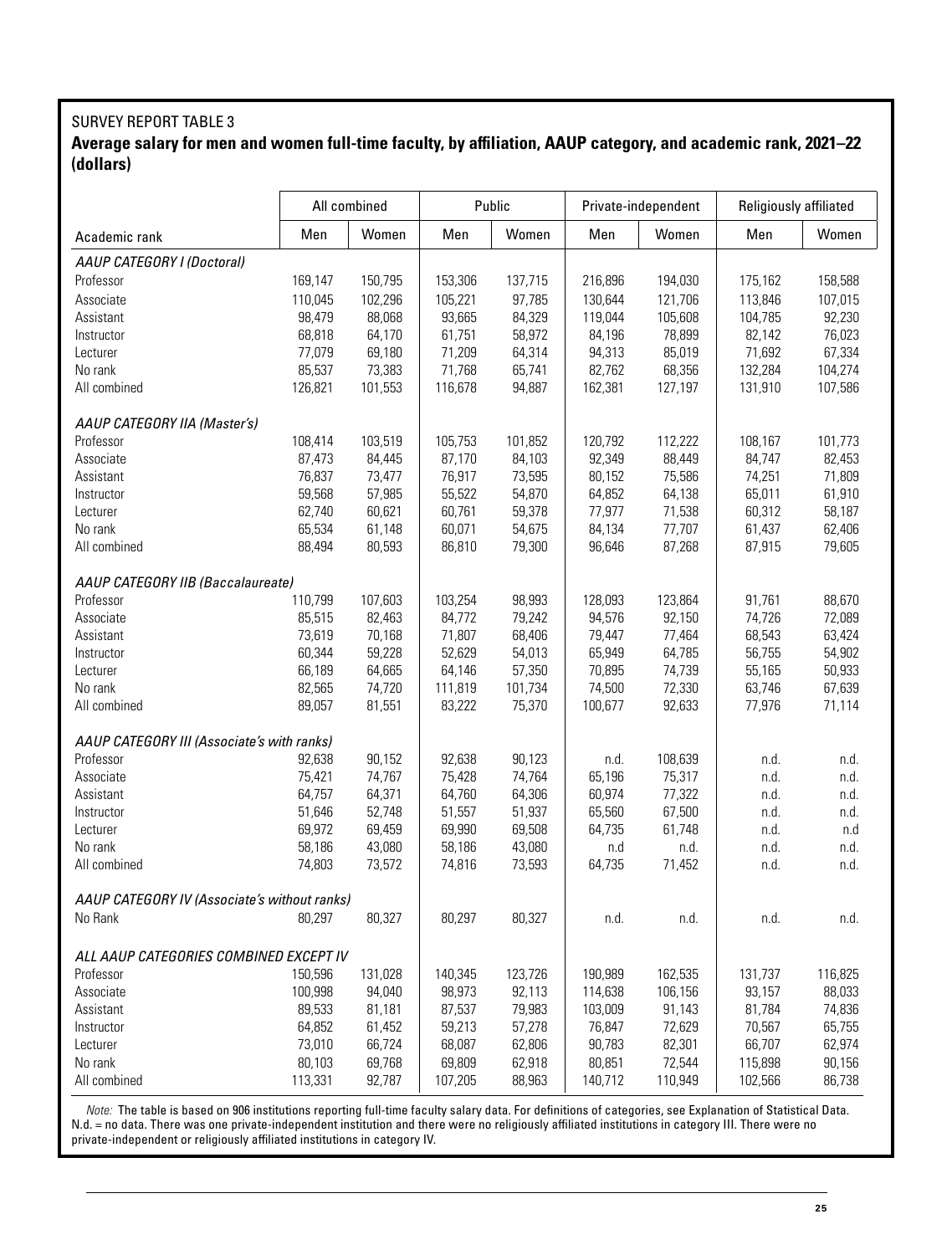# SURVEY REPORT TABLE 4 **Average salary for full-time faculty, by region, AAUP category, and academic rank, 2021–22 (dollars)**

|                                                                                                                                                           | Northeast                          |                                 |                                           | North Central                      |                                           | South                         |                                | West                  |         |
|-----------------------------------------------------------------------------------------------------------------------------------------------------------|------------------------------------|---------------------------------|-------------------------------------------|------------------------------------|-------------------------------------------|-------------------------------|--------------------------------|-----------------------|---------|
| Academic rank                                                                                                                                             | New<br><b>England</b> <sup>a</sup> | Middle<br>Atlantic <sup>b</sup> | <b>East North</b><br>Central <sup>c</sup> | West North<br>Central <sup>d</sup> | <b>East South</b><br>Central <sup>e</sup> | <b>West South</b><br>Centralf | South<br>Atlantic <sup>9</sup> | Mountain <sup>h</sup> | Pacific |
| AAUP CATEGORY I (Doctoral)                                                                                                                                |                                    |                                 |                                           |                                    |                                           |                               |                                |                       |         |
| Professor                                                                                                                                                 | 200,921                            | 185,320                         | 152,882                                   | 137,194                            | 135,684                                   | 151,681                       | 155,179                        | 132,959               | 188,236 |
| Associate                                                                                                                                                 | 122,536                            | 116,831                         | 103,589                                   | 94,653                             | 94,321                                    | 102,213                       | 104,783                        | 97,122                | 118,256 |
| Assistant                                                                                                                                                 | 106,856                            | 98,948                          | 93,067                                    | 86,200                             | 81,627                                    | 93,749                        | 91,246                         | 80,983                | 103,061 |
| Instructor                                                                                                                                                | 89,352                             | 75,028                          | 63,962                                    | 61,643                             | 56,389                                    | 63,489                        | 67,796                         | 57,547                | 65,871  |
| Lecturer                                                                                                                                                  | 85,600                             | 85,747                          | 65,258                                    | 62,382                             | 59,002                                    | 64,867                        | 65,309                         | 64,477                | 89,622  |
| No rank                                                                                                                                                   | 64,170                             | 81,934                          | 63,263                                    | 55,530                             | 67,388                                    | 76,847                        | 91,639                         | 50,762                | 85,791  |
| All combined                                                                                                                                              | 139,858                            | 130,303                         | 111,006                                   | 101,978                            | 95,647                                    | 105,359                       | 111,323                        | 96,365                | 137,729 |
|                                                                                                                                                           |                                    |                                 |                                           |                                    |                                           |                               |                                |                       |         |
| AAUP CATEGORY IIA (Master's)                                                                                                                              |                                    |                                 |                                           |                                    |                                           |                               |                                |                       |         |
| Professor                                                                                                                                                 | 127.636                            | 116,544                         | 91,172                                    | 90,043                             | 90,159                                    | 96,489                        | 99,765                         | 95,794                | 115,252 |
| Associate                                                                                                                                                 | 96,351                             | 92,562                          | 77,757                                    | 75,300                             | 73,916                                    | 77,552                        | 80,659                         | 80,431                | 96,613  |
| Assistant                                                                                                                                                 | 82,034                             | 76,946                          | 70,336                                    | 65,528                             | 66,885                                    | 68,492                        | 72,899                         | 70,458                | 84,814  |
| Instructor                                                                                                                                                | 72,162                             | 60,919                          | 56,623                                    | 53,762                             | 51,211                                    | 54,699                        | 58,916                         | 57,962                | 68,589  |
| Lecturer                                                                                                                                                  | 77,314                             | 70,090                          | 53,906                                    | 51,928                             | 54,522                                    | 50,225                        | 54,658                         | 53,091                | 65,675  |
| No rank                                                                                                                                                   | 81,583                             | 72,685                          | 53,920                                    | 52,063                             | 61,399                                    | 58,467                        | 54,263                         | 54,775                | 88,416  |
| All combined                                                                                                                                              | 98,775                             | 92,370                          | 75,226                                    | 73,273                             | 72,129                                    | 74,580                        | 78,938                         | 74,914                | 94,292  |
| AAUP CATEGORY IIB (Baccalaureate)                                                                                                                         |                                    |                                 |                                           |                                    |                                           |                               |                                |                       |         |
| Professor                                                                                                                                                 | 132,245                            | 123,187                         | 90,532                                    | 96,012                             | 91,783                                    | 75,604                        | 99,224                         | 97,780                | 138,954 |
|                                                                                                                                                           |                                    |                                 |                                           |                                    |                                           |                               |                                |                       |         |
| Associate<br>Assistant                                                                                                                                    | 96,886                             | 92,202                          | 73,988<br>63,602                          | 75,617                             | 73,007                                    | 65,316                        | 76,934                         | 81,542                | 104,263 |
|                                                                                                                                                           | 81,744                             | 77,821                          |                                           | 63,194                             | 60,912                                    | 86,713                        | 66,634                         | 69,013                | 86,595  |
| Instructor                                                                                                                                                | 65,268                             | 65,458                          | 51,979                                    | 59,951                             | 54,022                                    | 47,179                        | 55,035                         | 53,275                | 70,790  |
| Lecturer                                                                                                                                                  | 79,182                             | 71,226                          | 44,776                                    | 65,194                             | 47,633                                    | 50,120                        | 54,470                         | 57,383                | 65,497  |
| No rank                                                                                                                                                   | 70,422                             | 78,435                          | 47,688                                    | 68,310                             | 73,377                                    | n.d                           | 108,365                        | 64,169                | 62.267  |
| All combined                                                                                                                                              | 100,719                            | 93,008                          | 73,761                                    | 77,045                             | 72,852                                    | 71,158                        | 77,333                         | 78,442                | 108,604 |
| AAUP CATEGORY III (Associate's with ranks)                                                                                                                |                                    |                                 |                                           |                                    |                                           |                               |                                |                       |         |
| Professor                                                                                                                                                 | 80,841                             | 110,870                         | 87,039                                    | 77,613                             | 60,484                                    | 93,081                        | 94,268                         | 75,819                | 100,994 |
| Associate                                                                                                                                                 | 64,014                             | 92,234                          | 69,167                                    | 66,278                             | 52,790                                    | 70,441                        | 78,490                         | 64,572                | 85,726  |
| Assistant                                                                                                                                                 | 57,442                             | 78,679                          | 55,276                                    | 61,192                             | 45,549                                    | 57,857                        | 69,209                         | 58,764                | 74,946  |
| Instructor                                                                                                                                                | 48,820                             | 56,695                          | 49,893                                    | 57,618                             | 43,461                                    | 45,922                        | 57,584                         | 52,663                | 64,470  |
| Lecturer                                                                                                                                                  | n.d.                               | 76,968                          | 56,218                                    | n.d.                               | 35,082                                    | n.d.                          | n.d.                           | 46,611                | n.d.    |
| No rank                                                                                                                                                   | n.d.                               | 38,100                          | n.d.                                      | n.d.                               | n.d.                                      | n.d.                          | n.d.                           | 56,498                | n.d.    |
| All combined                                                                                                                                              | 68,214                             | 90,066                          | 64,624                                    | 67,698                             | 51,484                                    | 79.830                        | 80,701                         | 63,225                | 80.572  |
| AAUP CATEGORY IV (Associate's without ranks)                                                                                                              |                                    |                                 |                                           |                                    |                                           |                               |                                |                       |         |
| No rank                                                                                                                                                   | 55,218                             | n.d.                            | 79,601                                    | 62,889                             | 59,358                                    | 59,104                        | 80,221                         | 70,889                | 105,200 |
| ALL AAUP CATEGORIES COMBINED EXCEPT IV                                                                                                                    |                                    |                                 |                                           |                                    |                                           |                               |                                |                       |         |
| Professor                                                                                                                                                 | 176,788                            | 155,007                         | 134,242                                   | 121,702                            | 117,440                                   | 137,923                       | 137,079                        | 126,864               | 159,361 |
| Associate                                                                                                                                                 | 111,646                            | 103,340                         | 92,980                                    | 87,814                             | 85,412                                    | 94,983                        | 95,366                         | 92,744                | 108,491 |
| Assistant                                                                                                                                                 | 96,075                             | 87,469                          | 82,461                                    | 77,666                             | 75,597                                    | 86,914                        | 83,476                         | 77,953                | 94,115  |
| Instructor                                                                                                                                                | 81,040                             | 68,667                          | 60,511                                    | 58,318                             | 53,011                                    | 60,301                        | 63,788                         | 57,092                | 66,808  |
| Lecturer                                                                                                                                                  | 83,836                             | 80,321                          | 62,014                                    | 61,212                             | 57,375                                    | 63,262                        | 61,617                         | 62,886                | 77,077  |
| No rank                                                                                                                                                   | 72,993                             | 77,164                          | 57,141                                    | 56,187                             | 64,960                                    | 74,206                        | 88,757                         | 52,256                | 86,477  |
| All combined                                                                                                                                              | 124,961                            | 111,481                         | 97,924                                    | 91,883                             | 85,934                                    | 98,040                        | 99,631                         | 91,865                | 118,452 |
| Note: The table is based on 906 institutions reporting full-time faculty salary data. For definitions of categories, see Explanation of Statistical Data. |                                    |                                 |                                           |                                    |                                           |                               |                                |                       |         |

N.d. = no data.

d. West North Central: Iowa, Kansas, Minnesota,

| a. New England: Connecticut, Maine, Massa-<br>chusetts, New Hampshire, Rhode Island, and | Missouri, Nebraska, North Dakota, and South<br>Dakota.       | Puerto Rico, South Carolina, Virgin Islands,<br>Virginia, and West Virginia. |
|------------------------------------------------------------------------------------------|--------------------------------------------------------------|------------------------------------------------------------------------------|
| Vermont.                                                                                 | <sup>e.</sup> East South Central: Alabama, Kentucky,         | <sup>h.</sup> Mountain: Arizona, Colorado, Idaho,                            |
| b. Middle Atlantic: New Jersey, New York, and                                            | Mississippi, and Tennessee.                                  | Montana, Nevada, New Mexico, Utah, and                                       |
| Pennsylvania.                                                                            | <sup>f.</sup> West South Central: Arkansas, Louisiana,       | Wyoming.                                                                     |
| <sup>c.</sup> East North Central: Illinois, Indiana, Michigan,                           | Oklahoma, and Texas.                                         | <sup>i.</sup> Pacific: Alaska, California, Guam, Hawaii,                     |
| Ohio, and Wisconsin.                                                                     | <sup>9</sup> South Atlantic: Delaware, District of Columbia, | Oregon, and Washington.                                                      |

Florida, Georgia, Maryland, North Carolina,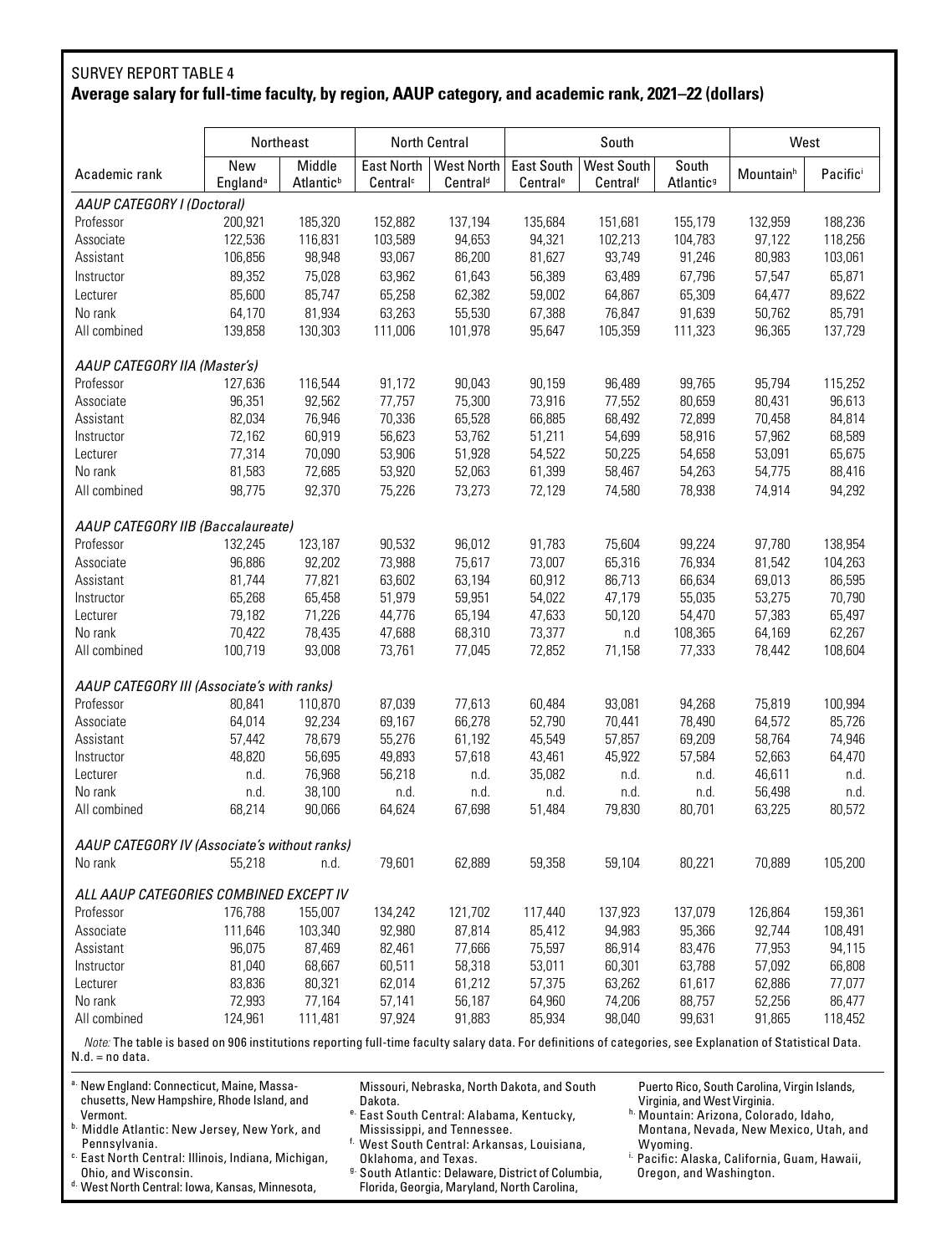#### SURVEY REPORT TABLE 5 **Percentile distribution of institutions, by average full-time faculty salary, AAUP category, and academic rank, 2021–22 (dollars)**

|                                              |         |         |         |         | Rating <sup>ª</sup> and percentile |         |         |         |         |         |
|----------------------------------------------|---------|---------|---------|---------|------------------------------------|---------|---------|---------|---------|---------|
|                                              | $1^*$   |         | 1       |         | $\overline{\mathbf{c}}$            |         | 3       |         | 4       |         |
| Academic rank                                | 95      | 90      | 80      | 70      | 60                                 | 50      | 40      | 30      | 20      | $10\,$  |
| AAUP CATEGORY I (Doctoral)                   |         |         |         |         |                                    |         |         |         |         |         |
| Professor                                    | 224,209 | 203,891 | 176,358 | 159,875 | 151,956                            | 140,908 | 131,353 | 120,704 | 113,398 | 100,914 |
| Associate                                    | 145,900 | 133,084 | 120,449 | 113,577 | 107,136                            | 102,841 | 97,264  | 91,398  | 87,418  | 81,229  |
| Assistant                                    | 125,988 | 119,536 | 105,495 | 98,004  | 93,627                             | 89,294  | 86,599  | 80,186  | 76,216  | 72,449  |
| Instructor                                   | 97,400  | 89,000  | 79,761  | 74,208  | 68,147                             | 64,265  | 60,916  | 56,965  | 53,936  | 50,509  |
| All combined                                 | 171,109 | 150,288 | 127,581 | 119,134 | 110.699                            | 103.243 | 98,943  | 91.729  | 87.208  | 80,194  |
| AAUP CATEGORY IIA (Master's)                 |         |         |         |         |                                    |         |         |         |         |         |
| Professor                                    | 139,562 | 129,624 | 115,307 | 108,780 | 102,087                            | 97,219  | 91,105  | 85,865  | 81,609  | 74,680  |
| Associate                                    | 107,912 | 102,497 | 94,431  | 89,168  | 83,473                             | 79,482  | 75,723  | 72,616  | 69,669  | 64,070  |
| Assistant                                    | 91,320  | 88,353  | 81,489  | 77,566  | 74,433                             | 71,644  | 68,836  | 65,650  | 63,389  | 57,973  |
| Instructor                                   | 84,079  | 75,425  | 68,750  | 64,561  | 60,969                             | 58,580  | 56,405  | 53,778  | 51,768  | 46,018  |
| All combined                                 | 112,498 | 100,348 | 93,052  | 86,486  | 81,946                             | 77.680  | 75,535  | 71.683  | 67,946  | 63,312  |
| AAUP CATEGORY IIB (Baccalaureate)            |         |         |         |         |                                    |         |         |         |         |         |
| Professor                                    | 149,347 | 140,127 | 117,103 | 105,833 | 97,007                             | 90,348  | 84,822  | 78,745  | 74,610  | 65,284  |
| Associate                                    | 112,580 | 105,846 | 93,992  | 82,905  | 78,644                             | 74,023  | 70,692  | 65,950  | 63,164  | 58,817  |
| Assistant                                    | 95,627  | 89,795  | 78,998  | 73,188  | 68,344                             | 64,925  | 62,043  | 59,435  | 56,160  | 53,100  |
| Instructor                                   | 77,605  | 70,252  | 65,331  | 61,463  | 58,323                             | 55,432  | 53,212  | 50,761  | 48,243  | 43,695  |
| All combined                                 | 117,448 | 107,289 | 94,293  | 84,375  | 77,783                             | 73,712  | 69,883  | 66,930  | 62,729  | 57,077  |
| AAUP CATEGORY III (Associate's with ranks)   |         |         |         |         |                                    |         |         |         |         |         |
| Professor                                    | 127,283 | 108,639 | 101,905 | 96,929  | 90,763                             | 85,514  | 79,729  | 68,634  | 61,342  | 59,931  |
| Associate                                    | 104,652 | 88,718  | 82,390  | 78,591  | 75,224                             | 72,605  | 66,863  | 62,031  | 52,083  | 49,481  |
| Assistant                                    | 88,966  | 82,554  | 72,577  | 67,618  | 62.875                             | 61,440  | 57,583  | 54,678  | 45,760  | 43,349  |
| Instructor                                   | 67,816  | 66,560  | 62,287  | 60,024  | 56.017                             | 52,005  | 49,163  | 46.598  | 42.000  | 40,319  |
| All combined                                 | 100,929 | 92,507  | 80,973  | 76,066  | 71,874                             | 68,419  | 65,059  | 59,769  | 52,965  | 50,075  |
| AAUP CATEGORY IV (Associate's without ranks) |         |         |         |         |                                    |         |         |         |         |         |
| No rank                                      | 105,851 | 104,708 | 96,098  | 80,221  | 69,153                             | 64,156  | 59,358  | 57,003  | 56,641  | 55,160  |

*Note:* The table is based on 906 institutions reporting full-time faculty salary data. For definitions of categories, see Explanation of Statistical Data. Calculated using SAS STDIZE procedure with the order statistics method.

 $a$ . Interpretation of the ratings: 1\* = 95th percentile; 1 = 80th; 2 = 60th; 3 = 40th; 4 = 20th. An average lower than the 20th percentile is rated 5 (not displayed).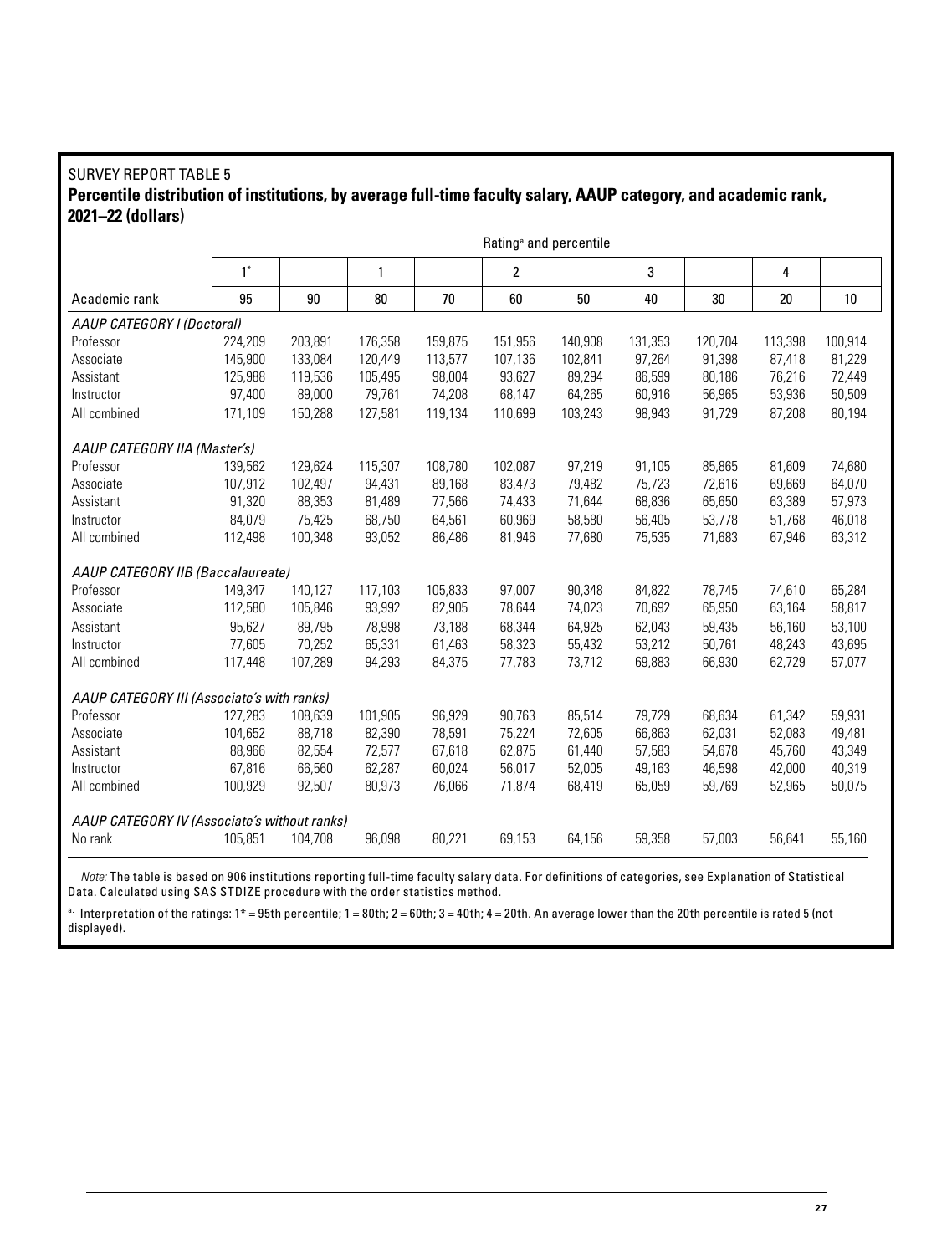#### SURVEY REPORT TABLE 6

### **Percentage of full-time faculty in tenure-track appointments and percent of faculty with tenure, by affiliation, gender, and academic rank, 2021–22**

|                        |      |      | All combined |                  | Public |      |       |         |      |      | Private-independent |        |      | Religiously affiliated<br>N<br>%TT<br>% NTT<br>5.5<br>1.1<br>8,150<br>7.8<br>8.2<br>6,815<br>67.6<br>27.3<br>4,693<br>1.5<br>98.2<br>1,798<br>0.6<br>99.4<br>655<br>0.8<br>99.2<br>370<br>17.0<br>22.5<br>22,481<br>6.7<br>1.1<br>4,691<br>9.2<br>10.9<br>6,416<br>61.0<br>34.9<br>6,524<br>2.4<br>96.5<br>2,502 |      |        |  |
|------------------------|------|------|--------------|------------------|--------|------|-------|---------|------|------|---------------------|--------|------|------------------------------------------------------------------------------------------------------------------------------------------------------------------------------------------------------------------------------------------------------------------------------------------------------------------|------|--------|--|
| Academic<br>rank       | %T   | %TT  | % NTT        | $\boldsymbol{N}$ | $%$ T  | %TT  | % NTT | N       | %T   | % TI | % NTT               | N      | %T   |                                                                                                                                                                                                                                                                                                                  |      |        |  |
| <b>MEN</b>             |      |      |              |                  |        |      |       |         |      |      |                     |        |      |                                                                                                                                                                                                                                                                                                                  |      |        |  |
| Professor              | 94.1 | 0.9  | 5.0          | 76.183           | 94.7   | 0.9  | 4.4   | 51,272  | 92.8 | 0.6  | 6.6                 | 16.761 | 93.4 |                                                                                                                                                                                                                                                                                                                  |      |        |  |
| Associate              | 85.4 | 5.5  | 9.1          | 51,514           | 86.9   | 4.7  | 8.4   | 35,512  | 80.5 | 7.3  | 12.2                | 9.187  | 84.0 |                                                                                                                                                                                                                                                                                                                  |      |        |  |
| Assistant              | 3.2  | 74.8 | 22.0         | 39,784           | 3.4    | 75.0 | 21.7  | 28,214  | 1.1  | 79.0 | 19.8                | 6,877  | 5.1  |                                                                                                                                                                                                                                                                                                                  |      |        |  |
| Instructor             | 0.7  | 3.8  | 95.5         | 10.781           | 1.0    | 5.3  | 93.7  | 6,725   | 0.1  | 1.1  | 98.8                | 2,258  | 0.3  |                                                                                                                                                                                                                                                                                                                  |      |        |  |
| Lecturer               | 2.7  | 1.5  | 95.8         | 16.477           | 3.6    | 1.9  | 94.5  | 12.208  | 0.0  | 0.1  | 99.8                | 3.614  | 0.0  |                                                                                                                                                                                                                                                                                                                  |      |        |  |
| No rank                | 12.1 | 4.5  | 83.4         | 3,259            | 15.3   | 5.6  | 79.2  | 2,568   | 0.6  | 0.0  | 99.4                | 321    | 0.0  |                                                                                                                                                                                                                                                                                                                  |      |        |  |
| All combined           | 59.5 | 17.2 | 23.2         | 197,998          | 59.5   | 17.6 | 22.9  | 136,499 | 59.0 | 16.0 | 25.0                | 39,018 | 60.4 |                                                                                                                                                                                                                                                                                                                  |      |        |  |
| <b>WOMEN</b>           |      |      |              |                  |        |      |       |         |      |      |                     |        |      |                                                                                                                                                                                                                                                                                                                  |      |        |  |
| Professor              | 90.5 | 0.8  | 8.6          | 40,413           | 90.6   | 0.9  | 8.5   | 27,322  | 89.3 | 0.6  | 10.1                | 8,400  | 92.2 |                                                                                                                                                                                                                                                                                                                  |      |        |  |
| Associate              | 80.6 | 5.7  | 13.7         | 45,799           | 81.6   | 4.8  | 13.7  | 31,236  | 77.3 | 6.6  | 16.1                | 8.147  | 79.9 |                                                                                                                                                                                                                                                                                                                  |      |        |  |
| Assistant              | 3.4  | 66.5 | 30.1         | 45.794           | 3.8    | 66.4 | 29.9  | 31,348  | 1.1  | 71.6 | 27.3                | 7,922  | 4.2  |                                                                                                                                                                                                                                                                                                                  |      |        |  |
| Instructor             | 1.0  | 3.8  | 95.2         | 14,960           | 1.2    | 5.0  | 93.8  | 9,799   | 0.2  | 0.7  | 99.1                | 2,659  | 1.1  |                                                                                                                                                                                                                                                                                                                  |      |        |  |
| Lecturer               | 2.1  | 1.6  | 96.3         | 20.842           | 2.7    | 2.0  | 95.3  | 15,784  | 0.1  | 0.2  | 99.7                | 4.181  | 0.2  | 0.1                                                                                                                                                                                                                                                                                                              | 99.7 | 877    |  |
| No rank                | 10.2 | 4.1  | 85.7         | 3.889            | 13.0   | 5.2  | 81.8  | 3,027   | 0.5  | 0.0  | 99.5                | 409    | 0.0  | 0.9                                                                                                                                                                                                                                                                                                              | 99.1 | 453    |  |
| All combined           | 44.3 | 20.1 | 35.7         | 171,697          | 44.2   | 19.8 | 36.0  | 118,516 | 43.8 | 19.8 | 36.4                | 31,718 | 45.4 | 21.8                                                                                                                                                                                                                                                                                                             | 32.7 | 21,463 |  |
| MEN AND WOMEN COMBINED |      |      |              |                  |        |      |       |         |      |      |                     |        |      |                                                                                                                                                                                                                                                                                                                  |      |        |  |
| Professor              | 92.9 | 0.9  | 6.2          | 116.596          | 93.3   | 0.9  | 5.8   | 78,594  | 91.6 | 0.6  | 7.8                 | 25,161 | 93.0 | 1.1                                                                                                                                                                                                                                                                                                              | 5.9  | 12,841 |  |
| Associate              | 83.1 | 5.6  | 11.2         | 97.313           | 84.4   | 4.7  | 10.9  | 66.748  | 79.0 | 7.0  | 14.0                | 17.334 | 82.0 | 8.5                                                                                                                                                                                                                                                                                                              | 9.5  | 13,231 |  |
| Assistant              | 3.3  | 70.4 | 26.4         | 85,578           | 3.6    | 70.5 | 26.0  | 59,562  | 1.1  | 75.0 | 23.8                | 14,799 | 4.6  | 63.8                                                                                                                                                                                                                                                                                                             | 31.7 | 11,217 |  |
| Instructor             | 0.9  | 3.8  | 95.3         | 25.741           | 1.1    | 5.1  | 93.8  | 16,524  | 0.2  | 0.9  | 98.9                | 4,917  | 0.8  | 2.0                                                                                                                                                                                                                                                                                                              | 97.2 | 4,300  |  |
| Lecturer               | 2.4  | 1.5  | 96.1         | 37,319           | 3.1    | 2.0  | 94.9  | 27,992  | 0.1  | 0.2  | 99.7                | 7,795  | 0.1  | 0.3                                                                                                                                                                                                                                                                                                              | 99.5 | 1,532  |  |
| No rank                | 11.1 | 4.3  | 84.6         | 7,148            | 14.1   | 5.4  | 80.6  | 5,595   | 0.5  | n.d. | 99.5                | 730    | n.d. | 0.9                                                                                                                                                                                                                                                                                                              | 99.1 | 823    |  |
| All combined           | 52.4 | 18.5 | 29.0         | 369,695          | 52.4   | 18.6 | 29.0  | 255,015 | 52.2 | 17.7 | 30.1                | 70,736 | 53.1 | 19.4                                                                                                                                                                                                                                                                                                             | 27.5 | 43,944 |  |

*Note:* The table is based on 906 institutions reporting full-time faculty salary data. Prior to 2003–04, this table counted as tenure track all faculty who were tenured and in positions leading to consideration for tenure, and did not separately report faculty not on the tenure track. T = tenured, TT = tenure-track,  $NTT = non-tenure-track. N.d. = no data.$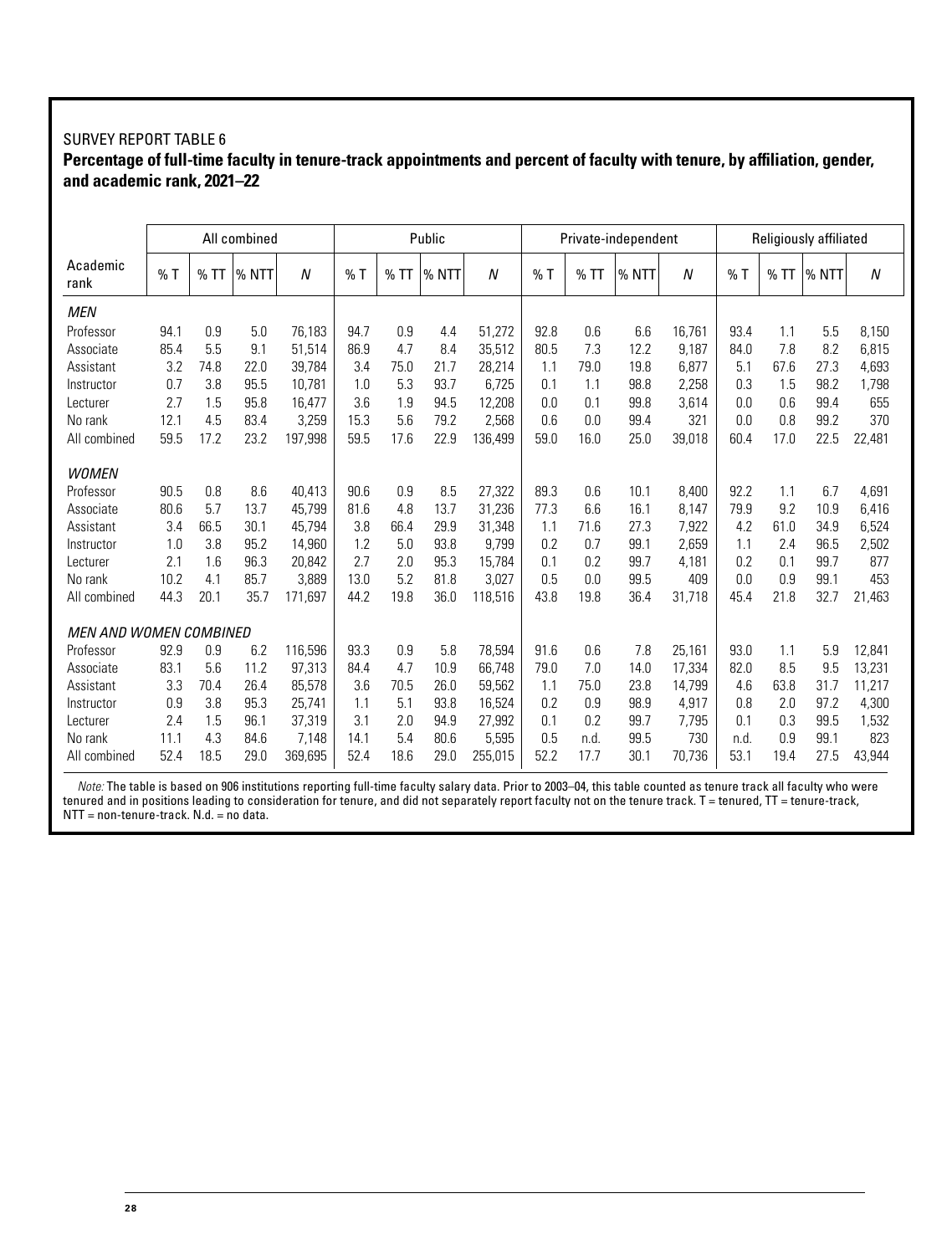#### SURVEY REPORT TABLE 7 **Percentage of full-time faculty, by affiliation, gender, AAUP category, and rank, 2021–22**

|                                              |      | All combined |               | Public<br>$%$ of<br>$%$ of |      |       | Private-independent |       |      |       | Religiously affiliated |        |      |       |        |        |
|----------------------------------------------|------|--------------|---------------|----------------------------|------|-------|---------------------|-------|------|-------|------------------------|--------|------|-------|--------|--------|
|                                              |      |              |               |                            |      |       |                     |       |      |       |                        | $%$ of |      |       |        | $%$ of |
| Academic rank                                | Men  | Women        | N             | total                      | Men  | Women | N                   | total | Men  | Women | N                      | total  | Men  | Women | N      | total  |
| AAUP CATEGORY I (Doctoral)                   |      |              |               |                            |      |       |                     |       |      |       |                        |        |      |       |        |        |
| Professor                                    | 69.1 | 30.9         | 76,623        | 33.4                       | 68.6 | 31.4  | 54,833              | 32.2  | 71.0 | 29.0  | 17,004                 | 38.8   | 68.7 | 31.3  | 4,786  | 31.1   |
| Associate                                    | 55.1 | 44.9         | 58,158        | 25.4                       | 54.9 | 45.1  | 44,288              | 26.0  | 55.9 | 44.1  | 9,390                  | 21.4   | 54.6 | 45.4  | 4,480  | 29.2   |
| Assistant                                    | 48.5 | 51.5         | 50,662        | 22.1                       | 48.3 | 51.7  | 39,673              | 23.3  | 50.4 | 49.6  | 8,069                  | 18.4   | 46.5 | 53.5  | 2,920  | 19.0   |
| Instructor                                   | 42.8 | 57.2         | 15,299        | 6.7                        | 41.1 | 58.9  | 10,751              | 6.3   | 47.9 | 52.1  | 2,861                  | 6.5    | 45.1 | 54.9  | 1,687  | 11.0   |
| Lecturer                                     | 44.8 | 55.2         | 25,758        | 11.2                       | 44.1 | 55.9  | 18,657              | 11.0  | 47.2 | 52.8  | 6,189                  | 14.1   | 42.5 | 57.5  | 912    | 5.9    |
| No rank                                      | 46.1 | 53.9         | 2,906         | 1.3                        | 46.5 | 53.5  | 2,024               | 1.2   | 38.3 | 61.7  | 300                    | 0.7    | 48.8 | 51.2  | 582    | 3.8    |
| All combined                                 | 56.2 | 43.8         | 229,406       | 100.0                      | 55.6 | 44.4  | 170,226             | 100.0 | 58.9 | 41.1  | 43,813                 | 100.0  | 55.5 | 44.5  | 15,367 | 100.0  |
| AAUP CATEGORY IIA (Master's)                 |      |              |               |                            |      |       |                     |       |      |       |                        |        |      |       |        |        |
| Professor                                    | 59.2 | 40.8         | 27,777        | 28.6                       | 59.5 | 40.5  | 18,304              | 29.1  | 56.7 | 43.3  | 4,243                  | 28.8   | 60.2 | 39.8  | 5,230  | 26.9   |
| Associate                                    | 50.4 | 49.6         | 27,413        | 28.2                       | 50.9 | 49.1  | 16,992              | 27.0  | 49.9 | 50.1  | 4,420                  | 30.0   | 49.7 | 50.3  | 6,001  | 30.8   |
| Assistant                                    | 43.3 | 56.7         | 24,716        | 25.4                       | 45.5 | 54.5  | 15,020              | 23.9  | 40.9 | 59.1  | 3,919                  | 26.6   | 39.2 | 60.8  | 5,777  | 29.7   |
| Instructor                                   | 39.0 | 61.0         | 6,212         | 6.4                        | 38.0 | 62.0  | 3,639               | 5.8   | 45.1 | 54.9  | 821                    | 5.6    | 38.1 | 61.9  | 1,752  | 9.0    |
| Lecturer                                     | 42.4 | 57.6         | 9,800         | 10.1                       | 42.0 | 58.0  | 8,219               | 13.1  | 44.5 | 55.5  | 1,087                  | 7.4    | 45.1 | 54.9  | 494    | 2.5    |
| No rank                                      | 42.2 | 57.8         | 1,224         | 1.3                        | 44.1 | 55.9  | 748                 | 1.2   | 42.5 | 57.5  | 266                    | 1.8    | 34.8 | 65.2  | 210    | 1.1    |
| All combined                                 | 49.5 | 50.5         | 97,142 100.0  |                            | 50.1 | 49.9  | 62,922              | 100.0 | 48.7 | 51.3  | 14,756                 | 100.0  | 48.1 | 51.9  | 19,464 | 100.0  |
| AAUP CATEGORY IIB (Baccalaureate)            |      |              |               |                            |      |       |                     |       |      |       |                        |        |      |       |        |        |
| Professor                                    | 59.4 | 40.6         | 8,277         | 29.8                       | 59.4 | 40.6  | 1,541               | 23.6  | 58.5 | 41.5  | 3,911                  | 32.3   | 60.7 | 39.3  | 2,825  | 31.0   |
| Associate                                    | 50.2 | 49.8         | 8,247         | 29.7                       | 51.6 | 48.4  | 1,983               | 30.4  | 49.3 | 50.7  | 3,514                  | 29.1   | 50.4 | 49.6  | 2,750  | 30.2   |
| Assistant                                    | 43.8 | 56.2         | 7,259         | 26.2                       | 46.2 | 53.8  | 1,937               | 29.7  | 43.2 | 56.8  | 2,802                  | 23.2   | 42.5 | 57.5  | 2,520  | 27.7   |
| Instructor                                   | 42.3 | 57.7         | 2,559         | 9.2                        | 39.3 | 60.7  | 511                 | 7.8   | 43.2 | 56.8  | 1,187                  | 9.8    | 42.9 | 57.1  | 861    | 9.4    |
| Lecturer                                     | 42.3 | 57.7         | 1,152         | 4.2                        | 46.5 | 53.5  | 510                 | 7.8   | 39.9 | 60.1  | 516                    | 4.3    | 34.9 | 65.1  | 126    | 1.4    |
| No rank                                      | 58.3 | 41.7         | 240           | 0.9                        | 75.6 | 24.4  | 45                  | 0.7   | 56.7 | 43.3  | 164                    | 1.4    | 41.9 | 58.1  | 31     | 0.3    |
| All combined                                 | 50.3 | 49.7         | 27,734 100.0  |                            | 50.6 | 49.4  | 6,527               | 100.0 | 50.0 | 50.0  | 12,094                 | 100.0  | 50.4 | 49.6  | 9,113  | 100.0  |
| AAUP CATEGORY III (Associate's with ranks)   |      |              |               |                            |      |       |                     |       |      |       |                        |        |      |       |        |        |
| Professor                                    | 46.1 | 53.9         | 3,493         | 29.1                       | 46.1 | 53.9  | 3,490               | 29.3  | n.d. | 100.0 | 3                      | 4.1    | n.d. | n.d.  | n.d.   | n.d.   |
| Associate                                    | 43.4 | 56.6         | 3,474         | 29.0                       | 43.5 | 56.5  | 3,464               | 29.1  | 10.0 | 90.0  | 10                     | 13.7   | n.d. | n.d.  | n.d.   | n.d.   |
| Assistant                                    | 45.9 | 54.1         | 2,941         | 24.5                       | 46   | 54    | 2,932               | 24.6  | 11.1 | 88.9  | 9                      | 12.3   | n.d. | n.d.  | n.d.   | n.d.   |
| Instructor                                   | 42.7 | 57.3         | 1,474         | 12.3                       | 43.8 | 56.2  | 1,426               | 12.0  | 8.3  | 91.7  | 48                     | 65.8   | n.d. | n.d.  | n.d.   | n.d.   |
| Lecturer                                     | 48.4 | 51.6         | 608           | 5.1                        | 48.4 | 51.6  | 605                 | 5.1   | 33.3 | 66.7  | 3                      | 4.1    | n.d. | n.d.  | n.d.   | n.d.   |
| No rank                                      | 71.4 | 28.6         | 7             | 0.1                        | 71.4 | 28.6  | 7                   | 0.1   | n.d. | n.d.  | n.d.                   | n.d.   | n.d. | n.d.  | n.d.   | n.d.   |
| All combined                                 | 45.0 | 55.0         | 11,997 100.0  |                            | 45.2 | 54.8  | 11,924              | 100.0 | 9.6  | 90.4  | 73                     | 100.0  | n.d. | n.d.  | n.d.   | n.d.   |
| AAUP CATEGORY IV (Associate's without ranks) |      |              |               |                            |      |       |                     |       |      |       |                        |        |      |       |        |        |
| No rank                                      | 46.4 | 53.6         | 3,416 100.0   |                            | 46.4 | 53.6  | 3,416               | 100.0 | n.d. | n.d.  | n.d.                   | n.d.   | n.d. | n.d.  | n.d.   | n.d.   |
| AAUP ALL CATEGORIES COMBINED EXCEPT IV       |      |              |               |                            |      |       |                     |       |      |       |                        |        |      |       |        |        |
| Professor                                    | 65.3 | 34.7         | 116,596       | 31.5                       | 65.2 | 34.8  | 78,594              | 30.8  | 66.6 | 33.4  | 25,161                 | 35.6   | 63.5 | 36.5  | 12,841 | 29.2   |
| Associate                                    | 52.9 | 47.1         | 97,313        | 26.3                       | 53.2 | 46.8  | 66,748              | 26.2  | 53.0 | 47.0  | 17,334                 | 24.5   | 51.5 | 48.5  | 13,231 | 30.1   |
| Assistant                                    | 46.5 | 53.5         | 85,578        | 23.1                       | 47.4 | 52.6  | 59,562              | 23.4  | 46.5 | 53.5  | 14,799                 | 20.9   | 41.8 | 58.2  | 11,217 | 25.5   |
| Instructor                                   | 41.9 | 58.1         | 25,741        | 7.0                        | 40.7 | 59.3  | 16,524              | 6.5   | 45.9 | 54.1  | 4,917                  | 7.0    | 41.8 | 58.2  | 4,300  | 9.8    |
| Lecturer                                     | 44.2 | 55.8         | 37,319        | 10.1                       | 43.6 | 56.4  | 27,992              | 11.0  | 46.4 | 53.6  | 7,795                  | 11.0   | 42.8 | 57.2  | 1,532  | 3.5    |
| No rank                                      | 45.6 | 54.4         | 7,148         | 1.9                        | 45.9 | 54.1  | 5,595               | 2.2   | 44.0 | 56.0  | 730                    | 1.0    | 45.0 | 55.0  | 823    | 1.9    |
| All combined                                 | 53.6 | 46.4         | 369,695 100.0 |                            | 53.5 | 46.5  | 255,015             | 100.0 | 55.2 | 44.8  | 70,736                 | 100.0  | 51.2 | 48.8  | 43,944 | 100.0  |
|                                              |      |              |               |                            |      |       |                     |       |      |       |                        |        |      |       |        |        |

*Note:* The table is based on 906 institutions reporting full-time faculty salary data. For definitions of categories, see Explanation of Statistical Data. N.d. = no data. There was one private-independent institution and there were no religiously affiliated institutions in category III. There were no privateindependent or religiously affiliated institutions in category IV.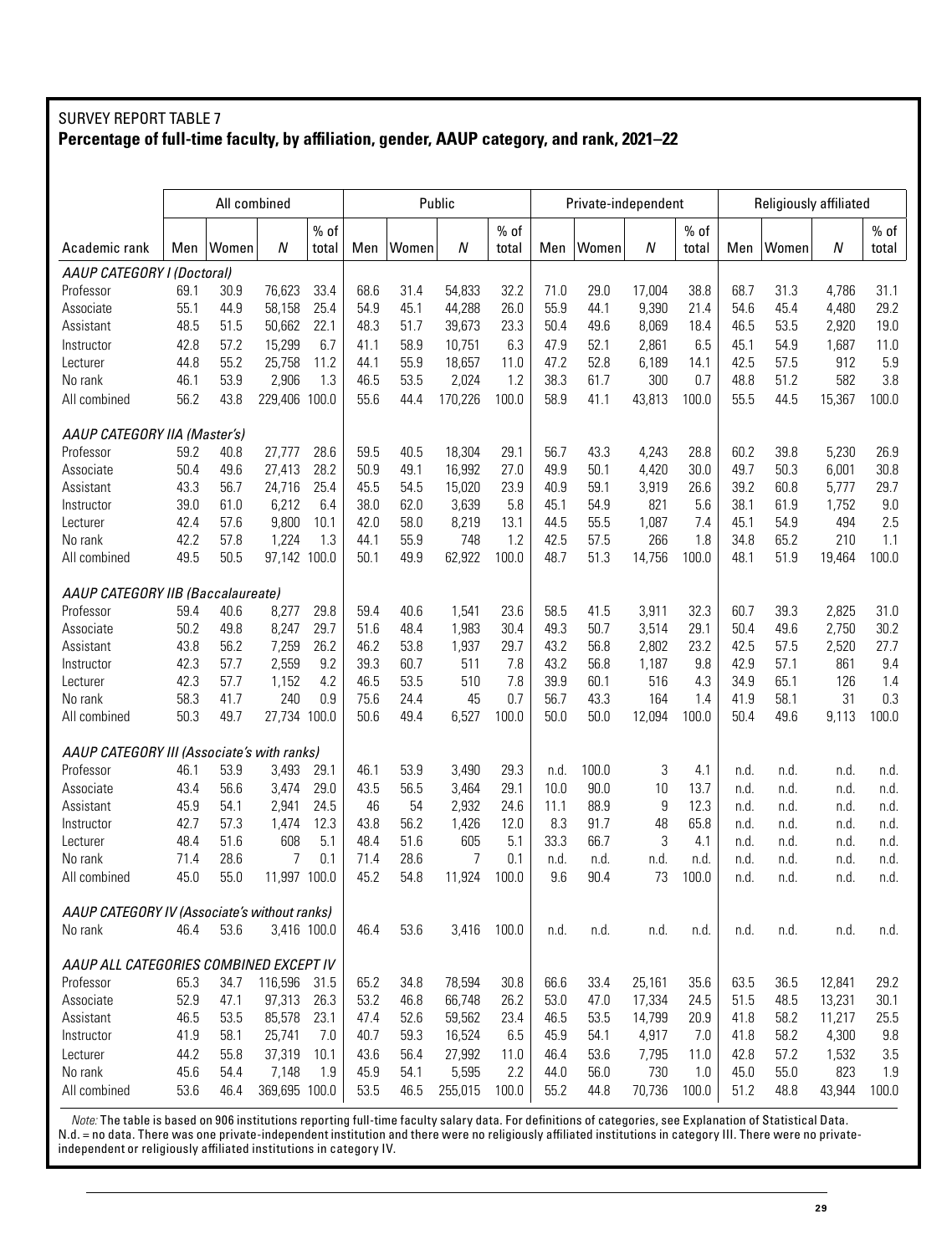#### SURVEY REPORT TABLE 8 **Full-time faculty retirement benefits, by affiliation and AAUP category, 2021–22 (dollars)**

|                       | All combined                 |                         | Public                |                              |                         |  |  |  |  |
|-----------------------|------------------------------|-------------------------|-----------------------|------------------------------|-------------------------|--|--|--|--|
| Percentage<br>covered | Average<br>contribution (\$) | Percentage of<br>salary | Percentage<br>covered | Average<br>contribution (\$) | Percentage of<br>salary |  |  |  |  |
| 97.7                  | 13.297                       | 11.5                    | 97.8                  | 13.512                       | 12.6                    |  |  |  |  |
| 96.8                  | 9.132                        | 10.8                    | 97.8                  | 10.523                       | 12.6                    |  |  |  |  |
| 93.2                  | 8.828                        | 10.3                    | 97.7                  | 12.606                       | 15.9                    |  |  |  |  |
| 98.0                  | 11.326                       | 14.6                    | 97.9                  | 11.382                       | 14.6                    |  |  |  |  |
| 96.8                  | 10.705                       | 13.2                    | 96.8                  | 10.705                       | 13.2                    |  |  |  |  |
| 97.2                  | 11,835                       | 11.3                    | 97.8                  | 12.645                       | 12.7                    |  |  |  |  |
|                       |                              |                         |                       |                              |                         |  |  |  |  |

Retirement benefits

|                                         |                       | Private-independent          |                         | Religiously affiliated |                              |                         |  |  |
|-----------------------------------------|-----------------------|------------------------------|-------------------------|------------------------|------------------------------|-------------------------|--|--|
|                                         | Percentage<br>covered | Average<br>contribution (\$) | Percentage of<br>salary | Percentage<br>covered  | Average<br>contribution (\$) | Percentage of<br>salary |  |  |
| Category I (Doctoral)                   | 97.9                  | 13.356                       | 9.0                     | 96.3                   | 10.708                       | 8.8                     |  |  |
| Category IIA (Master's)                 | 96.1                  | 7.314                        | 8.0                     | 94.1                   | 5.699                        | 6.8                     |  |  |
| Category IIB (Baccalaureate)            | 91.0                  | 9.022                        | 9.3                     | 92.9                   | 5.634                        | 7.5                     |  |  |
| Category III (Associate's with ranks)   | 100.0                 | 3.494                        | 4.9                     | n.d.                   | n.d.                         | n.d.                    |  |  |
| Category IV (Associate's without ranks) | n.d.                  | n.d.                         | n.d.                    | n.d.                   | n.d.                         | n.d.                    |  |  |
| All combined                            | 96.4                  | 11.408                       | 8.9                     | 94.6                   | 7.553                        | 7.9                     |  |  |

*Note:* The table is based on 850 reporting institutions. N.d. = no data. There was one private-independent institution and there were no religiously affiliated institutions in category III. There were no private-independent or religiously affiliated institutions in category IV. Figures represent institutions that provided retirement benefits data. Average contribution and percentage of salary figures apply to faculty who were covered. The "total compensation" statistic was eliminated in 2019–20 to reduce the number of benefit items to three: retirement, medical, and dependent tuition. Retirement benefits include the contribution by the institution, state, and local government to the retirement plans but exclude payments for unfunded retirement liability, prepaid retiree health insurance, and social security.

#### SURVEY REPORT TABLE 9 **Full-time faculty medical benefits, by affiliation and AAUP category, 2021–22 (dollars)**

|                                         | <b>Medical Benefits</b> |                              |                         |                       |                              |                         |  |  |  |  |
|-----------------------------------------|-------------------------|------------------------------|-------------------------|-----------------------|------------------------------|-------------------------|--|--|--|--|
|                                         |                         | All combined                 |                         | Public                |                              |                         |  |  |  |  |
| AAUP category                           | Percentage<br>covered   | Average<br>contribution (\$) | Percentage of<br>salary | Percentage<br>covered | Average<br>contribution (\$) | Percentage of<br>salary |  |  |  |  |
| Category I (Doctoral)                   | 95.1                    | 12.690                       | 10.9                    | 95.7                  | 12.150                       | 11.3                    |  |  |  |  |
| Category IIA (Master's)                 | 93.8                    | 12.212                       | 14.4                    | 96.4                  | 12.552                       | 15.0                    |  |  |  |  |
| Category IIB (Baccalaureate)            | 92.5                    | 11.451                       | 13.4                    | 96.0                  | 12.432                       | 15.6                    |  |  |  |  |
| Category III (Associate's with ranks)   | 93.2                    | 12.689                       | 16.3                    | 93.1                  | 12.745                       | 16.3                    |  |  |  |  |
| Category IV (Associate's without ranks) | 96.5                    | 11.003                       | 13.6                    | 96.5                  | 11.003                       | 13.6                    |  |  |  |  |
| All combined                            | 94.5                    | 12.461                       | 11.9                    | 95.8                  | 12.262                       | 12.3                    |  |  |  |  |

|                                         |                       | Private-independent          |                         | Religiously affiliated |                              |                         |  |  |
|-----------------------------------------|-----------------------|------------------------------|-------------------------|------------------------|------------------------------|-------------------------|--|--|
|                                         | Percentage<br>covered | Average<br>contribution (\$) | Percentage of<br>salary | Percentage<br>covered  | Average<br>contribution (\$) | Percentage of<br>salary |  |  |
| Category I (Doctoral)                   | 94.7                  | 14.526                       | 9.8                     | 89.9                   | 13.625                       | 11.1                    |  |  |
| Category IIA (Master's)                 | 92.4                  | 12.151                       | 13.2                    | 86.1                   | 10.966                       | 13.0                    |  |  |
| Category IIB (Baccalaureate)            | 92.4                  | 11.945                       | 12.3                    | 89.9                   | 9.995                        | 13.4                    |  |  |
| Category III (Associate's with ranks)   | 100.0                 | 5.261                        | 7.4                     | n.d.                   | n.d.                         | n.d.                    |  |  |
| Category IV (Associate's without ranks) | n.d.                  | n.d.                         | n.d.                    | n.d.                   | n.d.                         | n.d.                    |  |  |
| All combined                            | 93.8                  | 13.597                       | 10.6                    | 88.3                   | 11.746                       | 12.2                    |  |  |

*Note:* The table is based on 850 reporting institutions. N.d. = no data. There was one private-independent institution and there were no religiously affiliated institutions in category III. There were no private-independent or religiously affiliated institutions in category IV. Figures represent institutions that provided medical benefits data. Average coverage and percentage of salary figures apply to faculty who were covered. The "total compensation" statistic was eliminated in 2019–20 to reduce the number of benefit items to three: retirement, medical, and dependent tuition. Medical benefits include institutional contributions to premiums for insurance plans combining medical, dental, and other health care, but excluding long-term disability, Medicare, and life insurance.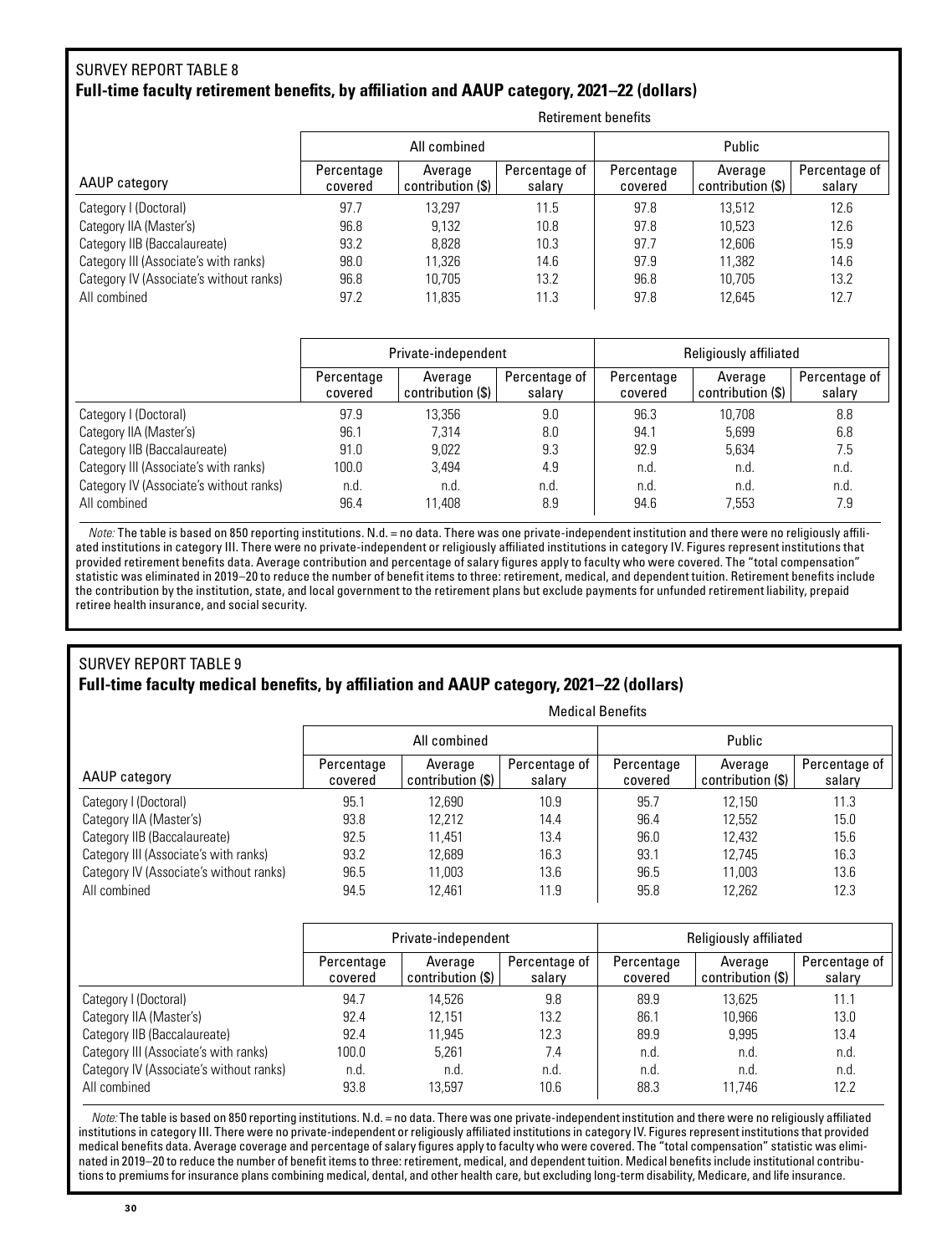# SURVEY REPORT TABLE 10 **Institutions providing a dependent tuition benefit to full-time faculty, by AAUP category and affiliation, 2021−22**

|                                    | Dependent tuition benefit |              |                  |         |                  |                     |                  |                        |  |
|------------------------------------|---------------------------|--------------|------------------|---------|------------------|---------------------|------------------|------------------------|--|
|                                    |                           | All combined |                  | Public  |                  | Private-independent |                  | Religiously affiliated |  |
| Dependent tuition waiver           | Ν                         | Percent      | $\boldsymbol{N}$ | Percent | $\boldsymbol{N}$ | Percent             | $\boldsymbol{N}$ | Percent                |  |
| AAUP CATEGORY I (Doctoral)         | 153                       |              | 96               |         | 40               |                     | 17               |                        |  |
| Full (institution)                 | 58                        | 37.9         | 27               | 28.1    | 21               | 52.5                | 10               | 58.8                   |  |
| Partial (institution)              | 71                        | 46.4         | 54               | 56.3    | 12               | 30.0                | 5                | 29.4                   |  |
| Full (specified institutions)      | 14                        | 9.2          | $\overline{2}$   | 2.1     | 8                | 20.0                | 4                | 23.5                   |  |
| Partial (specified institutions)   | 38                        | 24.8         | 23               | 24.0    | 11               | 27.5                | 4                | 23.5                   |  |
| <b>Tuition Exchange</b>            | 39                        | 25.5         | 13               | 13.5    | 15               | 37.5                | 11               | 64.7                   |  |
| Other                              | 41                        | 26.8         | 17               | 17.7    | 17               | 42.5                | 7                | 41.2                   |  |
| Varies by years of service         | 38                        | 24.8         | 14               | 14.6    | 17               | 42.5                | 7                | 41.2                   |  |
| None                               | 9                         | 5.9          | 8                | 8.3     | 0                | 0.0                 | 1                | 5.9                    |  |
| AAUP CATEGORY IIA (Master's)       | 262                       |              | 92               |         | 67               |                     | 103              |                        |  |
| Full (institution)                 | 167                       | 63.7         | 21               | 22.8    | 61               | 91.0                | 85               | 82.5                   |  |
| Partial (institution)              | 73                        | 27.9         | 52               | 56.5    | 5                | 7.5                 | 16               | 15.5                   |  |
| Full (specified institutions)      | 89                        | 34.0         | 4                | 4.3     | 28               | 41.8                | 57               | 55.3                   |  |
| Partial (specified institutions)   | 38                        | 14.5         | 13               | 14.1    | 9                | 13.4                | 16               | 15.5                   |  |
| <b>Tuition Exchange</b>            | 158                       | 60.3         | 9                | 9.8     | 57               | 85.1                | 92               | 89.3                   |  |
| Other                              | 71                        | 27.1         | 36               | 39.1    | 17               | 25.4                | 18               | 17.5                   |  |
| Varies by years of service         | 79                        | 30.2         | $\boldsymbol{9}$ | 9.8     | 26               | 38.8                | 44               | 42.7                   |  |
| None                               | 15                        | 5.7          | 17               | 18.5    | 0                | 0.0                 | 0                | 0.0                    |  |
| AAUP CATEGORY IIB (Baccalaureate)  | 178                       |              | 28               |         | 68               |                     | 82               |                        |  |
| Full (institution)                 | 126                       | 70.8         | 7                | 25.0    | 47               | 69.1                | 72               | 87.8                   |  |
| Partial (institution)              | 37                        | 20.8         | 15               | 53.6    | 18               | 26.5                | 8                | 9.8                    |  |
| Full (specified institutions)      | 68                        | 38.2         | 3                | 10.7    | 15               | 22.1                | 47               | 57.3                   |  |
| Partial (specified institutions)   | 41                        | 23.0         | 8                | 28.6    | 20               | 29.4                | 13               | 15.9                   |  |
| Tuition Exchange                   | 127                       | 71.3         | 5                | 17.9    | 45               | 66.2                | 77               | 93.9                   |  |
| Other                              | 48                        | 27.0         | $\overline{7}$   | 25.0    | 27               | 39.7                | 14               | 17.1                   |  |
| Varies by years of service         | 53                        | 29.8         | $\mathbf{1}$     | 3.6     | 26               | 38.2                | 26               | 31.7                   |  |
| None                               | 6                         | 3.4          | 6                | 21.4    | 0                | 0.0                 | 0                | 0.0                    |  |
| AAUP CATEGORY III/IV (Associate's) | 58                        |              | 57               |         | 1                |                     | n.d.             |                        |  |
| Full (institution)                 | 34                        | 58.6         | 34               | 59.6    | 0                | 0.0                 | n.d.             | n.d.                   |  |
| Partial (institution)              | 15                        | 25.9         | 15               | 26.3    | 0                | 0.0                 | n.d.             | n.d.                   |  |
| Full (specified institutions)      | 6                         | 10.3         | $\,6\,$          | 10.5    | 0                | 0.0                 | n.d.             | n.d.                   |  |
| Partial (specified institutions)   | 3                         | 5.2          | $\sqrt{3}$       | 5.3     | 0                | 0.0                 | n.d.             | n.d.                   |  |
| <b>Tuition Exchange</b>            | $\overline{2}$            | 3.4          | $\overline{c}$   | 3.5     | 0                | 0.0                 | n.d.             | n.d.                   |  |
| Other                              | 5                         | 8.6          | 5                | 8.8     | 0                | 0.0                 | n.d.             | n.d.                   |  |
| Varies by years of service         |                           | 1.7          | 1                | 1.8     | 0                | 0.0                 | n.d.             | n.d                    |  |
| None                               | 7                         | 12.1         | 6                | 10.5    | 1                | 100.0               | n.d.             | n.d.                   |  |
| ALL AAUP CATEGORIES COMBINED       | 651                       |              | 273              |         | 176              |                     | 202              |                        |  |
| Full (institution)                 | 385                       | 59.1         | 89               | 32.6    | 129              | 73.3                | 167              | 82.7                   |  |
| Partial (institution)              | 196                       | 30.1         | 136              | 49.8    | 35               | 19.9                | 29               | 14.4                   |  |
| Full (specified institutions)      | 177                       | 27.2         | 15               | 5.5     | 51               | 29.0                | 108              | 53.5                   |  |
| Partial (specified institutions)   | 120                       | 18.4         | 47               | 17.2    | 40               | 22.7                | 33               | 16.3                   |  |
| Tuition Exchange                   | 326                       | 50.1         | 29               | 10.6    | 117              | 66.5                | 180              | 89.1                   |  |
| Other                              | 165                       | 25.3         | 65               | 23.8    | 61               | 34.7                | 39               | 19.3                   |  |
| Varies by years of service         | 171                       | 26.3         | 25               | 9.2     | 69               | 39.2                | $77$             | 38.1                   |  |
| None                               | 37                        | 5.7          | 37               | 13.6    | 1                | 0.6                 | 1                | 0.5                    |  |

*Note:* The table is based on 651 reporting institutions. N.d. = no data. There was one private-independent institution and there were no religiously affiliated institutions in category III. There were no private-independent or religiously affiliated institutions in category IV. The "total compensation" statistic was eliminated in 2019−20 to reduce the number of benefit items to three: retirement, medical, and dependent tuition. Dependent tuition benefits are collected as a series of multiple choice items only. The items and their choices are: Tuition waiver at this institution (full, partial, or none); tuition waiver at specified institutions through a consortium or system (full, partial, or none); institution is a member of Tuition Exchange (yes or no); tuition benefit varies based on years of service (yes, no, or not applicable); and other dependent tuition benefits (with an open-text response field); and none. Institutions may indicate multiple dependent tuition benefits; therefore, percentages within each AAUP category may not add up to 100.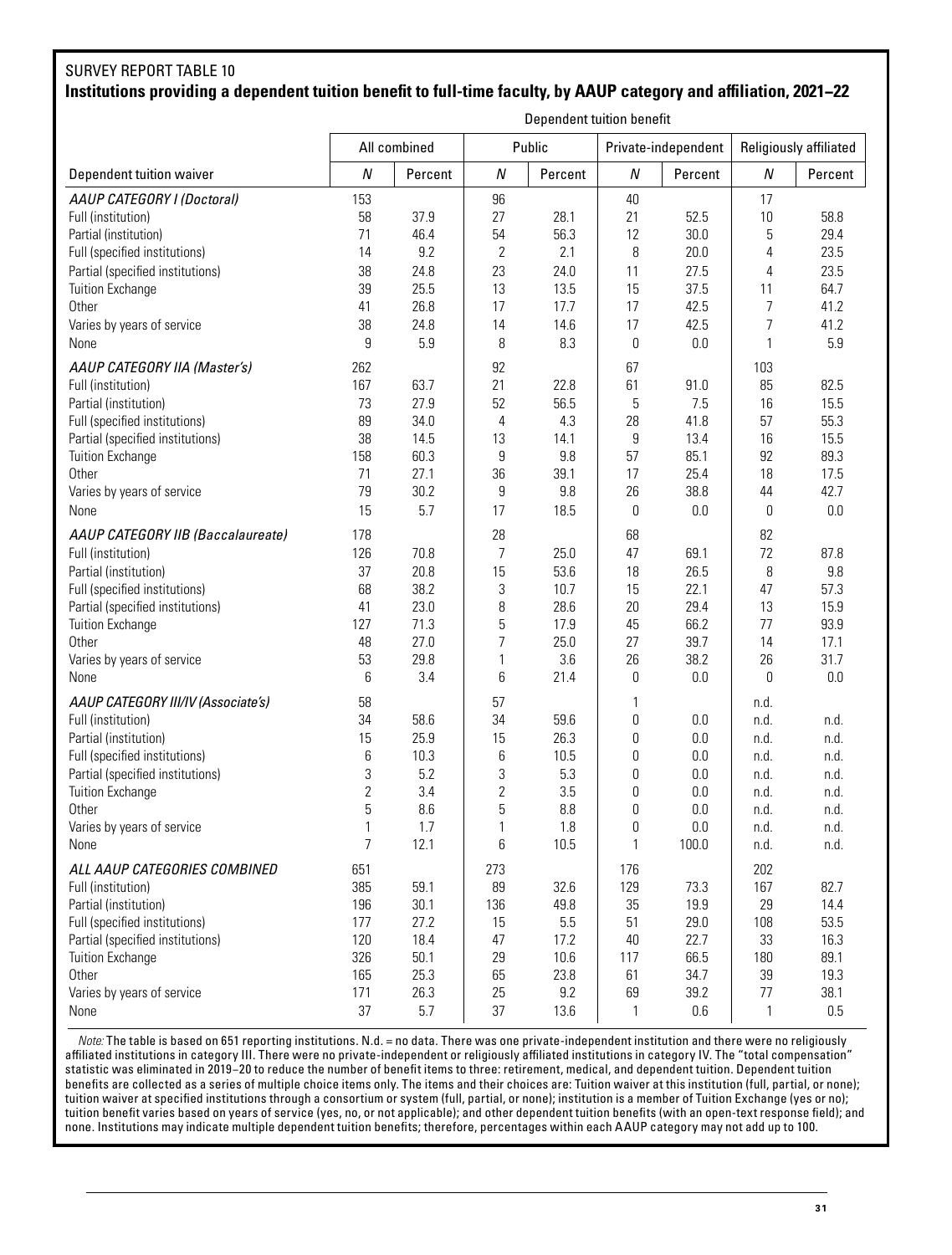## SURVEY REPORT TABLE 11 **Presidential salary, by AAUP category and affiliation, 2021–22 (dollars)**

|                                         |         | Presidential salary |              |           |         |         |         |           |  |  |
|-----------------------------------------|---------|---------------------|--------------|-----------|---------|---------|---------|-----------|--|--|
|                                         |         |                     | All combined |           |         |         | Public  |           |  |  |
| AAUP category                           | Average | Median              | Minimum      | Maximum   | Average | Median  | Minimum | Maximum   |  |  |
| Category I (Doctoral)                   | 602,854 | 533,375             | 213,904      | 1,456,000 | 557.176 | 505,000 | 213,904 | 1,287,500 |  |  |
| Category IIA (Master's)                 | 359,581 | 334,908             | 75,000       | 863,200   | 316,419 | 308.700 | 157.316 | 661,500   |  |  |
| Category IIB (Baccalaureate)            | 349,411 | 325,000             | 100,000      | 1,000,000 | 264,900 | 258,666 | 100,000 | 457,259   |  |  |
| Category III (Associate's with ranks)   | 300.271 | 261.284             | 124.030      | 498.820   | 293.180 | 261.142 | 124.030 | 489.000   |  |  |
| Category IV (Associate's without ranks) | 245.248 | 242.124             | 146.363      | 348,935   | 245.248 | 242.124 | 146.363 | 348,935   |  |  |

|                                         | Private-independent |         |         |                          | Religiously affiliated |         |                |         |
|-----------------------------------------|---------------------|---------|---------|--------------------------|------------------------|---------|----------------|---------|
|                                         | Average             | Median  | Minimum | <b>Maximum</b>           | Average                | Median  | <b>Minimum</b> | Maximum |
| Category I (Doctoral)                   | 849.406             | 775.000 | 400.000 | .456.000                 | 673.196                | 750.000 | 274.197        | 975,000 |
| Category IIA (Master's)                 | 459,062             | 420.240 | 189.487 | 863,200                  | 352,336                | 350,000 | 75,000         | 750,000 |
| Category IIB (Baccalaureate)            | 444.021             | 425.800 | 102.500 | 1.000.000                | 316.294                | 311.075 | 120.816        | 618,000 |
| Category III (Associate's with ranks)   |                     |         |         | $\overline{\phantom{0}}$ | n.d.                   | n.d.    | n.d.           | n.d.    |
| Category IV (Associate's without ranks) | n.d                 | n.d     | n.d     | n.d                      | n.d.                   | n.d.    | n.d.           | n.d.    |

*Note:* The table is based on 564 reporting institutions. N.d. = no data. There was one private-independent institution and there were no religiously affiliated institutions in category III. There were no private-independent or religiously affiliated institutions in category IV. For three institutions where supplemental pay far exceeded a president's base salary, the salary figure used here includes supplemental pay.

#### SURVEY REPORT TABLE 12 **Comparison of average salaries of presidents and faculty, by AAUP category and affiliation, 2021–22**

|                                         | Ratio of presidential salary to average full professor salary |        |              |         |         |        |         |         |  |
|-----------------------------------------|---------------------------------------------------------------|--------|--------------|---------|---------|--------|---------|---------|--|
|                                         |                                                               |        | All combined |         | Public  |        |         |         |  |
| AAUP category                           | Average                                                       | Median | Minimum      | Maximum | Average | Median | Minimum | Maximum |  |
| Category I (Doctoral)                   | 4.49                                                          | 4.28   | .38          | 9.25    | 4.27    | 4.20   | 1.38    | 7.41    |  |
| Category IIA (Master's)                 | 3.82                                                          | 3.63   | 1.38         | 10.02   | 3.28    | 3.19   | 1.38    | 6.77    |  |
| Category IIB (Baccalaureate)            | 3.87                                                          | 3.94   | 1.19         | 6.71    | 3.07    | 2.94   | 1.19    | 5.40    |  |
| Category III (Associate's with ranks)   | 3.41                                                          | 3.23   | 1.81         | 5.72    | 3.37    | 3.18   | 1.81    | 5.72    |  |
| Category IV (Associate's without ranks) | 3.53                                                          | 3.70   | 2.16         | 5.44    | 3.53    | 3.70   | 2.16    | 5.44    |  |

|                                         | Private-independent |        |         |                   | Religiously affiliated |        |         |         |
|-----------------------------------------|---------------------|--------|---------|-------------------|------------------------|--------|---------|---------|
|                                         | Average             | Median | Minimum | Maximum           | Average                | Median | Minimum | Maximum |
| Category I (Doctoral)                   | 5.53                | 4.88   | 3.26    | 9.25              | 5.25                   | 5.23   | 2.78    | 7.93    |
| Category IIA (Master's)                 | 4.60                | 4.30   | 2.60    | 10.02             | 3.98                   | 3.94   | 1.38    | 7.66    |
| Category IIB (Baccalaureate)            | 4.15                | 4.10   | 1.26    | 6.71              | 3.99                   | 3.96   | 2.26    | 6.62    |
| Category III (Associate's with ranks)   |                     |        |         | $\qquad \qquad -$ | n.d.                   | n.d.   | n.d.    | n.d.    |
| Category IV (Associate's without ranks) | n.d.                | n.d.   | n.d.    | n.d.              | n.d.                   | n.d.   | n.d.    | n.d.    |

*Note:* The table is based on 564 reporting institutions. N.d. = no data. There was one private-independent institution and tehre were no religiously affiliated institutions in category III. There were no private-independent or religiously affiliated institutions in category IV. For three institutions where supplemental pay far exceeded a president's base salary, the salary figure used here includes supplemental pay.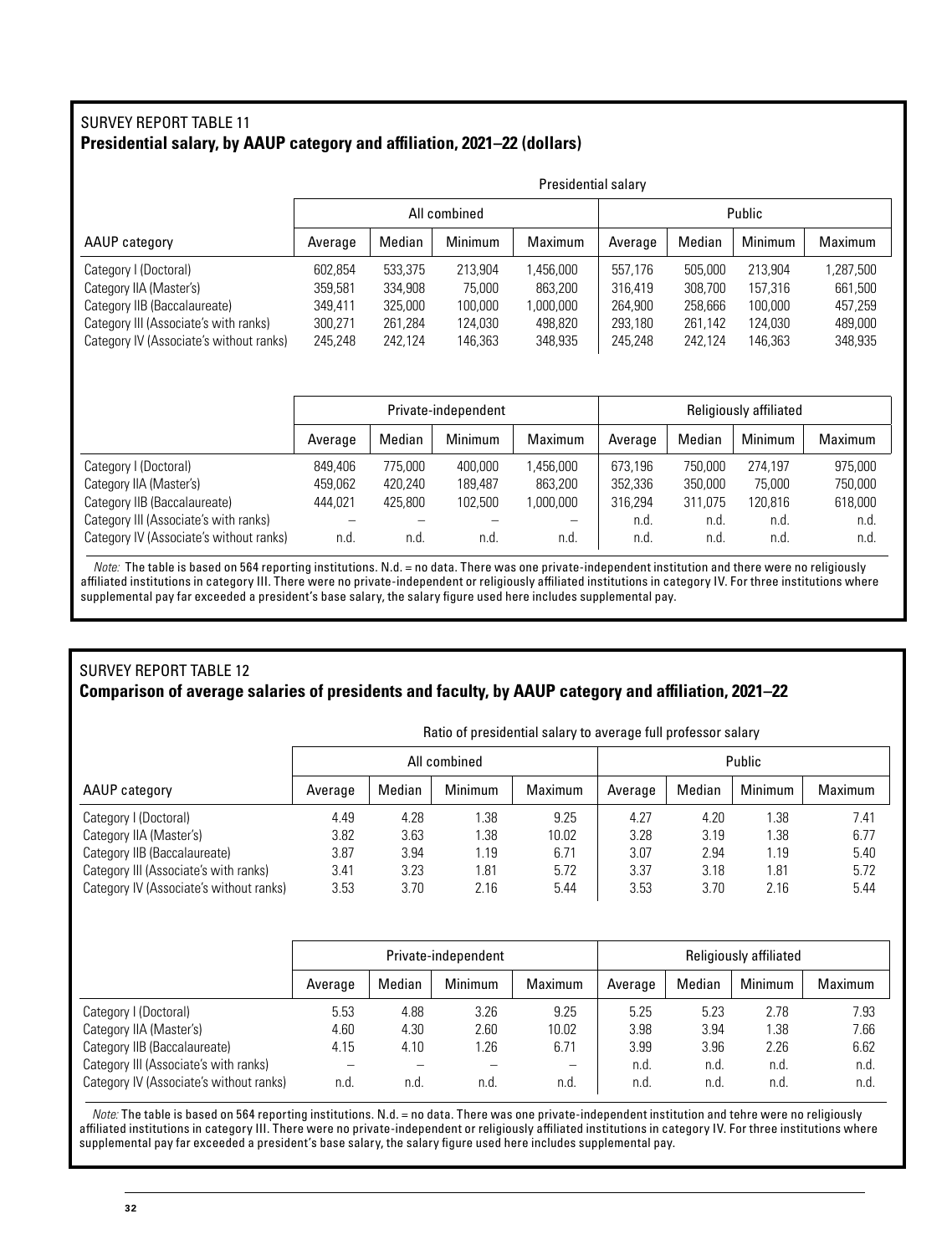## SURVEY REPORT TABLE 13 **Chief academic officer salary, by AAUP category and affiliation, 2021–22 (dollars)**

|                                         | Chief academic officer salary |         |              |         |         |         |         |         |  |
|-----------------------------------------|-------------------------------|---------|--------------|---------|---------|---------|---------|---------|--|
|                                         |                               |         | All combined |         | Public  |         |         |         |  |
| AAUP category                           | Average                       | Median  | Minimum      | Maximum | Average | Median  | Minimum | Maximum |  |
| Category I (Doctoral)                   | 395,676                       | 393.376 | 188.144      | 869.400 | 379.834 | 355,000 | 188.144 | 737,000 |  |
| Category IIA (Master's)                 | 219.529                       | 215,000 | 75,000       | 480,000 | 226.935 | 221.585 | 135,000 | 354,000 |  |
| Category IIB (Baccalaureate)            | 186,609                       | 180,000 | 21,500       | 400,000 | 167,332 | 154,500 | 113,300 | 331,040 |  |
| Category III (Associate's with ranks)   | 193,651                       | 183.000 | 90,000       | 378,750 | 195,054 | 183.876 | 90,000  | 378,750 |  |
| Category IV (Associate's without ranks) | 152,156                       | 131,950 | 91,476       | 236,028 | 152.156 | 131,950 | 91,476  | 236,028 |  |

|                                         | Private-independent |         |         |                |         |         | <b>Religiously affiliated</b> |                |
|-----------------------------------------|---------------------|---------|---------|----------------|---------|---------|-------------------------------|----------------|
|                                         | Average             | Median  | Minimum | <b>Maximum</b> | Average | Median  | Minimum                       | <b>Maximum</b> |
| Category I (Doctoral)                   | 481,931             | 440.000 | 230.432 | 869,400        | 395.667 | 425.000 | 190,000                       | 625,000        |
| Category IIA (Master's)                 | 236,288             | 229,500 | 75.821  | 426,420        | 203.701 | 198,400 | 75.000                        | 480,000        |
| Category IIB (Baccalaureate)            | 218.405             | 210,000 | 120,000 | 400,000        | 171.572 | 167.250 | 21,500                        | 320,000        |
| Category III (Associate's with ranks)   |                     |         |         |                | n.d.    | n.d.    | n.d.                          | n.d.           |
| Category IV (Associate's without ranks) | n.d                 | n.d.    | n.d.    | n.d.           | n.d.    | n.d.    | n.d.                          | n.d.           |

*Note:* The table is based on 548 reporting institutions. N.d. = no data. There was one private-independent institution and there were no religiously affiliated institutions in category III. There were no private-independent or religiously affiliated institutions in category IV.

## SURVEY REPORT TABLE 14 **Chief financial officer salary, by AAUP category and affiliation, 2021–22 (dollars)**

|                                         | Chief financial officer salary |         |                |          |         |         |         |         |  |
|-----------------------------------------|--------------------------------|---------|----------------|----------|---------|---------|---------|---------|--|
|                                         |                                |         | All combined   |          | Public  |         |         |         |  |
| AAUP category                           | Average                        | Median  | <b>Minimum</b> | Maximum  | Average | Median  | Minimum | Maximum |  |
| Category I (Doctoral)                   | 353,385                        | 314,610 | 162.750        | .566,149 | 327.384 | 309,500 | 162.750 | 721,000 |  |
| Category IIA (Master's)                 | 214,536                        | 200,000 | 75,000         | 615,000  | 200.941 | 195.961 | 126.600 | 315,000 |  |
| Category IIB (Baccalaureate)            | 196,968                        | 185,000 | 17,000         | 550.000  | 145.090 | 141.044 | 76.538  | 247.500 |  |
| Category III (Associate's with ranks)   | 148,401                        | 141,880 | 58,297         | 272,910  | 145.606 | 139,689 | 58,297  | 272,910 |  |
| Category IV (Associate's without ranks) | 141,587                        | 130,086 | 88,863         | 236,028  | 141,587 | 130,086 | 88,863  | 236,028 |  |

|                                         | Private-independent |         |         |                          | Religiously affiliated |         |         |         |
|-----------------------------------------|---------------------|---------|---------|--------------------------|------------------------|---------|---------|---------|
|                                         | Average             | Median  | Minimum | Maximum                  | Average                | Median  | Minimum | Maximum |
| Category I (Doctoral)                   | 492.466             | 415.681 | 213,000 | .566.149                 | 357.995                | 378.586 | 209.300 | 475.000 |
| Category IIA (Master's)                 | 261,994             | 250,110 | 120,000 | 550,000                  | 201.914                | 181,456 | 75,000  | 615,000 |
| Category IIB (Baccalaureate)            | 241.744             | 210.000 | 109.550 | 550.000                  | 183.216                | 185.000 | 17.000  | 415,000 |
| Category III (Associate's with ranks)   |                     |         |         | $\overline{\phantom{0}}$ | n.d.                   | n.d.    | n.d.    | n.d.    |
| Category IV (Associate's without ranks) | n.d.                | n.d.    | n.d.    | n.d.                     | n.d.                   | n.d.    | n.d.    | n.d.    |

*Note:* The table is based on 526 reporting institutions. N.d. = no data. Category III includes one private-independent institution and no religiously affiliated institutions reported data in category III. There were no private-independent or religiously affiliated institutions in category IV.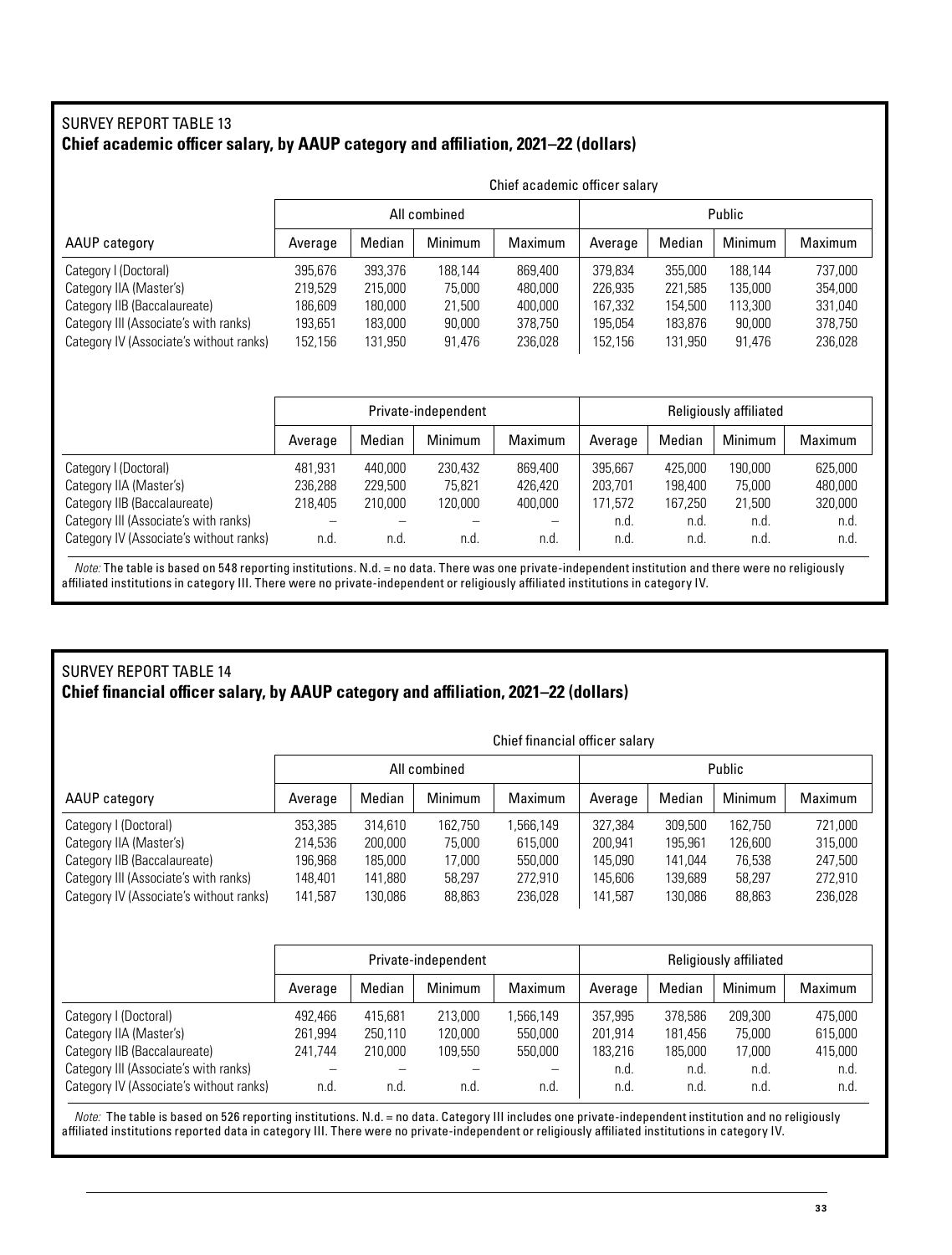#### SURVEY REPORT TABLE 15 **Average amount paid to part-time faculty members for a standard course section, by AAUP category and affiliation, 2020–21 (dollars)**

|                                         | Part-time faculty pay per section |              |                |         |         |         |  |  |
|-----------------------------------------|-----------------------------------|--------------|----------------|---------|---------|---------|--|--|
|                                         |                                   | All combined |                | Public  |         |         |  |  |
| AAUP category                           | Average                           | Minimum      | <b>Maximum</b> | Average | Minimum | Maximum |  |  |
| Category I (Doctoral)                   | 5.085                             | 850          | 23,660         | 5.557   | 1.023   | 22.500  |  |  |
| Category IIA (Master's)                 | 3.397                             | 558          | 26,500         | 3.468   | 1.000   | 10,000  |  |  |
| Category IIB (Baccalaureate)            | 3.622                             | 750          | 39,500         | 3.290   | 1.500   | 6,000   |  |  |
| Category III (Associate's with ranks)   | 3.271                             | 750          | 12,939         | 3.271   | 750     | 12.939  |  |  |
| Category IV (Associate's without ranks) | 2.979                             | 1.306        | 7.500          | 2.979   | 1.306   | 7,500   |  |  |
| All combined                            | 3.843                             | 558          | 39,500         | 4.037   | 750     | 22.500  |  |  |

|                                         | Private-independent |         |         | Religiously affiliated |         |         |  |
|-----------------------------------------|---------------------|---------|---------|------------------------|---------|---------|--|
|                                         | Average             | Minimum | Maximum | Average                | Minimum | Maximum |  |
| Category I (Doctoral)                   | 4.024               | 850     | 12.546  | 4.794                  | 1.000   | 23.660  |  |
| Category IIA (Master's)                 | 3.450               | 558     | 15.458  | 3.285                  | 800     | 26,500  |  |
| Category IIB (Baccalaureate)            | 4,824               | 000.    | 39,500  | 3.044                  | 750     | 10,000  |  |
| Category III (Associate's with ranks)   | n.d.                | n.d.    | n.d.    | n.d.                   | n.d.    | n.d.    |  |
| Category IV (Associate's without ranks) | n.d.                | n.d.    | n.d.    | n.d.                   | n.d.    | n.d.    |  |
| All combined                            | 3.773               | 558     | 39.500  | 3.527                  | 750     | 26,500  |  |

*Note:* This table is based on 355 reporting institutions. Pay is for the 2020–21 academic year to enable institutions to report data for an entire academic year. The standard course section is three credit hours, with some exceptions; see notes to appendix III. Minimum pay reported as less than \$500 per section or more than \$50,000 is excluded from the table and analysis but is listed in appendix III. For definitions of categories, see Explanation of Statistical Data. N.d. = no data. There were no private-independent or religiously affiliated institutions in categories III or IV.

#### SURVEY REPORT TABLE 16 **Institutional contribution to part-time faculty retirement and medical benefits, by AAUP category, 2020–21**

|                               |     | Percentage of institutions contributing to benefits for part-time faculty |      |      |         |      |      |  |
|-------------------------------|-----|---------------------------------------------------------------------------|------|------|---------|------|------|--|
|                               |     | Retirement                                                                |      |      | Medical |      |      |  |
| AAUP category                 | N   | All                                                                       | Some | None | All     | Some | None |  |
| Category I (Doctoral)         | 60  | 8.3                                                                       | 38.3 | 53.3 | 5.0     | 50.0 | 43.3 |  |
| Category IIA (Master's)       | 179 | 2.2                                                                       | 24.0 | 71.5 | 0.6     | 24.0 | 73.7 |  |
| Category IIB (Baccalaureate)  | 130 | 0.0                                                                       | 32.3 | 66.9 | 0.0     | 29.2 | 68.5 |  |
| Category III/IV (Associate's) | 58  | 27.6                                                                      | 25.9 | 44.8 | 0.0     | 29.3 | 56.9 |  |
| All combined                  | 427 | 5.9                                                                       | 28.8 | 63.9 | 0.9     | 30.0 | 65.6 |  |

*Note:* This table is based on 427 reporting institutions. Benefits are for the 2020–21 academic year to enable institutions to report data for an entire academic year. The proportion of part-time faculty receiving benefits was reported as all, some, or none for each institution.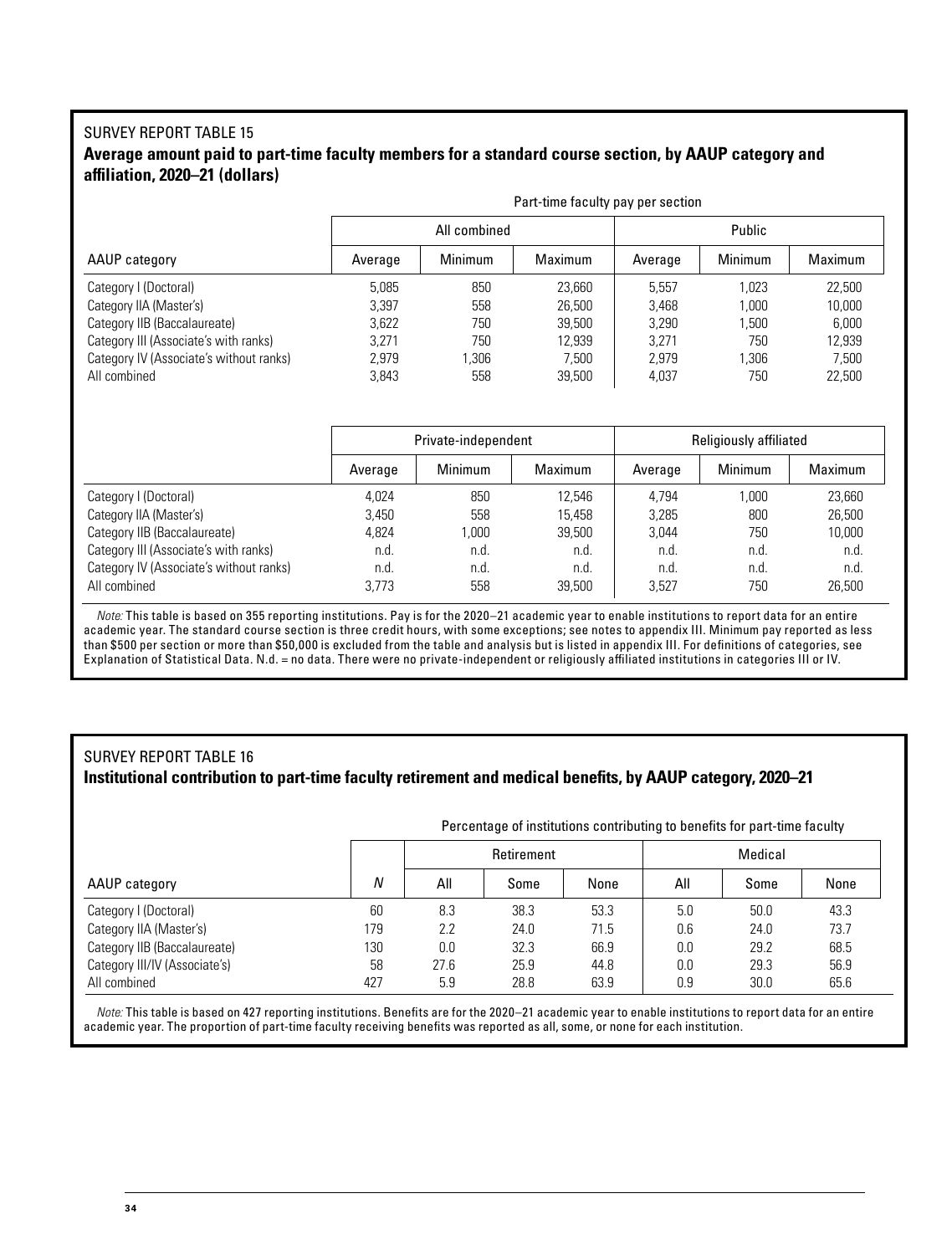## SURVEY REPORT TABLE 17

## **Number of institutions included in full-time faculty salary tabulations, by AAUP category and affiliation, 2021–22**

| AAUP category                                                                    | All combined | Public | Private-independent | <b>Religiously affiliated</b> |
|----------------------------------------------------------------------------------|--------------|--------|---------------------|-------------------------------|
| Category I (Doctoral)                                                            | 229          | 153    | 50                  | 26                            |
| Category IIA (Master's)                                                          | 363          | 165    | 78                  | 120                           |
| Category IIB (Baccalaureate)                                                     | 214          | 48     | 76                  | 90                            |
| Category III (Associate's with ranks)                                            | 79           | 78     |                     |                               |
| Category IV (Associate's without ranks)                                          | 21           | 21     |                     |                               |
| All combined                                                                     | 906          | 465    | 205                 | 236                           |
| <i>Note:</i> For definitions of categories, see Explanation of Statistical Data. |              |        |                     |                               |

#### SURVEY REPORT TABLE 18 **Number of faculty members included in full-time faculty salary tabulations, by AAUP category and affiliation, 2021–22**

| AAUP category                           | All combined | Public  | Private-independent | Religiously affiliated |
|-----------------------------------------|--------------|---------|---------------------|------------------------|
| Category I (Doctoral)                   | 229,406      | 170.226 | 43.813              | 15.367                 |
| Category IIA (Master's)                 | 97.142       | 62.922  | 14.756              | 19.464                 |
| Category IIB (Baccalaureate)            | 27.734       | 6.527   | 12.094              | 9,113                  |
| Category III (Associate's with ranks)   | 11.997       | 11.924  | 73                  | 0                      |
| Category IV (Associate's without ranks) | 3.416        | 3.416   |                     | 0                      |
| All combined                            | 369.695      | 255.015 | 70.736              | 43.944                 |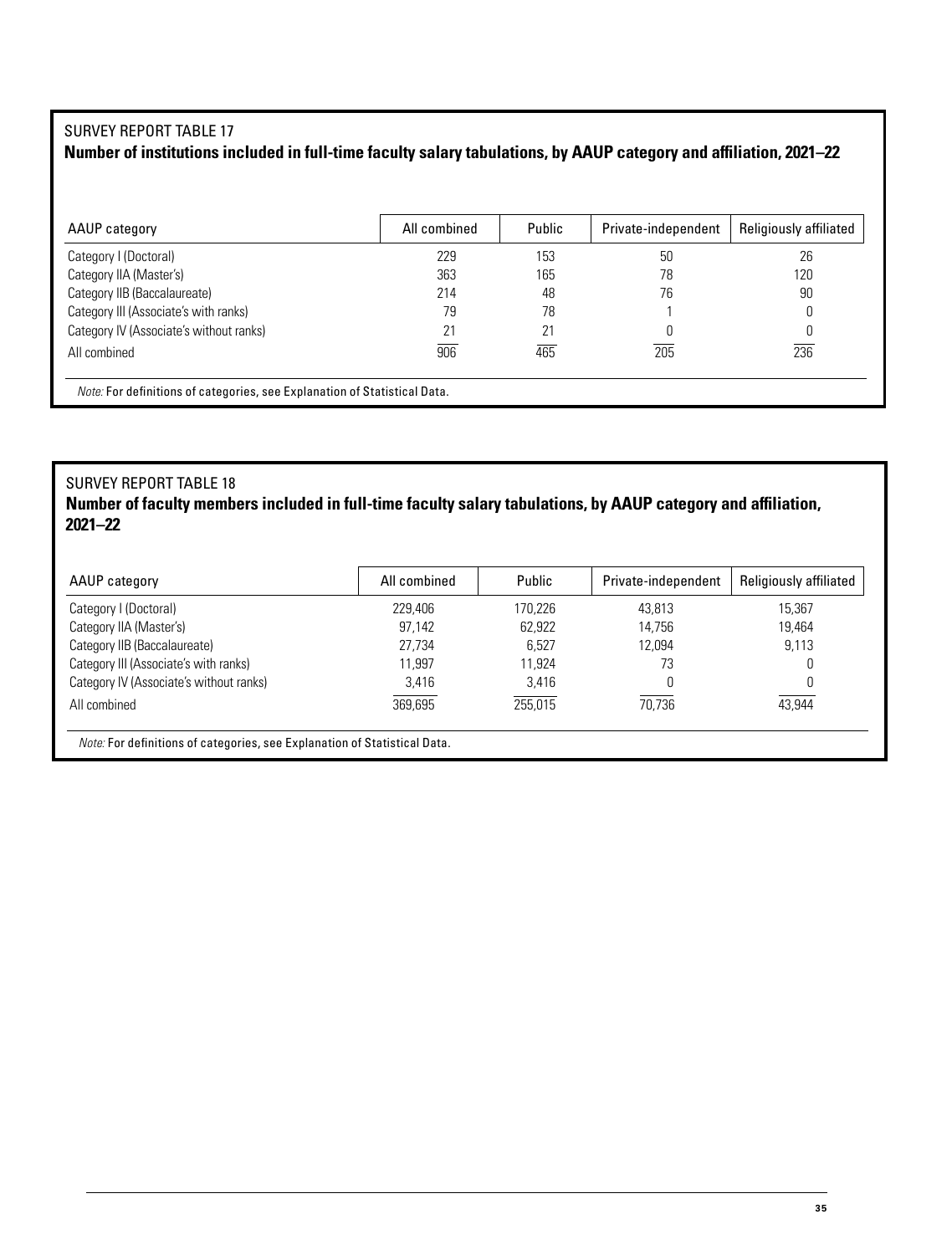# **Explanation of Statistical Data**

**FULL-TIME FACULTY.** The full-time faculty members reported in the survey are those who meet the US Department of Education's eligibility criteria for full-time instructional staff in the Integrated Postsecondary Education Data System (IPEDS) Human Resources survey component.

Institutions are asked to include (a) full-time faculty members who are on the payroll of the institution as of November 1, 2021, and working 9-, 10-, 11-, or 12-month contracts; (b) full-time "Primarily Instructional" and "Instructional/Research Public Service" faculty members whose regular assignment has an instruction component (including release time for research), regardless of whether they are formally designated as "faculty" and irrespective of tenure status; (c) faculty members who are working on a reduced load (for example, 0.75 FTE) but who are still considered full-time in the institution's human resources or payroll system; (d) full-time faculty members who are on sabbatical or leave with pay; and (e) replacement faculty members for those on sabbatical or leave without pay, but only if the replacement faculty members are employed full-time.

Institutions are asked to exclude (a) faculty members who are working less-than-9-month contracts; (b) clinical or basic science faculty, medical faculty, and/or military faculty paid on a different scale from civilian employees; (c) extreme outliers, meaning faculty members whose base salary falls well outside the norm for a particular rank; (d) faculty members on sabbatical or leave without pay; (e) replacement faculty members for those on sabbatical or leave with pay; (f) research faculty members and other faculty members who do not have a contractual instructional role, such as research assistant or associate, research professor, postdoctoral research fellow, or research fellow; (g) faculty members on courtesy appointments and other faculty members whose services are valued by bookkeeping entries rather than by full cash transactions, unless their salaries are determined by the same principles as those who do not donate their services; and (h) contributed service personnel, or administrative officers with titles such as provost, dean, associate or assistant dean, librarian, counselor, registrar, or coach, even though they may devote part of their time to classroom instruction and may have faculty status.

The academic ranks assigned to full-time faculty members are those determined by the reporting institution. Not all institutions use all ranks, and the definitions vary by institution. Institutions have been instructed to report "visiting" faculty members and those with instructional postdoctoral appointments at the rank of instructor. Institutions have been instructed to report "teaching" faculty members (for example, "Associate Teaching Professor") at the same rank used in their titles, regardless of their tenure status.

"No rank" full-time faculty members meet the other criteria for inclusion, regardless of whether they are formally designated as "faculty." They may have titles such as "artist in residence" or "scholar in residence." Institutions that do not assign faculty rank are instructed to report all full-time faculty members as "no rank." (See also the definition of institutional category IV below.)

**PART-TIME FACULTY.** The part-time faculty members reported in the survey are those faculty members who were paid per section of course taught and defined by their institutions as employed less than full time. As with full-time faculty members, part-time faculty members are those included in the US Department of Education categories of "Primarily Instructional" and "Instructional/Research/Public Service," regardless of whether they are formally designated "faculty." Clinical or basic science faculty in schools of medicine or military faculty are excluded. Individuals employed to meet short-term needs (for example, to cover a few weeks of a course) and students in the Federal Work-Study Program are excluded, even if their work has an instructional component.

The course sections for which part-time faculty pay is reported are those meeting the definition of an undergraduate class section in the Common Data Set for 2021–22 (http://www. commondataset.org/), item I–3: "an organized course offered for credit, identified by discipline and number, meeting at a stated time or times in a classroom or similar setting, and not a subsection such as a laboratory or discussion session. Undergraduate class sections are defined as any sections in which at least one degree-seeking undergraduate student is enrolled for credit. Exclude distance learning classes and noncredit classes and individual instruction such as dissertation or thesis research, music instruction, or one-to-one readings. Exclude students in independent study, co-operative programs, internships, foreign language taped tutor sessions, practicums, and all students in one-on-one classes." (Also see the notes to survey report table 15 and appendix III.)

**SALARY.** This figure represents the contracted academicyear salary for full-time faculty members excluding summer teaching, stipends, extra load, or other forms of remuneration. Department heads with faculty rank and no other administrative title are reported at their instructional salary (that is, excluding administrative stipends). Where faculty members are given duties for eleven or twelve months, salary is converted to a standard academic-year basis as determined by the institution. The factor used to convert salaries is reflected in the notes to appendices I and II.

**TEMPORARY COVID-19 SALARY REDUCTIONS.** Institutions were instructed to report salary figures based on what faculty members were actually paid. If an institution implemented temporary salary reductions due to COVID-19, the salary figures reflect the pay cut.

**CHANGE IN SALARY FOR CONTINUING FACULTY.** The change in salary reported is for those 2020–21 full-time faculty members who remained employed as full-time faculty at the same institution for 2021–22. The change includes both promotions in rank and increases (or decreases) due to other factors.

**BENEFITS.** These figures represent contributions by the institution, state, and local government on behalf of individual faculty members; the amounts do not include employee contributions. The benefits reported in the survey include (a) retirement plan contributions, regardless of vesting provisions, excluding payments for unfunded retirement liability, prepaid retiree health insurance, and social security; (b) medical insurance contributions, including premiums for insurance plans combining medical, dental, and other health care, but excluding longterm disability, Medicare, life insurance, and Health Savings Accounts; and (c) tuition benefits available to faculty dependents. As with salary figures, retirement figures are converted to a standard academic-year basis as determined by the institution. Medical insurance contributions are not converted to an academic-year basis. Dependent tuition benefits were collected for full-time faculty as a series of multiple-choice items only (see survey report table 10). For part-time faculty, retirement and medical benefits were collected as categorical variables only (see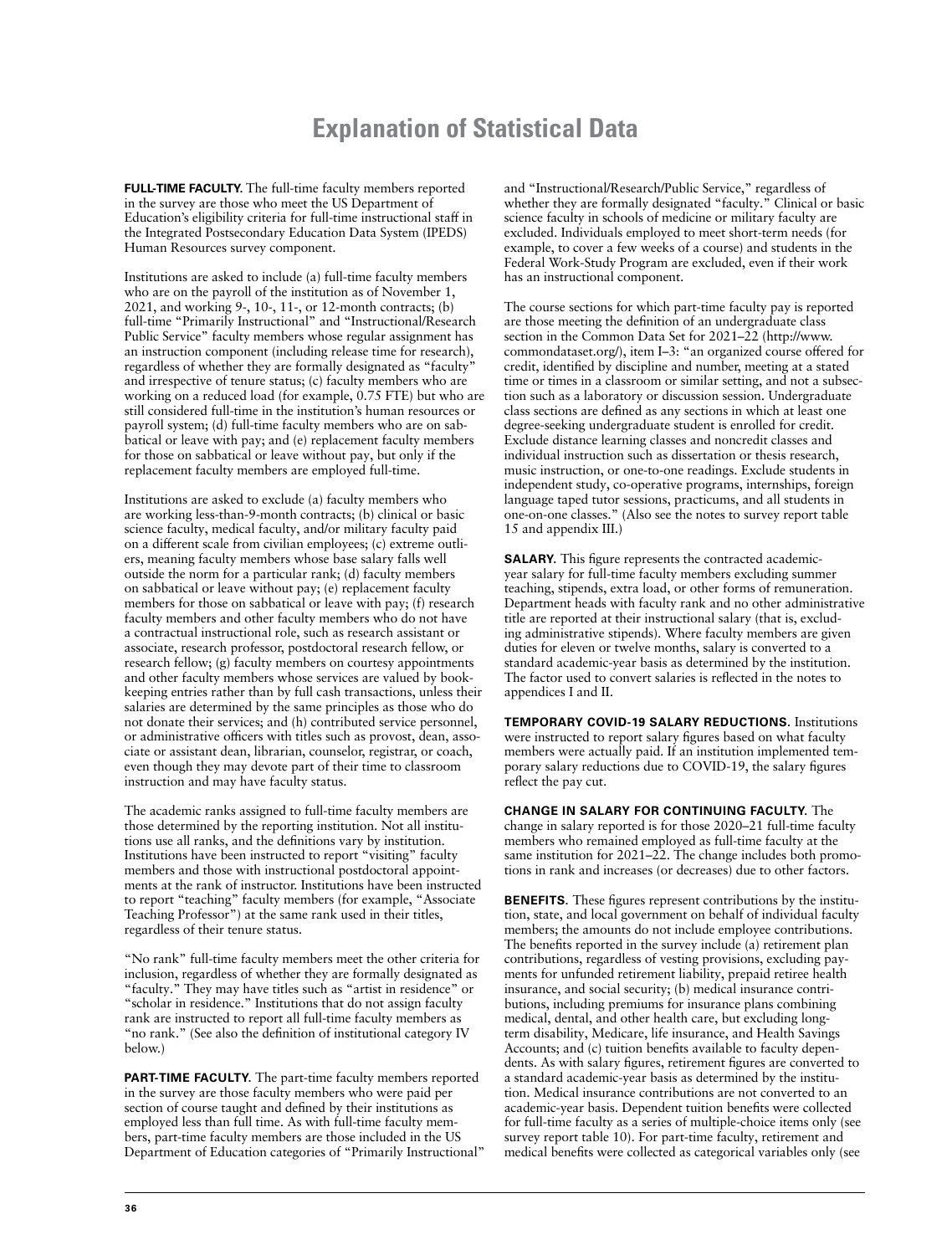survey report table 16). Not all institutions reported all items. Institutions were asked to provide their best estimate of the data for the entire academic year.

**INSTITUTIONAL CATEGORIES.** AAUP institutional categories are assigned to institutions by the AAUP Research Office based on the following institutional characteristics:

*Category I (Doctoral).* Institutions characterized by a significant level and breadth of activity in doctoral-level education as measured by the number of doctorate recipients and the diversity in doctoral-level program offerings. Institutions in this category grant a minimum of thirty doctoral-level degrees annually, from at least three distinct programs. (Awards previously categorized as first-professional degrees, such as the JD, MD, and DD, do not count as doctorates for this classification. Awards in the category of "doctor's degree–professional practice" are reviewed on a case-by-case basis.)

*Category IIA (Master's).* Institutions characterized by diverse postbaccalaureate programs (including first professional) but not engaged in significant doctoral-level education. Institutions in this category grant a minimum of fifty postbaccalaureate degrees annually, from at least three distinct programs. Awards of postbaccalaureate certificates are reviewed on a case-by-case basis.

*Category IIB (Baccalaureate).* Institutions characterized by their primary emphasis on undergraduate baccalaureate-level education. Institutions in this category grant a minimum of fifty bachelor's degrees annually, from at least three distinct programs, and bachelor's and higher degrees make up at least 50 percent of total degrees awarded.

*Category III (Associate's with Ranks).* Institutions characterized by a significant emphasis on undergraduate associate's degree education. Institutions in this category grant a minimum of fifty associate's degrees annually. Associate's degrees make up at least 50 percent, and bachelor's and higher degrees make up less than 50 percent, of total degrees and certificates awarded. Faculty members are distinguished on the basis of standard academic ranks (professor, associate professor, and so forth). Associate's institutions without standard academic ranks should be included in category IV.

*Category IV (Associate's without Ranks).* Institutions characterized by the criteria for category III but without standard academic ranks. An institution that refers to all faculty members as "instructors" or "professors" but does not distinguish among them on the basis of standard ranks should be included in this category. However, if an institution utilizes another ranking scheme that is analogous to the standard ranks, it can be included in category I, II, or III as appropriate.

The AAUP institutional category assigned to an institution may change after meeting the criteria for another category for three consecutive years; exceptions are made on a case-by-case basis.

**ABBREVIATIONS USED IN APPENDICES I AND II.** Academic Ranks: PR = Professor; AO = Associate Professor; AI = Assistant Professor; IN = Instructor; LE = Lecturer; NR = No Rank; AR = All Ranks. All institutions that do not assign professorial ranks are listed in appendix II.

*Col. (1) Institutional Category—*The definition of AAUP institutional categories is given above.

*Col. (2) Institutional Control—*PU = Public; PI = Private-Independent; FP = Private For-Profit; PR = Private-Religiously Affiliated.

*Col. (3) Average Salary by Rank and for All Ranks Combined—* This figure has been rounded to the nearest hundred. "All Ranks Combined" includes the rank of lecturer and the category of "No Rank." Salary averages are replaced by a dash (—) when the number of individuals in a given rank is fewer than three.

*Col. (4) Percentage of Faculty Covered for Benefits and Benefits as a Percentage of Average Salary—*Percentage of full-time faculty members (all ranks combined) who are eligible to be covered and average total expenditures for full-time faculty members who are eligible to be covered as a percentage of the average salary for all full-time faculty members. RET = Retirement benefits (as defined above); MED = Medical benefits (as defined above).

*Col. (5) Dependent Tuition Benefit—*F = Full tuition waiver at this institution;  $P =$  Partial tuition waiver at this institution;  $f =$ Full tuition waiver at specified institutions through a consortium or system; p = Partial tuition waiver at specified institutions through a consortium or system;  $T =$  Institution is a member of Tuition Exchange;  $O =$  Other (with an open-text response field);  $V =$  Tuition benefit varies based on years of service;  $N =$  None.

*Col. (6) Percentage of Faculty by Tenure Status—*T = Tenured; TT = Tenure-Track; NTT = Non-Tenure-Track. The figures represent the total number of full-time (FT) faculty members with a given tenure status.

*Col. (7) Percentage Increase in Salary for Continuing Faculty—* The percentage increase in salary for those 2020–21 full-time faculty members who remain employed as full-time faculty at the institution for 2021–22. This represents the average increase for individuals as opposed to a percentage change in average salary levels.

*Col. (8) Number of Faculty Members by Rank and Gender—* The figures represent the total number of full-time (FT) faculty members in a given rank by gender.

*Col. (9) Average Salary by Rank and by Gender with Salary-Equity Ratios—*Same definition as that given for col (3) but by gender. Salary-equity ratio is the ratio of women's to men's average salaries, multiplied by 100.

#### **ABBREVIATIONS USED IN APPENDIX III**

*Col. (1) Institutional Category—*The definition of AAUP categories is given above.

*Col. (2) Institutional Control—*The definition of institutional control is given above.

*Col. (3) Part-Time Faculty Pay—*NO. = The number of parttime faculty members paid on a per-section basis. MIN. (\$) = Minimum pay for a standard course section, whether from actual data or by policy. MAX.  $(\$)$  = Maximum pay for a standard course section, whether from actual data or by policy. AVG. (\$) = Average (mean) pay for a standard course section.

*Col. (4) Part-Time Faculty Benefits—*RET = The proportion of part-time faculty members receiving an institutional contribution toward retirement benefits. MED = The proportion of part-time faculty members receiving an institutional